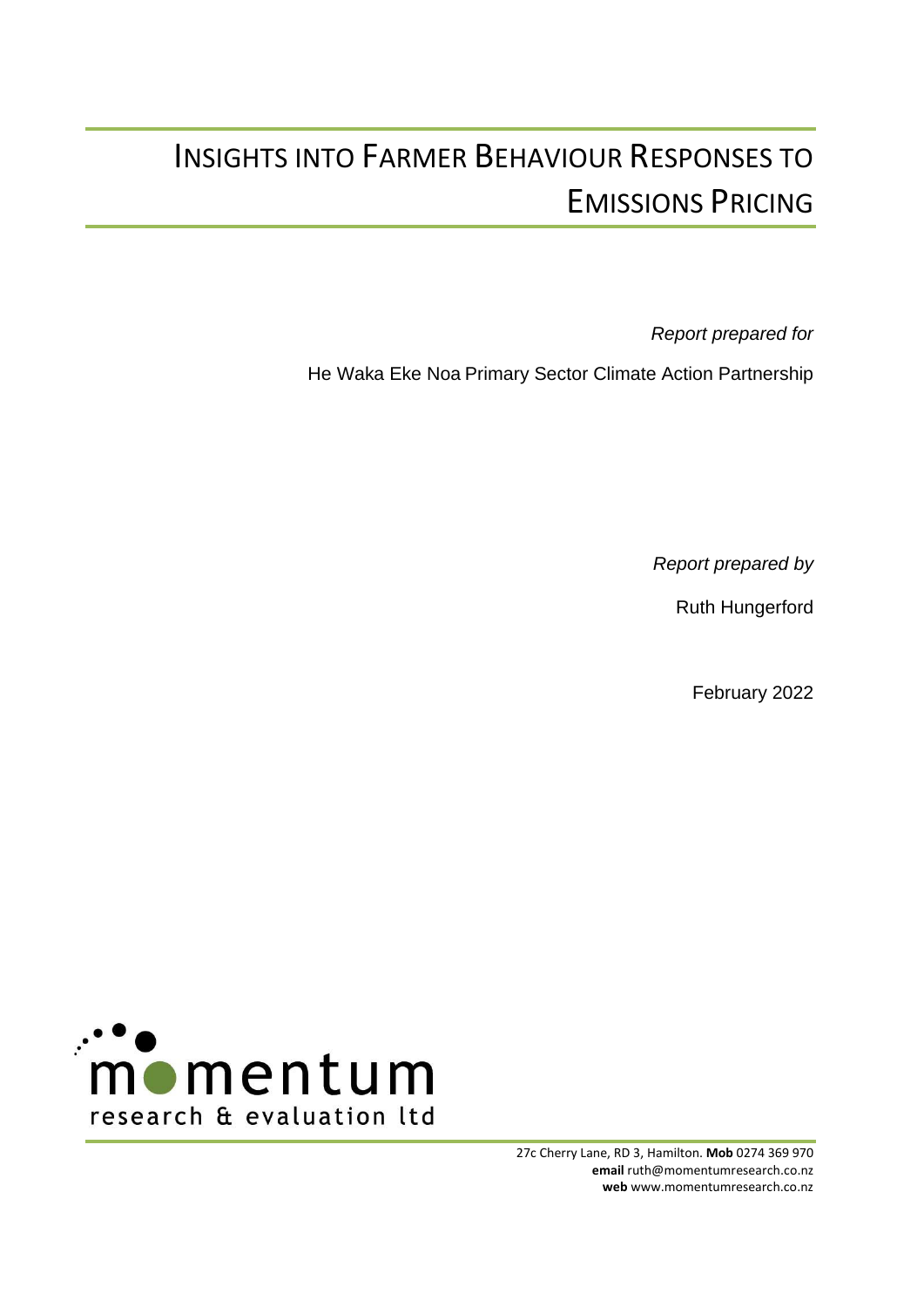# <span id="page-1-0"></span>**EXECUTIVE SUMMARY**

## **INTRODUCTION**

This report presents the results of a literature scan and selected key informant interviews into possible farmer behaviour responses to different emissions pricing options. It was commissioned by He Waka Eke Noa Primary Sector Climate Action Partnership and carried out by Momentum Research and Evaluation Limited in November 2021.

As New Zealand is one of the first countries to price agricultural emissions there is no specific research available about how farmers have responded to emissions pricing. However, there is literature on farmer responses to other environmental initiatives, policies and legislative frameworks. Resources reviewed for this report included peer-reviewed literature, as well as 'grey' literature reports, technical documents, articles, guides, podcasts, videos, literature reviews, fact sheets and webpages, accessed from online searches and/or provided directly by He Waka Eke Noa partners.

The full report includes the methodology, pricing options, discussion of the identified themes and a complete reference list of the 157 cited sources. The following is a summary of the key findings. It is recommended that the full report is referred to for more detail on the information summarised here.

# **SUMMARY OF FINDINGS**

Evidence from the literature indicates that cost is only one of the drivers of on-farm change. Farmers, growers, and landowners, including Māori landowners, are not one homogenous group; they run different operations, including some multi-use large-scale operations and farm in different ways on different land classes with different levels of capacity, commitment, and capabilities. There are examples of landowners who are implementing actions and/or are looking at their options for when pricing comes in, and examples of those who are not yet taking action. As farmers are not a homogenous group, encouraging on-farm change is not a 'one size fits all' approach, and the extent to which farmers implement changes on-farm is related to a mix of factors.

Factors which encourage on-farm changes include: farmers or landowners having pro-environmental beliefs or values; working with farmers and landowners so that they are invested and actively involved; making connections for farmers between the 'issue' (e.g., climate change), the regulations and their own farm practices; providing support to farmers (e.g., industry support, extension, incentives, resources, advice and information); having legislation, regulations, financial drivers (e.g. pricing, market forces); having affordable, effective mitigations; and allowing enough time for farmers to understand, make decisions and implement changes. This means that whilst emissions pricing and legislative requirements are drivers of change, the inclusion of broader programmes of support (e.g., extension, industry support, advice, information, incentives) alongside emissions pricing, is likely to encourage greater buy-in and uptake of on-farm changes to reduce emissions.

For Māori landowners, in addition to the above factors, historic land loss, confiscations and legislation have created a framework with significant administrative and financial costs, which limit and constrain landowners. Added to this is that Māori land is collectively owned, land quality ranges with a high percentage of marginal land, land use can be diverse and multi-faceted with some under lease and whilst there are established, well-governed Māori trusts, partnerships and corporations, there are also those without established management structures. This mean that in terms of emissions pricing and onfarm actions Māori landowners may be more limited in what they can do with their land, their operations may not fit 'neatly' into an emissions pricing framework based on single use operations, and

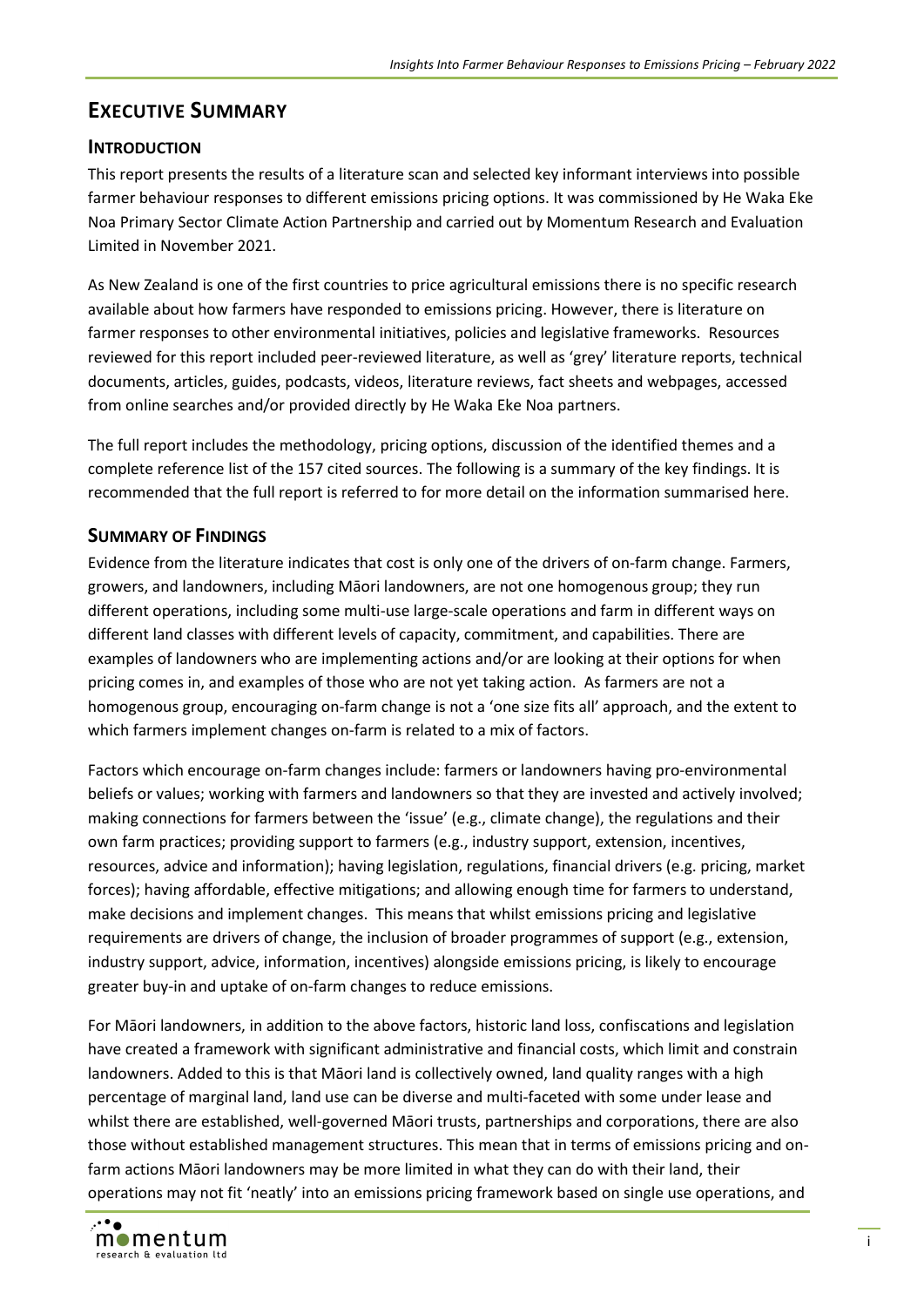they will need time for the communication and decision-making processes to occur before actions can be implemented.

There is evidence that most Māori landowners are guided by kaitiakitanga, have pro-environmental values, and a longer-term vision for their land which can, and does, lead to being more likely to implement on-farm changes. However, the ability to implement change still relies on resourcing, capacity, land use capability and the availability of effective, practical, and acceptable mitigation options. This means that regardless of which pricing option is chosen, most Māori landowners will make choices based on their values and vision for the land balanced by what they can do within their structural, land use capability, and financial constraints.

In terms of which of the two emissions pricing options would be more or less likely to encourage farmers to reduce emissions, the evidence suggests that this depends to some extent on how the options are communicated and/or implemented to ensure that farmers can link the price to their operation and/or be rewarded for their on-farm actions, coupled with the availability of practical, affordable and effective mitigations. Provided the mitigations are available, a farm-level option is likely to be more effective for encouraging on-farm change, as it provides a direct link to their operation, allows for the diversity of farm operations and land use, and avoids averaging. The processor-level option, being a step removed from the on-farm operation, may be less tangible for many farmers and thus less of a driver of change, and if it does not have the ability to 'reward' farmers for making changes then it will potentially be less effective at encouraging change.

As discussed, there is limited evidence on farmers' actual responses to emissions pricing, primarily because it is a new approach. There are examples of farmers and Māori landowners who are trialling and /or committed to on-farm mitigations, and there has been modelling of the different options. However, until the pricing is implemented, the extent to which on-farm change occurs because of pricing, can only be surmised based on modelling and on what is known about behaviour in response to other initiatives, regulations and approaches. This means that there are gaps in the knowledge about landowners' responses. It would be useful, therefore, as the emissions pricing is implemented, to ensure that there is ongoing research and evaluation about landowner responses and the extent to which on-farm changes occur, both to inform the process and add to the national and international knowledge base.

## **CONCLUDING COMMENTS**

The literature scan confirms that there is no 'one size fits all' approach to on-farm change and that whilst cost is a factor in encouraging behaviour change, it operates within a context of human, structural, historical, contextual, biological, cultural and geographical factors that all determine whether farmers, growers and Māori landowners can, or will, make on-farm changes. Understanding the context, limits and/or constraints such as time, capacity and capability that landowners work within, and actively and proactively working with them to develop and implement options that enable them to manage their land sustainably, are therefore keys to effective and sustainable on-farm change.

# **RECOMMENDATIONS**

Based on the findings reported in this document it is recommended that:

1. The emissions pricing system includes broader programmes of support to encourage and enable farmers, growers, and Māori landowners to make changes to reduce emissions.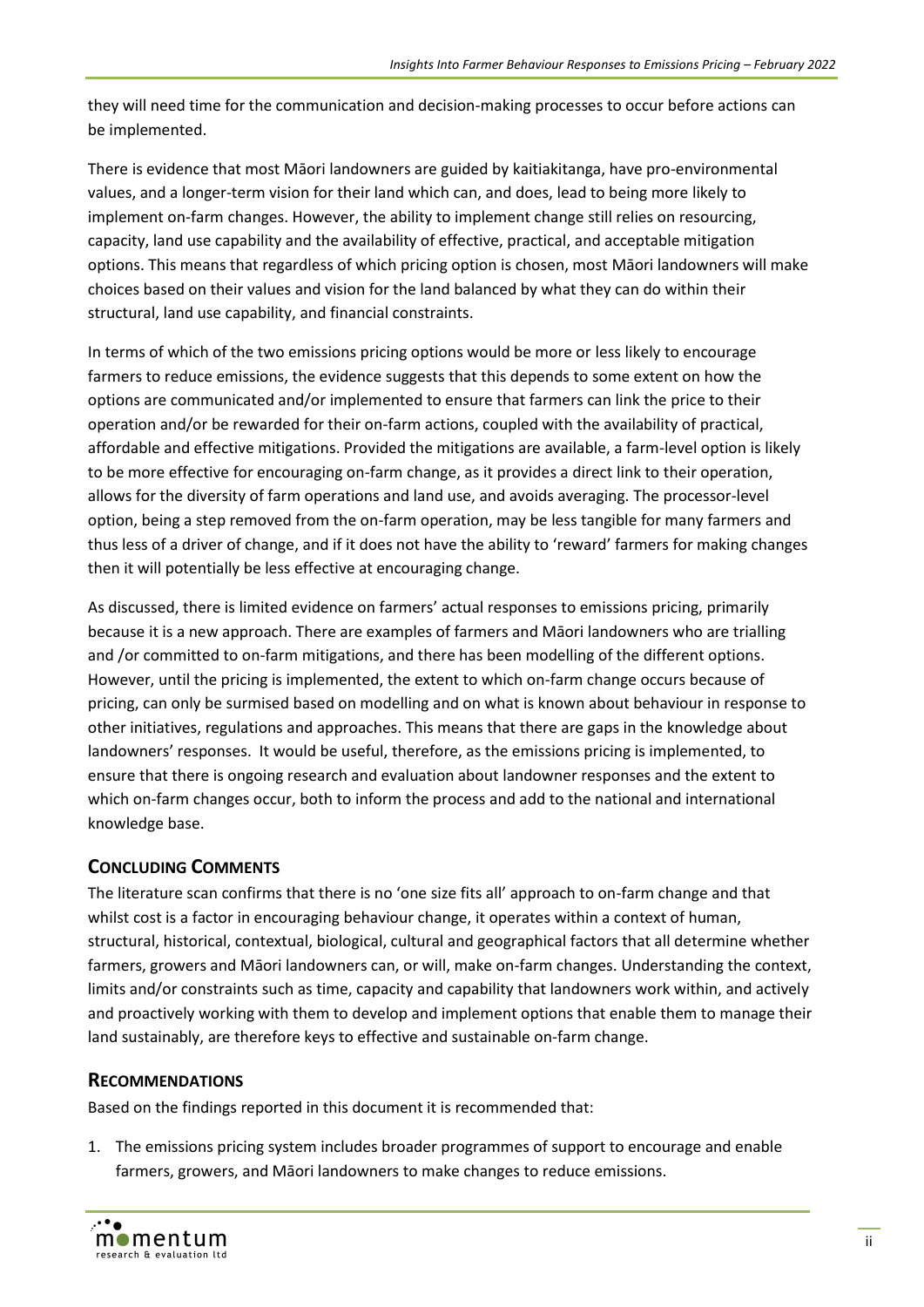- 2. The emissions pricing system allows sufficient time for farmers, growers, and Māori landowners to implement changes.
- 3. The emissions pricing system recognises the administrative, geographic, historical, time and financial context which Māori landowners work within and includes provision to ensure Māori landowners are supported and not disadvantaged by the pricing system design, timeframes, expectations, and implementation.
- 4. As part of the implementation of the emissions pricing the impact on farmer and Māori landowners is evaluated and information gathered to add to the body of knowledge about on-farm change in relation to emissions pricing.

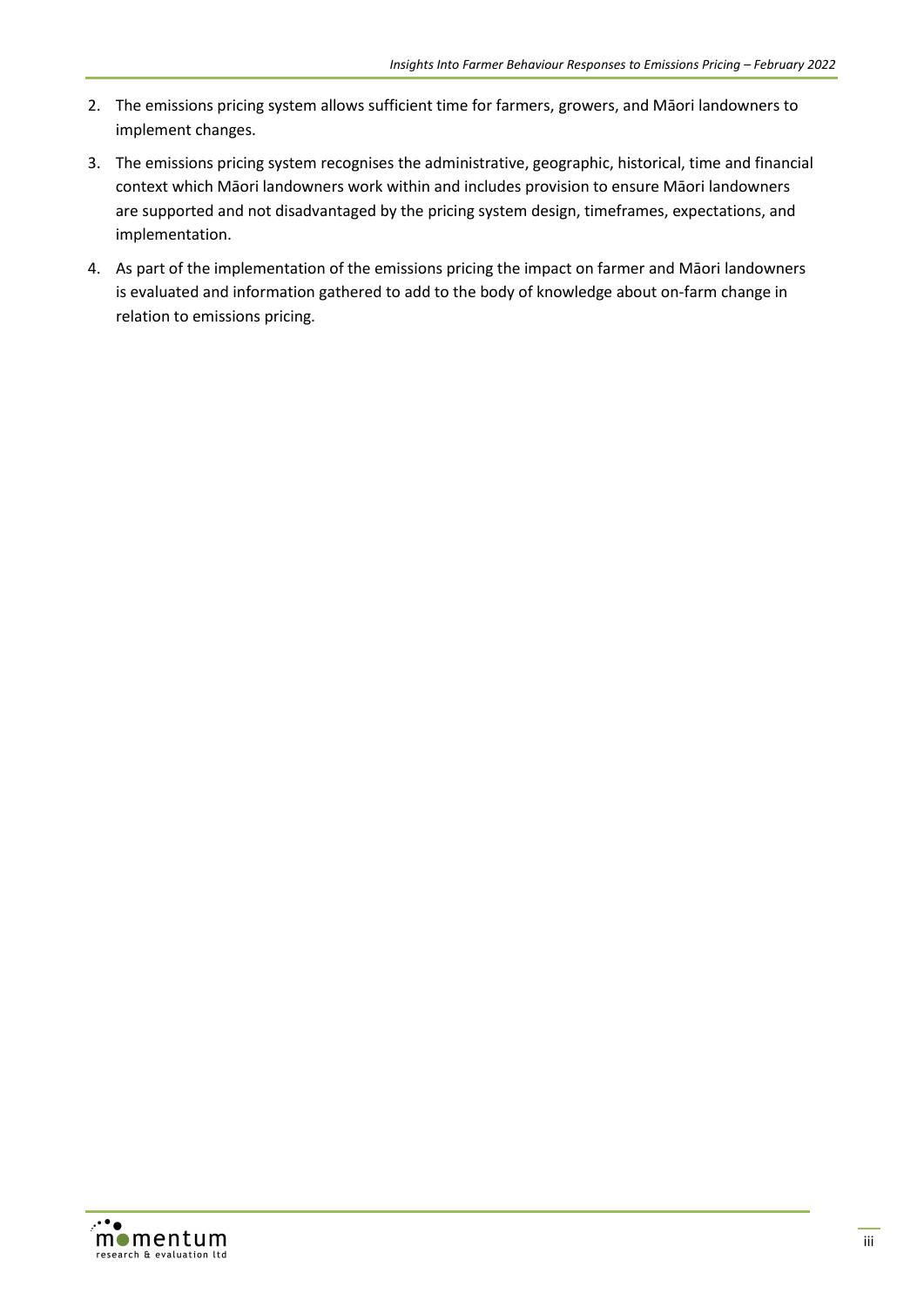# <span id="page-4-0"></span>**CONTENTS**

| 1.0           |  |
|---------------|--|
| 1.1           |  |
| 1.2           |  |
| 1.3           |  |
| 1.3.1         |  |
| 1.3.2         |  |
| 1.3.3         |  |
| 1.4           |  |
| 2.0           |  |
| 2.1           |  |
| $2.2^{\circ}$ |  |
| 2.2.1         |  |
| 2.2.2         |  |
| 2.3           |  |
| 2.3.1         |  |
| 2.3.2         |  |
| 2.3.3         |  |
| 2.3.4         |  |
| 3.0           |  |
| 3.1           |  |
| 3.2           |  |
| 3.3           |  |
| 3.4           |  |
| 3.5           |  |
| 3.6           |  |
| 3.6.1         |  |
| 3.6.2         |  |
| 3.6.3         |  |
| 3.6.4         |  |
| 3.6.5         |  |
| 3.6.6         |  |
| 4.0           |  |
| 4.1           |  |
| 4.2           |  |
| 4.3           |  |
| 4.4           |  |
| 4.5           |  |
| 5.0           |  |
|               |  |
|               |  |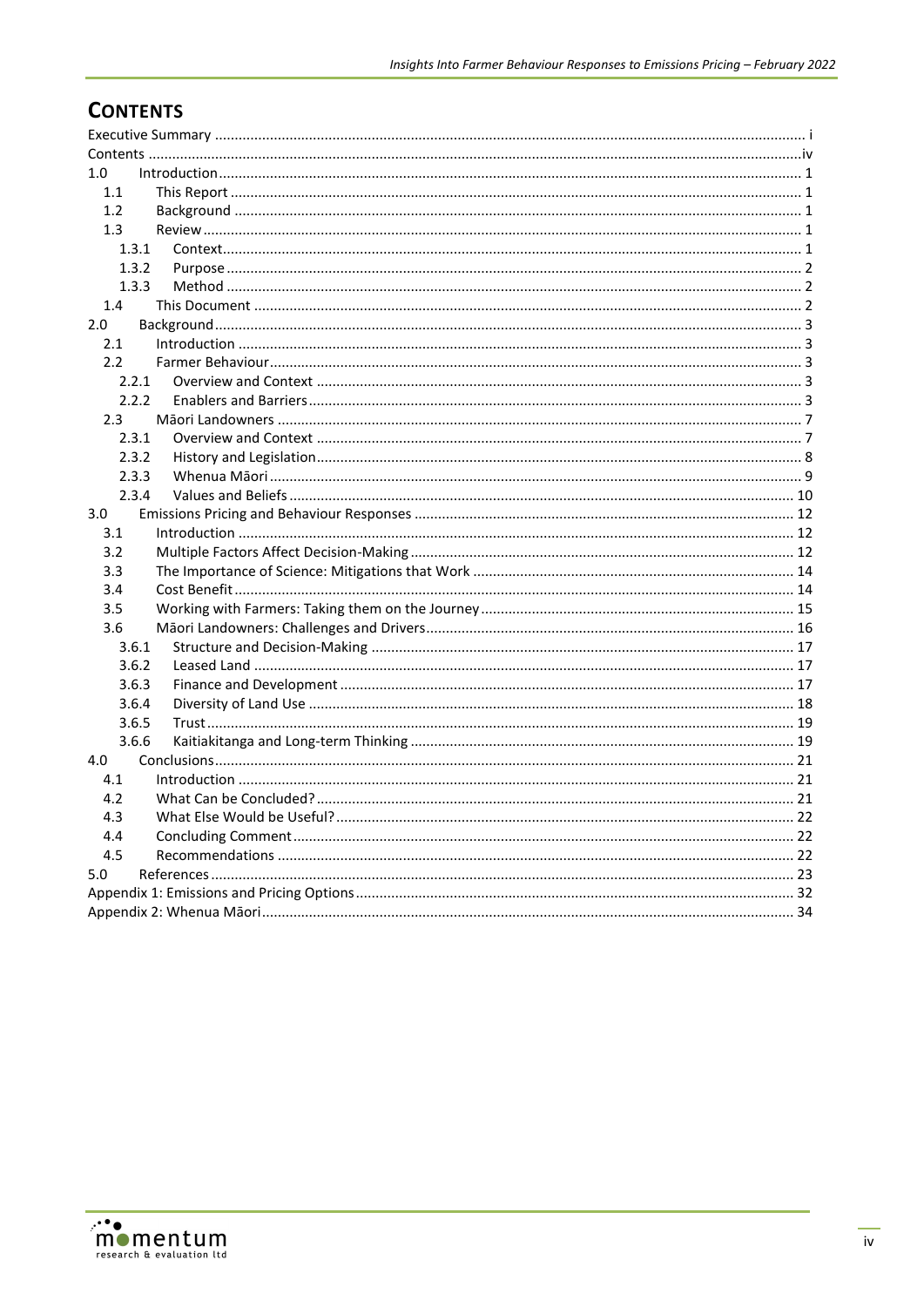# <span id="page-5-0"></span>**1.0 INTRODUCTION**

# <span id="page-5-1"></span>**1.1 THIS REPORT**

This report presents the results of a literature scan and selected key informant interviews into possible farmer behaviour responses to emissions pricing. The work was commissioned by He Waka Eke Noa Primary Sector Climate Action Partnership (He Waka Eke Noa) and carried out by Momentum Research and Evaluation Limited (Momentum) in November 2021. This chapter provides a brief background to the work, followed by the aim, objectives and methodology.

# <span id="page-5-2"></span>**1.2 BACKGROUND**

From 2025, under the Climate Change Response (Emissions Trading Reform) Amendment Act (2020), agricultural emissions will be included in New Zealand's emissions trading scheme (NZ ETS), unless an alternative pricing regime is developed and agreed to (He Waka Eke Noa: Primary Sector Climate Action Partnership (HWEN), n.d.). This change makes New Zealand one of the first countries in the world to put a price on agricultural emissions (Interim Climate Change Committee (ICCC), 2019B; International Carbon Action Partnership (ICAP), n.d.).

He Waka Eke Noa, a five-year partnership between iwi/ Māori, Government, and primary industry, was set up in late 2019 in response to the legislative changes to "work together to implement a framework by 2025 to reduce agricultural greenhouse gas emissions and build the agriculture sector's resilience to climate change" (Beef + Lamb New Zealand (B+LNZ), n.d.; HWEN, 2021, p.2.).

A key milestone is that "by April 2022 He Waka Eke Noa will advise the Government on potential alternative options to NZ ETS, for the pricing of agricultural emissions and recognition of sequestration." (He Waka Eke Noa 2021, October, p.1). To date, He Waka Eke Noa has developed two alternative pricing options: (i) Farm-level Levy and (ii) Processor-level Hybrid Levy with the 'backstop' option being that agricultural emissions become part of the NZ ETS (HWEN, 2021, October; 2021, November 23). Please refer to Appendix One for details on the pricing options, agricultural emissions and what classifies as a farm.

He Waka Eke Noa has modelled the different options and from December 2021 through to March 2022, will engage with farmers and farmer groups about the pricing options (HWEN 2021, November 22B). He Waka Eke Noa commissioned the current work to provide further insights into possible farmer responses to the different pricing options.

# <span id="page-5-3"></span>**1.3 REVIEW**

# <span id="page-5-4"></span>*1.3.1 CONTEXT*

He Waka Eke Noa is seeking information to help answer the core question: "in the context of a broader framework to reduce emissions, how much more effective could the pricing options be in creating an incentive for farmers to take up practices to reduce emissions than the economic modelling<sup>1</sup> suggests?"<sup>2</sup>

The hypothesis of He Waka Eke Noa is that "by participating in a pricing scheme alongside broader programmes of support, farmers will look to explore efficiencies and emission reduction opportunities in

<sup>&</sup>lt;sup>1</sup> The economic modelling "assumes farmers would only take up a practice or technique that reduces emissions when the technique/practice costs less that the emissions price i.e., they are economically rational." However, anecdotal evidence suggests that farmers may have differing responses that are not necessarily 'economically rational. i.e. Anecdotal feedback suggests that leading farmers are already looking at ways to reduce/offset emissions, and that regardless of the price, farmers will look to reduce if they can see efficiency gains and/or that farmers will intensify to cover the bill. He Waka Eke Noa, Proposal briefing notes received 2 November 2021. <sup>2</sup> Source: He Waka Eke Noa, Proposal briefing notes received 2 November 2021.

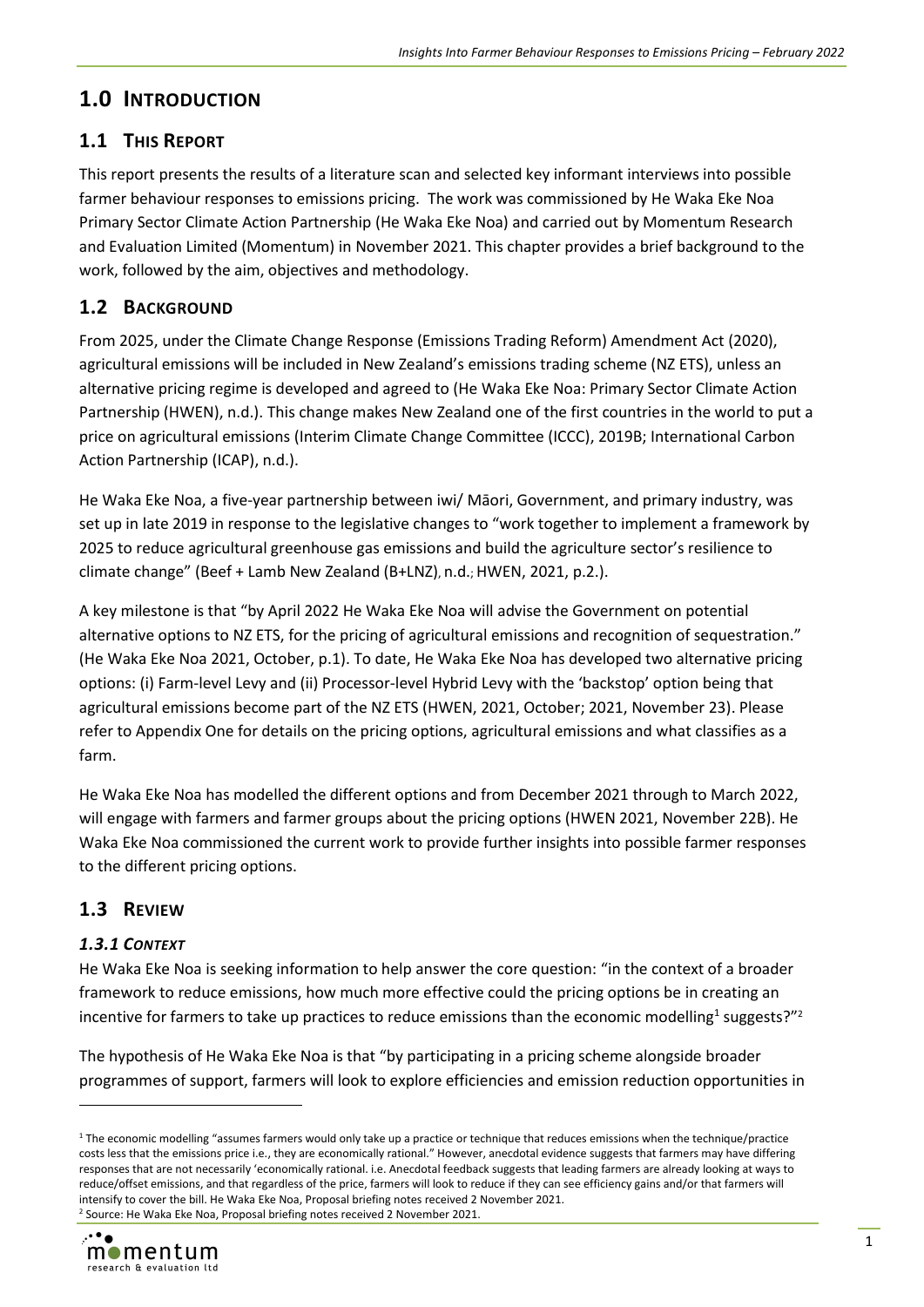their system beyond those that are economically rational."<sup>3</sup> He Waka Eke Noa is interested in gathering evidence for or against the above hypothesis, including ensuring that Māori agribusiness is reflected and included in the analysis.

#### <span id="page-6-0"></span>*1.3.2 PURPOSE*

The purpose of the work being commissioned is to seek out evidence for or against the above hypothesis and to assist He Waka Eke Noa to determine the extent to which their pricing options will or will not incentivise farmers to take up practices to reduce emissions.

## <span id="page-6-1"></span>*1.3.3 METHOD*

In order to meet the above purpose three methods were employed: (i) a literature review;<sup>4</sup> (ii) four key informant interviews with two agricultural consultants and two industry staff; and (iii) one hui with seven key informants from He Waka Eke Noa partners.

# <span id="page-6-2"></span>**1.4 THIS DOCUMENT**

This document presents the findings of the research. There are three chapters:

| <b>Chapter 2.0: Background</b>  | What can we determine from the literature about farmer behaviour?<br>What factors are unique to Māori agribusiness and landowners? |
|---------------------------------|------------------------------------------------------------------------------------------------------------------------------------|
| <b>Chapter 3.0: Emissions</b>   | What can we determine from the literature about how farmers might                                                                  |
| <b>Pricing and Behaviour</b>    | respond to emissions pricing? How do factors unique to Māori                                                                       |
| <b>Responses</b>                | agribusiness and landowners impact on possible responses to                                                                        |
|                                 | emissions pricing?                                                                                                                 |
| <b>Chapter 4.0: Conclusions</b> | What can be concluded about how farmers might respond to emissions<br>pricing?                                                     |

#### Notes:

- i. This is not an exhaustive review of literature, but is a 'scan', and it is not restricted to peer-reviewed literature but also includes 'grey' literature<sup>5</sup> including podcasts, videos, newspaper and online articles, newsletters, webpages, technical reports, guides, handbooks, fact sheets, government documents and case studies, as some examples. When the term 'literature' is used in this document it should be interpreted to include all the varied information sources.
- ii. Key informant interviews are not separately reported on in the document. Where information from the interviews is included in the write-up they are referenced as 'Key informant interview, 2021.'
- iii. The audience for this report is primarily those involved with He Waka Eke Noa including but not limited to the staff, partner organisations and consultants and it is assumed that the reader has a reasonable level of knowledge and understanding of the work of He Waka Eke Noa and the primary industry sector in Aotearoa New Zealand. Further detail on the pricing options is provided in Appendix One.

<sup>&</sup>lt;sup>5</sup> Grey literature is material produced by government departments, corporations, and other organisations that has not been published in book or journal form. It includes technical and research reports, annual reports, brochures and fact sheets, press releases, and white papers (Massey University, n.d.).



<sup>3</sup> Source: He Waka Eke Noa, Proposal briefing notes received 2 November 2021

<sup>4</sup> Literature was accessed from online searches and sources and/or provided directly by He Waka Eke Noa partners.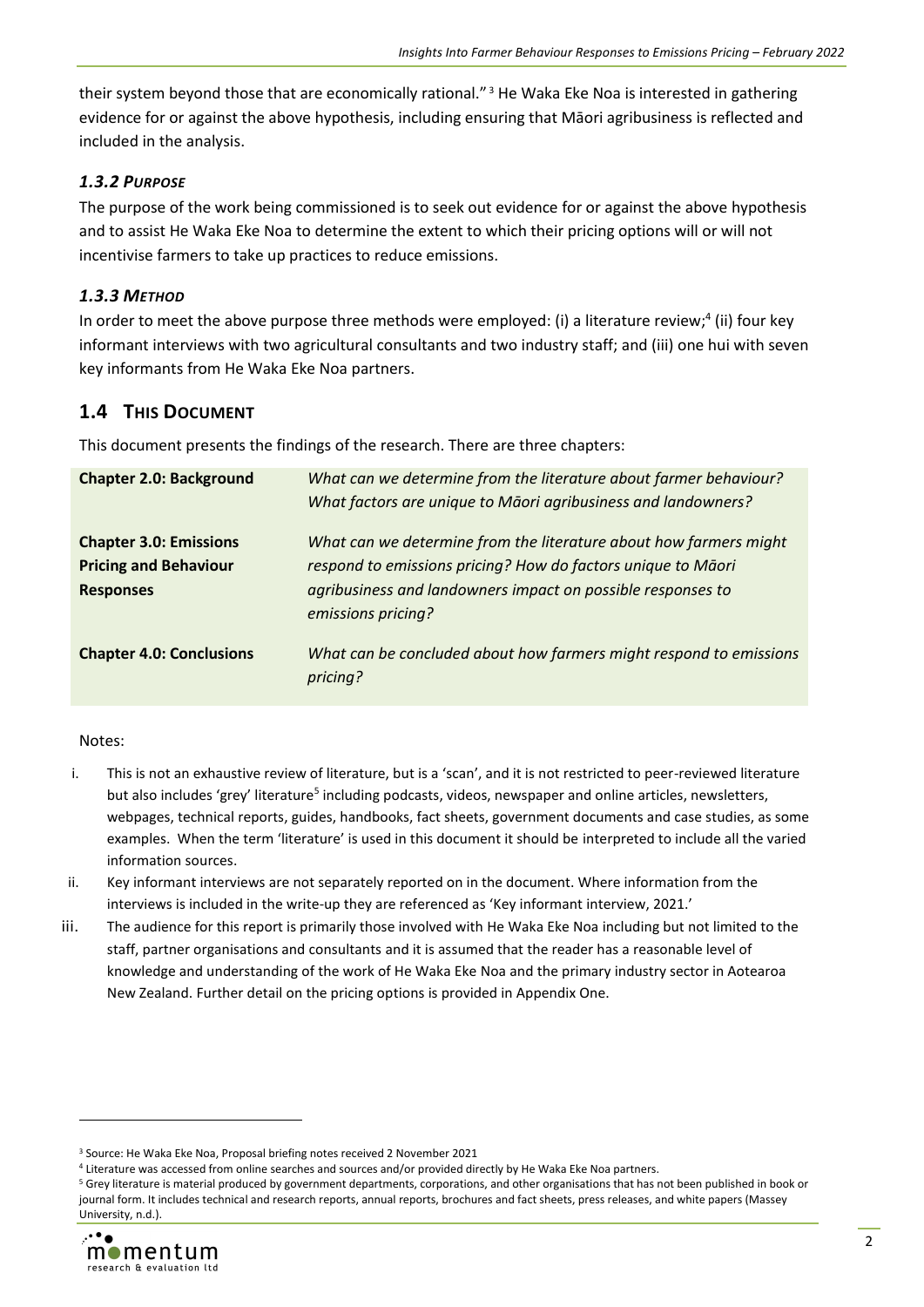# <span id="page-7-0"></span>**2.0 BACKGROUND**

# <span id="page-7-1"></span>**2.1 INTRODUCTION**

This chapter presents findings from the literature scan to provide context and answer the questions: (i) what can we determine from the literature about how farmers<sup>6</sup> might respond to emissions pricing?; and (ii) what factors are unique to Māori agribusiness and landowners?

There are two sections: (i) Farmer Behaviour presents an overview and summary of farmer behaviour, enablers and barriers to change; (ii) Māori Landowners presents an overview and summary of key factors relevant to Māori landowners.

# <span id="page-7-2"></span>**2.2 FARMER BEHAVIOUR**

#### <span id="page-7-3"></span>*2.2.1 OVERVIEW AND CONTEXT*

The purpose of emissions pricing is to encourage farmers and growers to reduce their on-farm emissions (HWEN, 2021 November 22A; Horrocks, 2019/2020). Farmers will pay for emissions from their farm, with one method to be adopted nationally, either directly (i.e. via a farm level levy) or indirectly (i.e. via a processor level levy), but they can reduce this cost by putting in place mitigations to reduce their emissions (ICCC, 2019, p.54). Some economic modelling suggests that some farmers may be encouraged by emissions pricing to put mitigating actions in place in order to reduce the amount they have to pay, while some may choose to pay when the cost of change outweighs the price (Denne, 2021; ICCC, 2019). There is some evidence from key informants and literature that some landowners may make changes that increase productivity (Hammond Wagner, Greenhalgh, et al., 2020; Hungerford, 2009; Key informant interviews, 2021; Motu, 2012). There is also evidence that some farmers, including Māori landowners, are already looking at ways to reduce or offset their emissions (AgMatters, 2021B, 2021C; Bargh, Douglas, et al., 2014; Key informant interviews, 2021; Reid, Rout, et al., 2021; Te Runanganui o Ngāti Porou, 2021).

Whilst economic factors can and do drive change, they are rarely the only reason why people are driven to change their behavior. Research shows that farmers' behaviour and decision-making choices, are "embedded within an intricate network of multiple factors" (Zhang, Long, et al., 2020, p. 1). As New Zealand is one of the first countries to price agricultural emissions, there is no specific research available about how farmers have responded to emissions pricing, however there is research available on farmer responses to other environmental initiatives, policies, and legislative frameworks.

The following section summarises key factors that influence farmers to adopt innovations, or change onfarm practices or operations, to mitigate environmental impacts.

## <span id="page-7-4"></span>*2.2.2 ENABLERS AND BARRIERS*

Farmers and growers, both in New Zealand and internationally, have had to address the impact of farming on the environment and their responsibilities as landowners to address this whilst maintaining food production (European Commission, n.d.; Gray, 2018; Parliamentary Commissioner for the Environment (PCE), 2012). Evaluations of on-farm pilots, trials and initiatives and research into adoption of new practices and drivers of change, in New Zealand and internationally, have identified a range of enablers and/or barriers to farmer uptake of actions to mitigate environmental impacts (e.g. AgFirst, 2017; 2018; Barghusen, Sattler et al., 2021; Davies, 2012; Fenemor et al., n.d.; Gray, Sewell, et al., 2016;

<sup>6</sup> Note that in the context of this report the term 'farmer' is used to mean the landowner, grower or farmer and including Māori landowners, who have the ability and/or responsibility to make on-farm changes to their system. This person or persons may live and/or work on the land, or they may be a non-resident landowner or a collective of people (e.g. a board, a trust, a corporation, an iwi, hapū or whānau, a co-operative or a partnership).

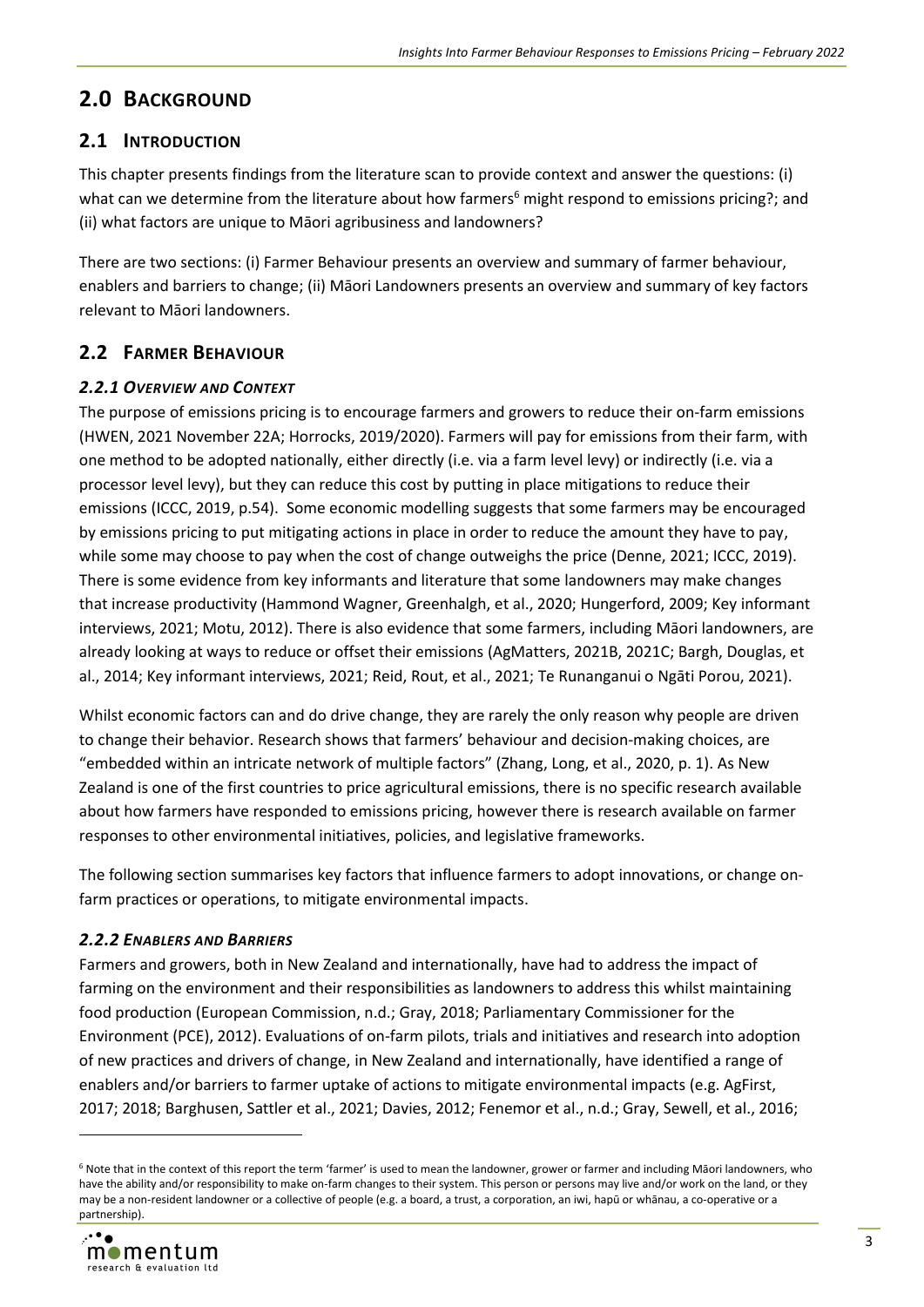Hammond Wagner, Greenhalgh, et al., 2020; Hungerford, 2008; 2009; 2019; Journeaux, 2009; Trotman, 2017; Van Herzele, Gobin et al., 2013; van Reenen, 2012; Vanslembrouck, Van Huylenbroeck et al., 2002).

## **2.2.2.1 ENABLERS**

Factors which enable or encourage farmers to make changes on-farm are not a 'one size fits all' approach, do not operate in isolation and are often a mix of different motivators (Barnes, Beechner, et al., 2010; Key informant interviews, 2021; Van Herzele, Gobin et al., 2013). Some of these factors are external (e.g. tools, methods or approaches, support, market forces) and others are internal (e.g. farm operations or businesses, farmer characteristics, values or beliefs). Factors identified from the literature and interviews which can enable, encourage or 'drive' farmers to make changes on-farm include:

- ➢ **Working** *with* **farmers**: i.e. farmers being actively involved in the process (e.g. listening to farmers and working with them, 'ground-up not top-down', farmer-led, farmer-driven) (AgFirst, 2017; 2018; Barghusen, Sattler et al., 2021; BERG 2018; Davies, 2012; Fenemor et al., n.d.; Gray, Sewell, et al., 2016; Hungerford, 2008; 2019; Inman, Winter et al., 2018; Journeaux, 2009; OECD, 2012; Trotman, 2017; van Reenen, 2012; Whatley, 2019).
- ➢ **Making the connections**: i.e. making connections for farmers between the 'issue' and their farm or business (e.g. impacts of climate change on their farm or business specifically) (Agmatters, 2021B; Hungerford, 2019; Inman, Winter et al., 2018; MPI 2019; Motu, 2012).
- ➢ **Supporting farmers**: i.e. extension and technical support, resources, financial incentives, advice and information from regional councils, industry good, experts and advisors (Davies, Kaine et al., 2007; Fenemor et al., n.d.; Hungerford, 2019; Inman, Winter et al., 2018; Trotman, 2017).
- ➢ **Industry support infrastructure**: i.e. having a system in place to support farmers to collect and understand their data and impact and make the changes they need (e.g. Fonterra Farmer Insights reports; Sustainable Dairy Advisors) (Fonterra, 2021).
- ➢ **Communicating clearly**: i.e. ensuring there is clear, practical, consistent and accurate communication, and methods, to engage with farmers about the what, why and how (Fenemor et al., n.d.; Hungerford, 2019; Inman, Winter et al., 2018; Trotman, 2017; van Reenen, 2012);
- ➢ **Collective approaches**: i.e. those which involve a whole community and/or a collective of landowners (e.g. whole farm planning, sub catchment approaches, joint projects) (Fenemor et al., n.d; Gray, Sewell, et al. 2016; Hungerford, 2019; Inman, Winter et al., 2018; Sewell, Gray, Blair et al., 2014; Whatley, 2019).
- ➢ **The 'neighbour' effect**: i.e. 'over-the-hedge' farming; seeing what other farmers are doing (e.g. field days, visible projects, demonstration farms); peer support, peer pressure (Barnes, Beechener et al., 2010; Fenemor et al., n.d; Hungerford, 2019; MPI, 2019; Moran, Lucas, et al., 2013; UMR Research, 2014A; Vanslembrouck, Van Huylenbroeck, et al., 2002).
- ➢ **Farmer leaders:** Having respected farmer leaders who encourage others to get involved and/or lead by example (Hungerford 2019).
- ➢ **Individualised whole farm planning** i.e. working with each farm business, using Farm Environment Plans (FEPs), to support farmers to target interventions and actions to their specific business, soil types, topography, and farming system (Federated Farmers of New Zealand Ltd, 2019; Hungerford, 2016; 2019; Inman, Winter et al., 2018).
- ➢ **Environmental regulation:** i.e. compliance and legislative requirements (AgFirst, 2020; Hammond Wagner, Greenhalgh, et al., 2020; Hungerford, 2019).

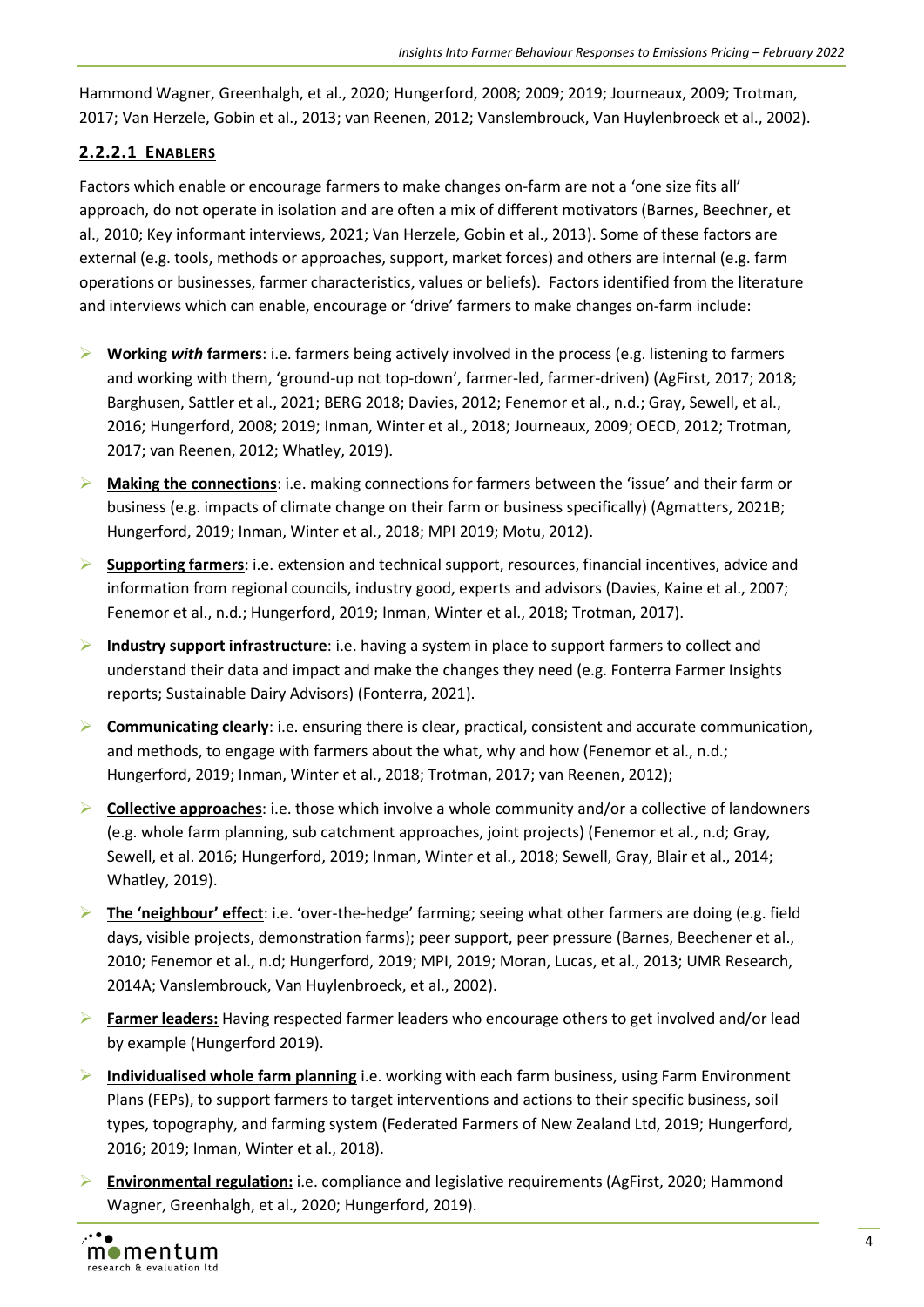- ➢ **Practical, evidence-based mitigations that work**: i.e. mitigations that are evidence-based, that work, that are easy to implement and are of benefit (e.g. financial, practical, operational, aspirational) to the farm operation (AgFirst, 2018; Barnes, Beechener et al., 2010; Biological Emissions Reference Group (BERG) 2018; Cortés-Acosta, Fleming et al., 2019; Gray, Sewell, et al., 2016; Jones, Jones et al., 2013; MPI, 2019; Turner, Payne et al., 2014; van Reenen, 2012).
- ➢ **Market Forces**: i.e. market access (e.g. being unable to sell their product unless they meet certain environmental indicators);<sup>7</sup> and/or market positioning (e.g. developing a premium product or brand so they can stay profitable with reduced product) and/ or brand and reputation as sustainable or environmentally focused. (Barnes, Beechener et al., 2010; Hungerford, 2019; Nestle, (n.d.); Taupō Beef and Lamb; 2016).
- ➢ **Mitigations that match the farm operation**: i.e. those that fit into the farm operation, typology and focus and have more than one benefit (e.g. reduce emissions, meet environmental goals, increase or maintain productivity, sequester carbon) (Agmatters, 2021C; Hungerford, 2020).
- ➢ **Financial incentives and profitability: i.e.** financial incentives, reward programmes (e.g. The Cooperative Difference, Taste Zespri, Te Ara Miraka, Lead with Pride (Fonterra Co-operative Group, 2021; Miraka, n.d.; Synlait, n.d.; Zespri, 2021), disincentives for non-compliance, no-cost or win-win, mitigations<sup>8</sup> (Barnes, Beechener et al., 2010; Fonterra, n.d.; Hungerford, 2019; Journeaux, Kingi, et al., 2017; MPI, 2019; Trotman, 2017; Zespri, 2021).
- ➢ **Pro-environmental beliefs:** i.e. farmers who believe in climate change and/or have pro-environment attitudes are more likely to implement on-farm practices or actions (Cortes-Acosta, 2019; Facciolia et al 2020 ; Hungerford, 2016; MPI, 2019; Prokopy, Floress et al,, 2008; Scrimgeour, Kumar et al., 2017; UMR Research, 2014A; Zemo & Termansen, 2021).
- ➢ **Locus of control:** i.e. farmers having a sense of control and choice over their business and operation (e.g. that the actions being undertaken are ones they choose) (Price & Leviston, 2014).
- ➢ **Farmer characteristics and attitudes**  i.e. farmers' characteristics, world views, mindsets, education levels, reasons for farming and personalities<sup>9</sup> (Agmatters, 2021A; Barnes, Beechener et al., 2010; BERG, 2018; Hungerford, 2008; Kaine and Johnson, 2004; Prokopy, Floress et al,, 2008; UMR Research, 2014A; Vanslembrouck, Van Huylenbroeck, et al., 2002; Zemo & Termansen, 2021).
- ➢ **Value-based farming**; i.e. farmers whose vision for their farm includes the environment (e.g. 'a quadruple bottom line', kaitiakitanga, leaving a legacy) (Agmatters,2021A; 2021B;2021C; Elliott & Wakelin, 2016; UMR Research, 2014B; 2014C).
- ➢ **Allowing time to change:** i.e. allowing farmers time to engage, to understand what is needed (Gray, Sewell, et al. 2016; Hungerford, 2019; Inman, Winter et al., 2018; van Reenen, 2012).

## **2.2.2.2 BARRIERS**

There are a range of factors that inhibit farmers from making changes on- farm. The absence of some of the above enablers can be a barrier. For example, a top-down approach with no farmer engagement, little or no support or resourcing, minimal, limited or confusing communication and a lack of evidence-

<sup>&</sup>lt;sup>9</sup> Note that there are many ways that researcher and industry have categorised farmers in order to understand what motivates them and how best to work with them. For example, farmers might be segmented by the type of farm, demographics (e.g. age, ethnicity, gender), behaviour, attitudes, or beliefs. A discussion of all the different models is beyond the scope of this document, but the following sources have examples of some of the different theories and/or have used various segmentation processes to explain farmer responses: AgFirst, 2017; Barnes, Beechener et al.,2010; UMR Research, 2014A.



<sup>7</sup> E.g. Nestle as one example is working towards 'Net zero by 2050' which requires farmers in their supply chain to reduce emissions (Nestle, n.d.). <sup>8</sup> 'No cost or win win' mitigations are "investments, technologies or practices whose adoption reduces the environmental impact of a farm, and does not reduce the profitability of the farm, measured in conventional financial terms" (Jaffe, n.d.).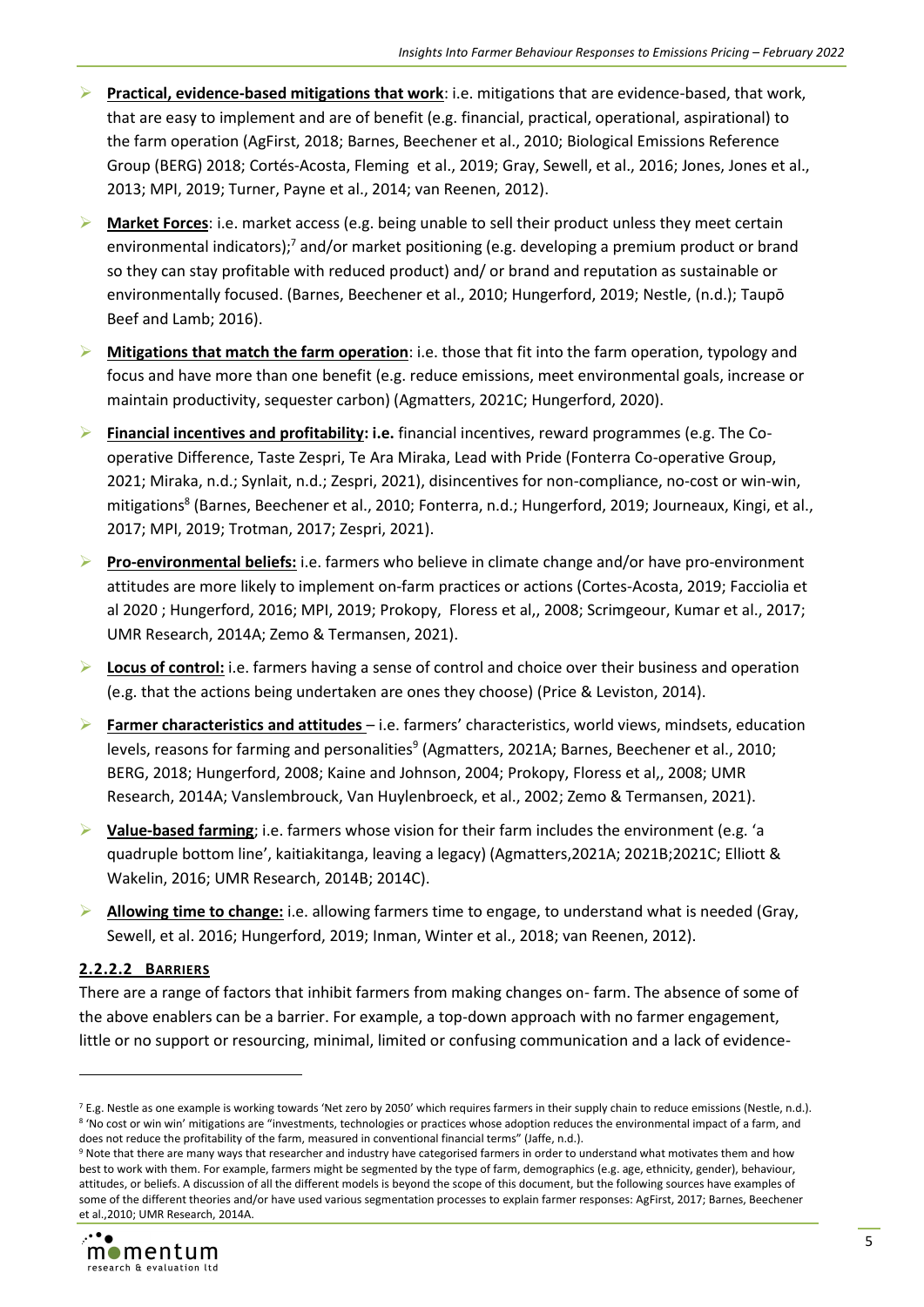based practical applications will have little success in encouraging farmers to make changes. Factors identified from the literature which can be barriers to farmers making on-farm environmental changes include:

- ➢ **Financial constraints and profitability**: i.e. farming is a business and farmers need to remain economically viable - if a mitigation is too costly or will impact negatively on productivity, change is less likely (Cortés-Acosta, Fleming et al., 2019; Journeaux, Kingi, et al., 2017).
- ➢ **Lack of clear communication and information**: i.e. not providing reliable, consistent useful information to farmers in ways that they understand, engage with and trust (AgFirst, 2018; Barnes, Willock, et al., 2009; Cortés-Acosta, Fleming et al., 2019; Hungerford, 2008; 2020; Kerr, 2016; MPI, 2019; Motu, 2012; van Reenen, 2012).
- ➢ **Market forces**: i.e. many farmers will make decisions on selling product dependent on the market (e.g. if stock prices are low, then farmers may choose to increase stocking rates, buy in extra feed, keep stock on farm longer, regardless of whether their intention has been to do otherwise) (Barnes, Beechener et al., 2010).
- ➢ **Climate:** i.e. a 'bad season' or drought will impact on some farmers undertaking a specific action (e.g. adding extra nitrogen to facilitate crop or pasture growth, keeping stock on farm longer, buying in extra feed) (Barnes, Beechener et al., 2010; Barnes, Willock et al., 2009).
- ➢ **Geographical factors:** i.e. geographical features (e.g. topography, soil types) impact on the extent to which a farmer can make changes on-farm (Hungerford, 2008).
- ➢ **Farm management structures**: i.e. the way a farm is managed or structured (e.g. absentee owners, leases agreements, Māori freehold land) can impact on the extent and timing of actions (e.g. a lessee may not be able to implement a specific action on the leased land without the owner's permission; decision making processes for board/trust structures may be lengthy and delay uptake) (UMR Research, 2014C).
- ➢ **Scientific uncertainty**: i.e. a lack of evidence (or farmer *belief<sup>10</sup>* in the evidence) that something works or concern that the action will not address the issue or having put actions in place which have 'not worked' (e.g. riparian fencing strips too narrow, planting not filtering nutrients, DCDs showing up in end products) (Barnes, Willock, et al., 2009; Hungerford, 2019; 2020; Jones, Jones et al., 2013; Kerr, 2016; MPI, 2019; Morgan, 2012; Pomahaka Water Care Group; NZ Landcare Trust, 2018a, 2018b)
- ➢ **Limited mitigation options** i.e.: limited mitigation options available (Hungerford, 2008; Kerr, 2016)
- ➢ **Practicality of mitigations**: i.e. a mitigation needs to be practical if a farmer is going to adopt it and if they perceive it is not practical (even if it is) then they may not use it (Barnes & Toma, 2012; Jones, Jones et al., 2013; Cortés-Acosta, Fleming, et al., 2019).
- ➢ **Farmer perceptions of environmental issues**: i.e. a farmer not believing in climate change and/or that their operation is a contributor (Barnes & Toma, 2012; Glenk, Eory et al., 2014; Hungerford, 2019; Pomahaka Water Care Group, 2020; NZ Landcare Trust, 2018a, 2018b).
- ➢ **Farmer knowledge and understanding**: i.e. if a farmer does not have the knowledge or understanding of the problem (e.g. GHG emissions, climate change), the policy (e.g. emissions pricing)

<sup>&</sup>lt;sup>10</sup> Note that if there is scientific evidence that something works but a farmer does not believe this (i.e. because it has not been communicated clearly from credible sources, in a way they understand) then this is a barrier to uptake (Barnes, Willock et al., 2009).

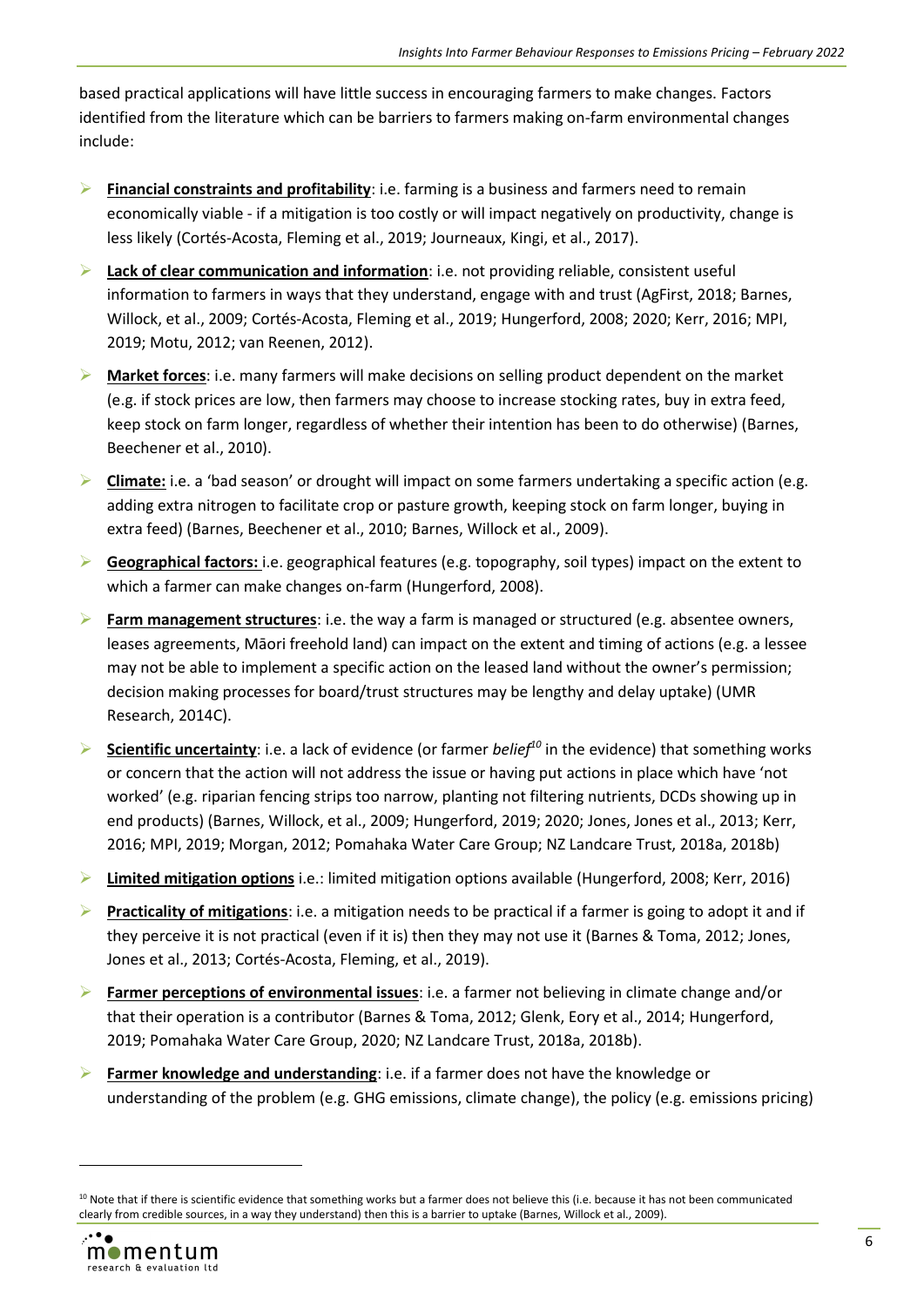or the solutions (e.g. mitigations) they may be less likely to make changes. (AgFirst, 2020A; Barnes, Willock et al., 2009; MPI, 2019; Motu, 2012).

- ➢ **Farmer capability**: i.e. if a farmer does not have the skills or knowledge needed to implement actions and/or processes that are 'too complicated' (Kerr, 2016; Key informant interviews, 2021; MPI, 2019; Motu, 2012; Schroeder, Isselstein et al., 2013).
- ➢ **Farmer characteristics and attitudes**  i.e. farmers' characteristics, world views, mindsets, education levels, reasons for farming and personalities (Agmatters, *2021A* Barnes, Beechener et al., 2010; BERG, 2018; Hungerford, 2008; Kaine & Johnson, 2004; Motu, 2012; Prokopy, Floress et al,, 2008; Schroeder, Isselstein et al, 2013; UMR Research, 2014A).
- ➢ **Lack of trust and control:** i.e. farmers not trusting the system, the advice or the support and/or not feeling that they have control and choice over their business (i.e. that they are being 'done to') (Price & Leviston, 2014).

## <span id="page-11-0"></span>**2.3 MĀORI LANDOWNERS**

#### <span id="page-11-1"></span>*2.3.1 OVERVIEW AND CONTEXT*

Whilst the enablers and barriers identified in the previous section are applicable to Māori landowners, farmers and growers there are specific historic, legislative and structural characteristics of Māori land and farming in Aotearoa, which impact options for Māori landowners under an emissions pricing scheme. These characteristics include, for example, land tenure, ownership, administrative structures and lease arrangements, many of which are mandated via Acts of Parliament, limiting and constraining the development and use of Māori land (HWEN, 2021 November 23; Kingi 2008A).

As well, for many Māori landowners and related farming enterprises, a Māori perspective in terms of history of the land, whakapapa or genealogical linking, the way land is viewed (e.g. as Papatuanuku or Earth Mother as opposed to a sole economic resource) and acceptance that land is a taonga and therefore should be looked after carefully, is important.

The following section summarises some of the key factors relevant to Māori landowners which impact on making on-farm changes, including history and legislation, characteristics of whenua Māori and values and beliefs.

#### Notes:

- i. The term 'Māori landowners' is used, rather than 'Māori farmers' as the focus is on Māori-owned land used for farming (i.e. Māori freehold land, Māori customary land and general land owned collectively by Māori), rather than farmers who are Māori per se (i.e. Māori farmers who own general land as individuals and/or work as farmers on general land).
- ii. The terms 'Māori land' or 'whenua Māori' are used to mean land that is owned by Māori (usually as a collective) and which may be Māori freehold land, Māori customary land or general land owned collectively by Māori. Whilst the term Māori freehold land might describe most of the land that this section applies to, it does not cover the range of 'land types' that are owned (e.g. Māori land that was converted to general land but is still owned and farmed as if it was whānau or Māori freehold land, or general land that has been purchased by an iwi or corporation, which may or may not be converted to Māori freehold land).
- iii. The term 'Māori agribusiness' is used in this section to apply to larger-scale farming operations. It is a term that is often applied to farming on Māori land which does not fit easily into the primary sector's mainstream framework (e.g. 'dry stock farm' or 'dairy farm') as many enterprises may have, for example, 'forestry, apiculture, horticulture, livestock, tourism, processing and aquaculture,' as part of their farm operation, which in itself may be only one part of an overall enterprise.

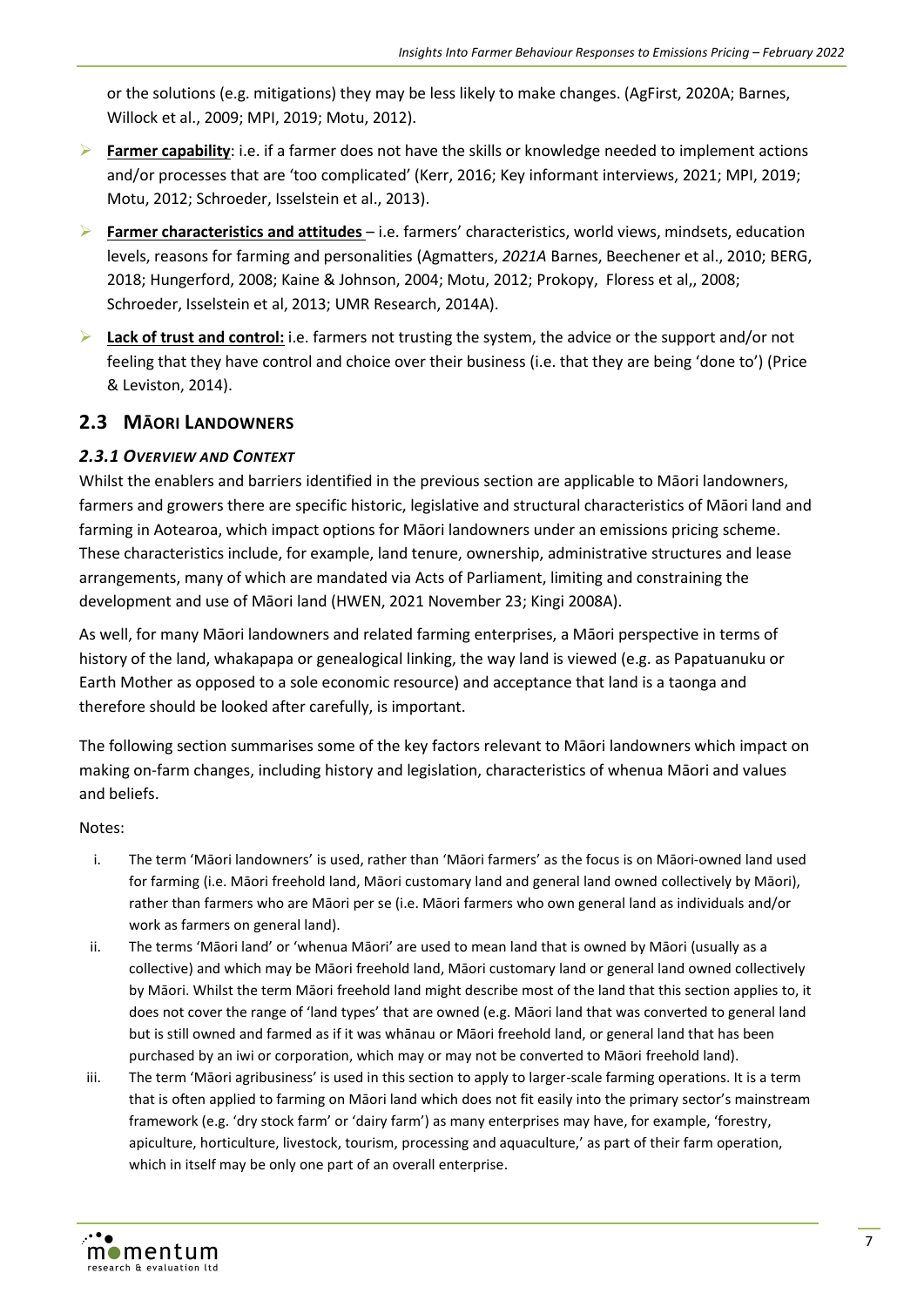#### <span id="page-12-0"></span>*2.3.2 HISTORY AND LEGISLATION*

Before 1840 almost all land in Aotearoa New Zealand was under the guardianship of Māori. By 1862 approximately two-thirds of the total land area, including most of the South Island, had been acquired by the Crown (Brady, 2004). By 1920 around eight percent of New Zealand land remained in Māori guardianship. Today, an estimated 1.4 – 1.5 million hectares (about 5-6% of New Zealand's total land area) is Māori land (Brady, 2004; Business and Economic Research Limited (BERL), 2019; Kingi, 2008B; 2009; Te Puni Kōkiri, n.d.; 2019; Te Tumu Paeroa, n.d).

Causes of Māori land loss include key Acts of Parliament which enabled land to more easily be purchased, confiscated or taken.<sup>11</sup> Further Acts, some of which were created to protect Māori interests<sup>12</sup> resulted in more restrictions, further alienation of land, changes to land titles, greater administrative costs for Māori landowners and further land losses (Adds, 2017; Brady, 2004; Kingi, 2008B; 2009; Ministry for Culture and Heritage, 2016; 2019; Te Puni Kōkiri, n.d.; Te Tumu Paeroa, n.d.).

## **2.3.2.1 TE TURE WHENUA MĀORI ACT (1993)**

Te Ture Whenua Māori Act (1993) is the primary legislation for Māori land and was intended to protect Māori land ownership ensuring it remained with the owners and could be passed to future generations (Harmsworth, Tahi et al., 2010).<sup>13</sup> This Act created a complex system of rules and regulations for Māori land which: (i) came with administrative, personal and financial costs; (ii) were difficult to understand and operate within; and (iii) limited and/or delayed owners' ability to manage and make decisions in relation to their land (Brady, 2004; Ministry of Justice, 2020; Te Puni Kōkiri, n.d.c; 2019). As one example, "owners of Māori Freehold Land must apply to the Māori Land Court if they want to administer their land and anyone who wants to succeed to interests in Māori Freehold Land must apply to the Court. This is different to General Land where, for example, a person does not need to apply to a Court to succeed to land interests left to them" (Brady, 2004, p.9).<sup>14</sup>

Recent amendments to this legislation (6 February 2021), provided amongst other changes, more streamlined administrative processes and clarity around succession and ensuring that land is 'passed on' to rightful descendants (Ministry of Justice, 2020). However, Māori land remains governed by the Act and continues to face a complex set of rules and regulations that non-Māori land does not.

## **2.3.2.2 THE MĀORI TRUSTEE**

The Māori Trustee was established by the Māori Trustee Act (1953) to "act as trustee to administer Māori freehold land and other assets on behalf of the beneficial owners" (Te Tumu Paeroa, n.d.). Services provided include administering trusts, convening owner hui, managing and distributing trust funds, leasing property on behalf of the trust and working with owners to facilitate them taking over administration of their whenua (Harmsworth, Tahi, et al., 2010; Te Tumu Paeroa, n.d.).

The history of this role means that the Māori Trustee is not always viewed favourably by landowners. Specifically, the compulsory acquisition of so-called 'uneconomic' Māori land and conversions of Māori

<sup>14</sup> Note that recent amendments to Te Ture Whenua Māori Act (1993), effective from February 2021, have streamlined some processes, however many of the requirements remain - e.g. the need to apply to the Court to succeed the land interest (Ministry of Justice, 2020, p.3).



<sup>&</sup>lt;sup>11</sup> E.g., the Native Lands Act (1862) which created the Native Land Court (renamed the Māori Land Court in 1947), whose operation led to it being named 'Te Kōti Tango Whenua' – the land-taking court (Kingi, 2008B). The New Zealand Settlements Act (1863) enabled confiscation of land without compensation from any North Island iwi 'engaged in rebellion against her Majesty's authority,' resulting in large scale land losses for many iwi. The Native Lands Rating Act (1882) which set rates higher on Māori land, enabling it to be more easily taken for unpaid rates; Public Works Lands Act (1864) which applied to general and Māori land, however Māori land was often targeted for developments (Adds, 2017; Kingi, 2009; Ministry for Culture and Heritage, 2016; 2019; Te Puni Kokiri, n.d.; Te Tumu Paeroa, n.d.).

<sup>&</sup>lt;sup>12</sup>E.g. Māori Affairs Act (1953), Māori Affairs Amendment Act, (1967), Māori Trustee Act (1953), and Te Ture Whenua Māori Act (1993). <sup>13</sup> E.g. Section 2(2) of the Act states: ... it is the intention of Parliament that powers, duties, and discretions conferred by this Act shall be exercised, as far as possible, in a manner that facilitates and promotes the retention, use, development and control of Māori land as taonga tuku iho by Māori owners, their whanau, their hapū, and their descendants. (Te Ture Whenua Māori Act, 1993).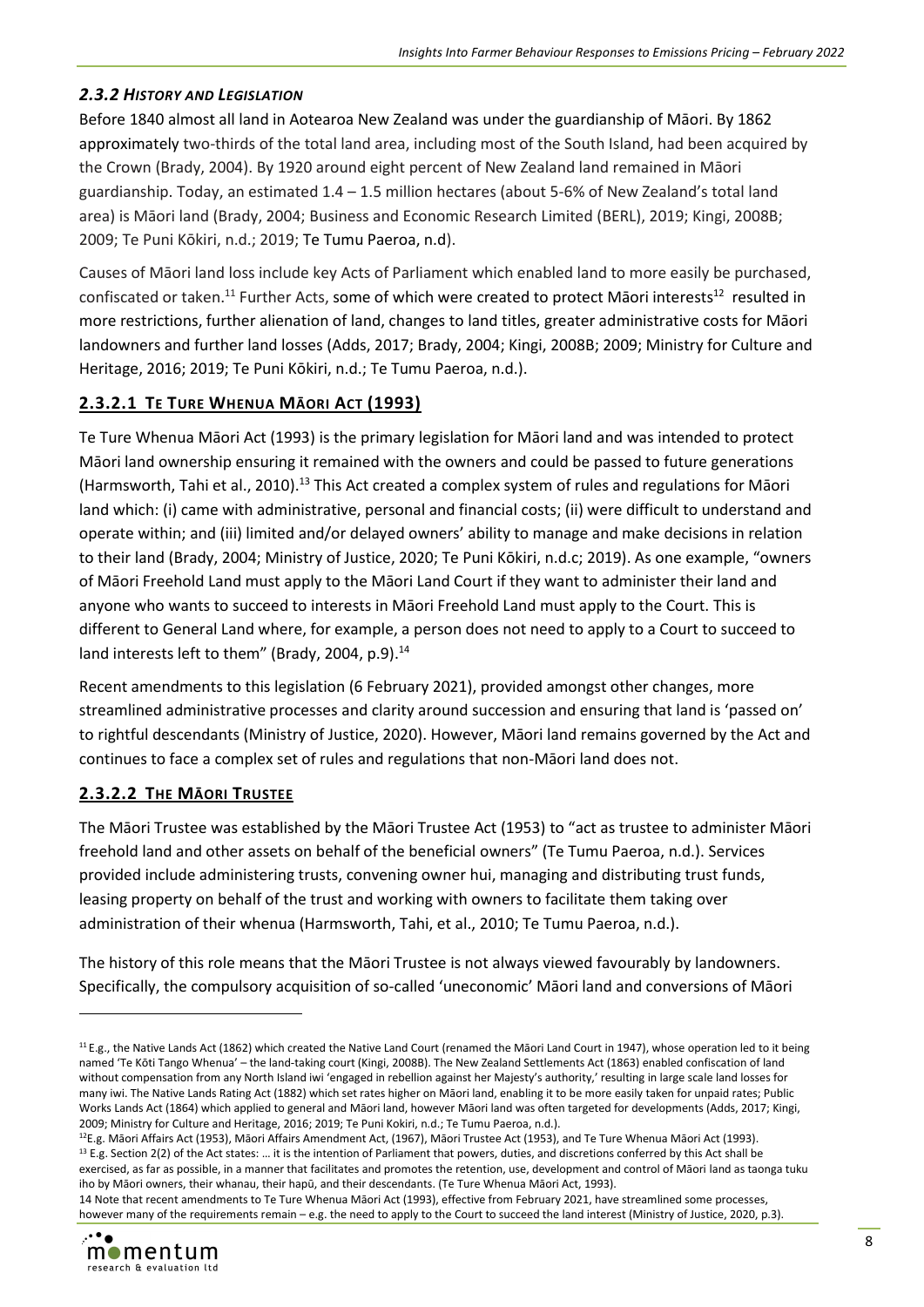freehold land to general land,<sup>15</sup> were viewed by many as an attempt by the Crown to unfairly obtain Māori Land and are reasons why some "Māori landowners remain suspicious of the Trustee's motives and are of the view that the Trustee acts as an 'agent' of the Crown" (Brady, 2004, p. 25; Ministry of Culture and Heritage, 2019).

Currently, the Māori Trustee administers as trustee or agent, approximately 88,000 ha – about 7% of whenua Māori across Aotearoa - on behalf of almost 100,793 owners. In 2020/2021 there were 1,751 Māori Land Trusts and other Māori entities, ten enterprises and 1,732 leases administered by Te Tumu Paeroa, including responsibility for some perpetual leases<sup>16</sup> (Te Tumu Paeroa, 2021, p.8).

#### <span id="page-13-0"></span>*2.3.3 WHENUA MĀORI*

Te Ture Whenua Māori Act (1993) categorises Māori land into Māori customary land, Māori freehold land, general land owned by Māori and Māori reservations.<sup>17</sup> The majority of whenua Māori is Māori freehold land with over 27,000 land block titles (Brady, 2004; BERL, 2019; Cortes-Acosta, 2020; Harmsworth, Tahi, et al. 2010; Te Tumu Paeroa, n.d.; 2021).

Māori land generally has multiple owners and this number increases over time due to succession (Kingi, 2013; Reid, Smiler, et al., 2019). Te Ture Whenua Māori Act (1993) provides various formal management structures that owners can use to manage their land, such as land trusts and incorporations or by establishing reservations, all of which must be approved through, and are subject to the scrutiny<sup>18</sup> of the Māori Land Court (Community Law, n.d; Harmsworth, Tahi et al., 2010; Kingi, 2008B; 2013). Not all Māori land has a trust or formal management structure in place (Reid, Smiler, et al., 2019).

Māori land class, size and quality varies (BERL, 2019). In general blocks with a trust are, on average, larger with more owners, and the average block of freehold Māori land is 51ha with 103 owners (BERL, 2019). Whilst some land is of higher quality, a high percentage of land is of marginal quality,<sup>19</sup> some is landlocked and some is covered in indigenous forest or plantation pines (Harmsworth, Tahi et al., 2010; Ministry of Agriculture and Forestry (MAF), 2011; Reid, Smiler et al., 2019; Te Tumu Paeroa, n.d.). Some land is leased out via "a multitude of leasing arrangements, some of which are mandated, and most of which are very long-term" (HWEN, 2021, November 23, p. 8).

There are also a number of Māori farming entities who manage "multiple blocks of land ranging in size, and often with multiple land uses within one entity," (HWEN, 2021, November 23, p. 8) and examples of collectives and partnerships formed between landowner trusts or incorporations to enable further development (Flaws, 2021; Kingi, 2013; Miraka, n.d.; Whangara Farms, n.d.). For a number of entities, farming may not be the primary business, but one business unit, amongst many others. For example, Tuaropaki Trust began as an Ahu Whenua Trust, formed in the 1950s, and now has a diverse portfolio which includes geothermal energy, communications, and milk processing, amongst other ventures (Tuaropaki, n.d.).

<sup>18</sup> Although not commonly exercised the Māori Land Court does possess full powers to remove trustees for example (Kingi, 2008, p.144). <sup>19</sup> E.g. Harmsworth (2017) 80% Māori land is classified as Land Use Capability (LUC) 6,7 or 8.



<sup>&</sup>lt;sup>15</sup> "The Māori Affairs Act (1953) empowered the Trustee to take over 'uneconomic' Māori land and the Māori Affairs Amendment Act 1967 introduced compulsory conversion of Māori freehold land with four or fewer owners into general land, and increased the powers of the Māori Trustee to compulsorily acquire and sell so-called uneconomic interests in Māori land. (Ministry for Culture and Heritage (2019).

<sup>&</sup>lt;sup>16</sup> Perpetual leases were established from the late 1800s and apply to Māori land reserves or land that was returned to Māori as compensation, and then leased by the Public Trustee under perpetual leases. Over time they have led to very low rental prices, financial barriers and limited control of owners over their land. Perpetual leases, also saw the introduction of a term known as 'peppercorn rentals' or rent/lease figures for small (i.e. like a peppercorn) amounts. (Te Tumu Paeroa, n.d.).

<sup>&</sup>lt;sup>17</sup> See Appendix 3 for more detail on the land categories.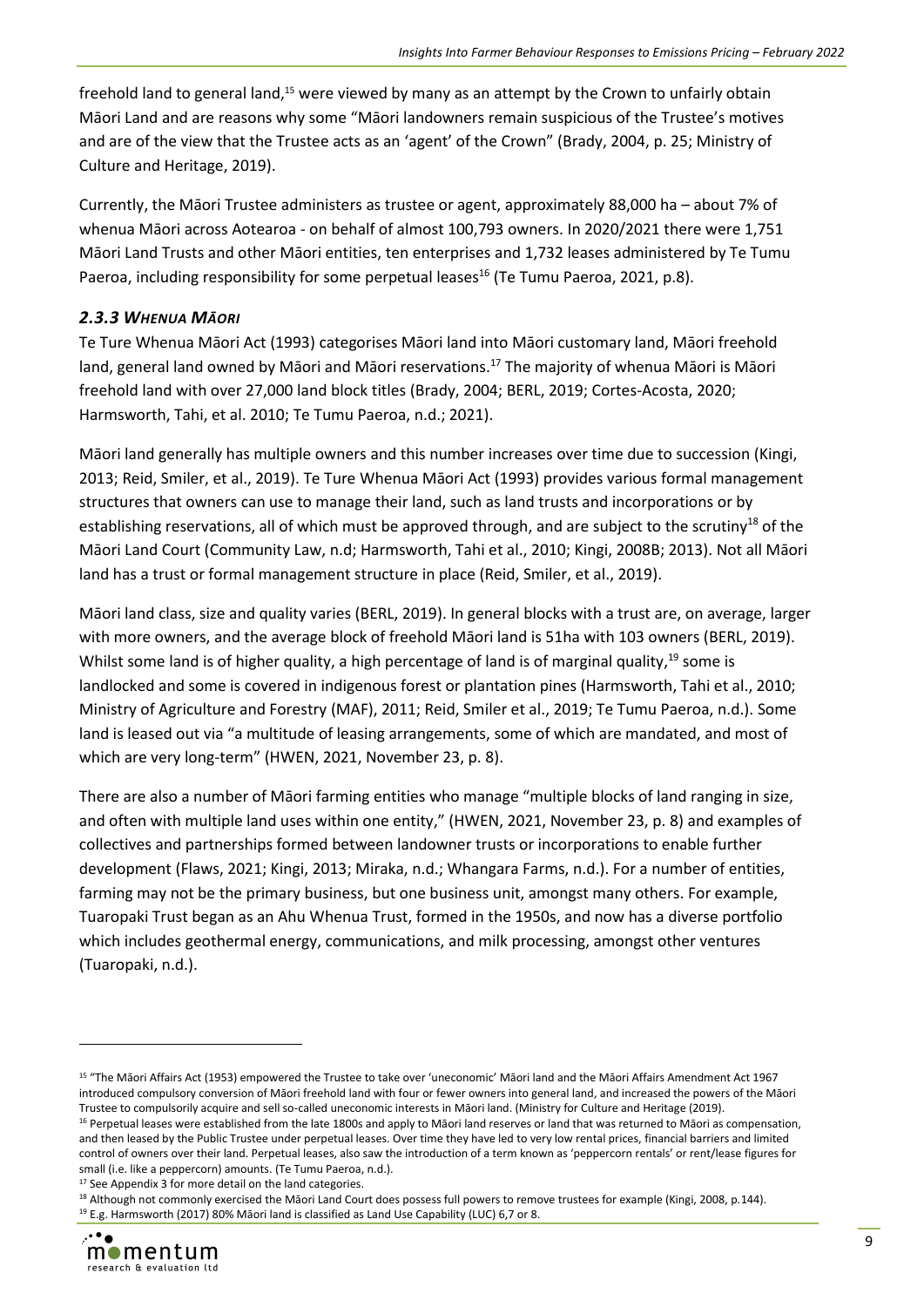Māori have been involved in food production in Aotearoa since arriving here. Following European settlement, a number of iwi were involved in enterprises growing and selling food and other natural resources (e.g. timber) domestically and internationally (Kingi, 2008B). Despite land confiscations and losses – which was often of the more productive land as this was more desired by European settlers - Māori have continued to farm and grow food for market on whenua Māori (Kingi, 2008B). BERL (2021, p. 35) reports the Māori primary sector asset base at \$23.4 billion and contribution to GDP at \$2.4 billion. Māori own and manage "an estimated 30 percent of plantation forest land, 10 percent of land used for kiwifruit and dairy production, and 25 percent of land used for sheep and beef production" (Reid, Smiler et al., 2019, p.6).

The development of productive and successful agricultural operations by Māori landowners has occurred despite facing significant barriers to development, including that Māori had a significant proportion of their land confiscated due to legislation, that the land they retained was less productive, that there was less access to finance due to financial processes based on individual not collective ownership, and that they face higher administrative and financial burdens due to Māori Land Court processes (BERL, 2019; Dewes, Walz, et al., 2011; Te Puni Kōkiri, 2017; 37 Degrees et al., 2008).

## <span id="page-14-0"></span>*2.3.4 VALUES AND BELIEFS*

As noted in section 2.2, values and beliefs are key drivers and/or barriers for change on farms. Any consideration of landowner decision-making on Māori land, needs to take into account te Ao Māori and te Taiao and Māori landowners' aspirations, views and beliefs connected to land.

There is no one Māori world view or way in which Māori landowners manage their land (MAF, 2011). However, whilst Māori landowners may have different land use, different tribal practices and different priorities, the key theme that seems to underpin Māori land use is the concept of kaitiakitanga (MAF, 2011; Ngāti Pāhauwera Development Group, 2020; Te Runanganui o Ngāti Porou, 2020). i.e.:

*For most, kaitiakitanga – a balancing of cultural, spiritual, social, environmental, economic and financial factors – will be a core aspiration and expectation. The tikanga of individual trusts and incorporations will also have a strong influence on the general conduct of day to day affairs and in the balancing of values in management decisions*. (MAF, 2011, p. 22).

For some Māori landowners, kaitiakitanga might be linked to improving the land in some way to make it more productive for coming generations while for others kaitiakitanga might be linked to land restoration, regenerating native plantings, improving water quality and biodiversity and for others, all these concepts are part of being kaitiaki (i.e. of the land and of the future generations) (Dewes, Walzl, et al., 2011; MAF, 2011; Whetu Consulting, 2019).

In terms of Māori landowners' approach to land use, there tends to be a broader and longer-term view of managing land in a sustainable way to ensure it can continue to provide in the long term, which ties into concepts of kaitiakitanga and taonga (Craig, Taonui, et al., 2012; Craig, Taonui, et al., 2018; Harmsworth, & Awatere, 2013; Hutchings, Smith, et al., 2017; MAF, 2011; Phillips, Woods, et al., 2014; Poipoia, 2018; UMR Research, 2014C).

*Taonga emphasises guardianship over ownership, collective and co-operative rights over individualism, obligations towards future generations, and the need to manage resources sustainably* (Craig, Taonui, et al., 2012, p.1025).

The theme of land retention, connection and belonging to the land is also highlighted in the literature (e.g. Collier, 2009; Kingi, 2013; Ormond & Ormond, 2018; Smith, Hutchings, et al., 2019; Te Puni Kōkiri,

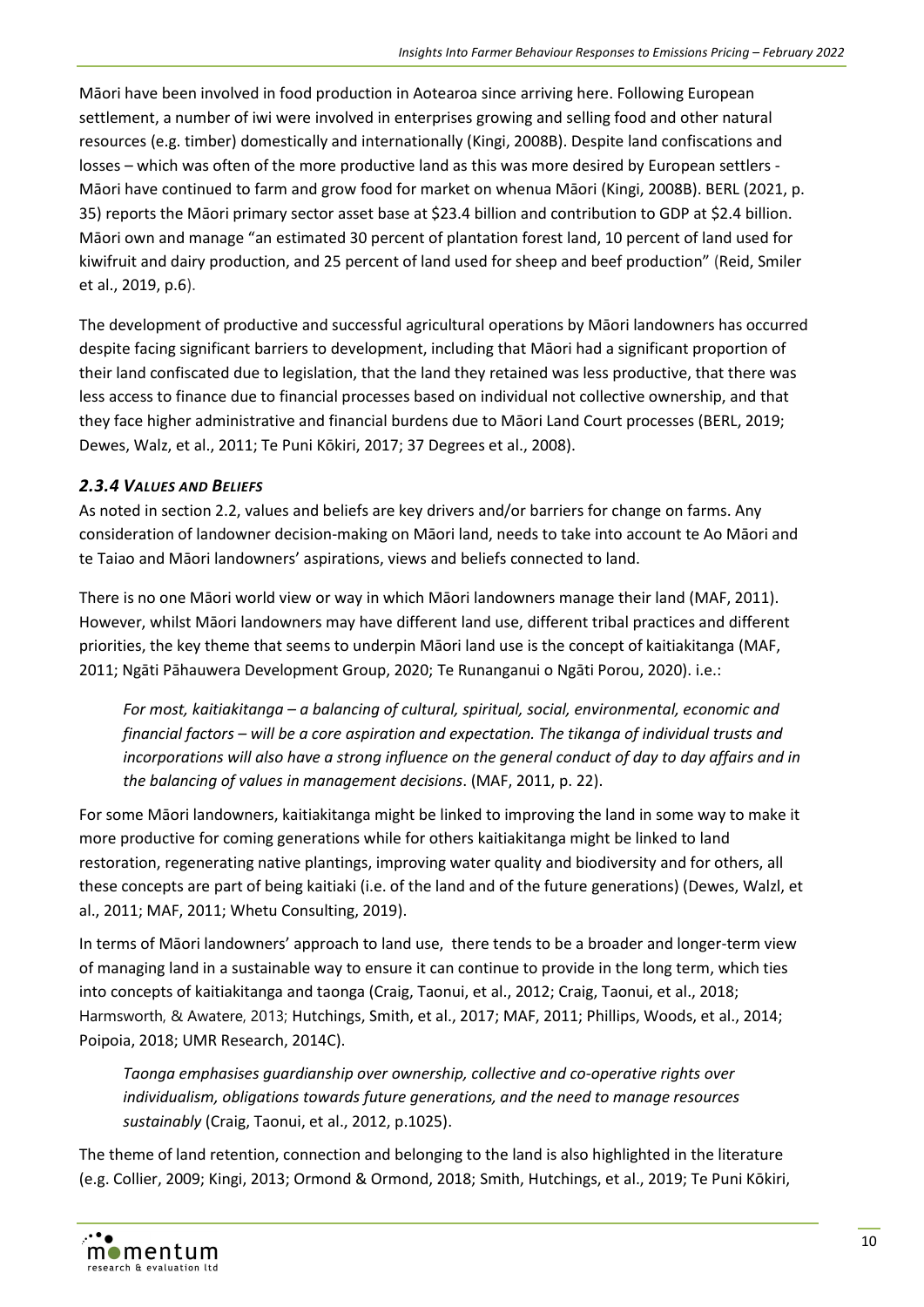n.d.B; The origins of the Māori kiwifruit industry, 2020; UMR Research, 2014C). Te Puni Kōkiri (n.d.B) in their report, 'why whenua matters' sum this up:

*Our whenua is our tūrangawaewae, our place to stand. It connects us to our whānau, our ancestors and to our future generations.* (p.2)

Other Māori landowners express this in different ways:

*We'll never sell our land, that's a one-way ticket to being nobody* (Ormond & Ormond, 2018, p. 83).

Other related values that underpin and impact on Māori landowners' choices and decision-making on their land include, but are not limited to whakapapa, manaakitanga, rangatiratanga, wairuatanga, whanaungatanga, mauri, ki uta ki tai, tauutuutu and mātauranga Māori (Craig, Taonui, et al., 2018; Dewes, Walzl, et al., 2011;Key Informant interviews, 2021; Kingi, 2013; Kingi, Wakelin, et al., 2016; MAF, 2011; Ormond & Ormond, 2018*;* Poipoia, 2018; Reid, Rout, et al., 2021; UMR Research, 2014C).

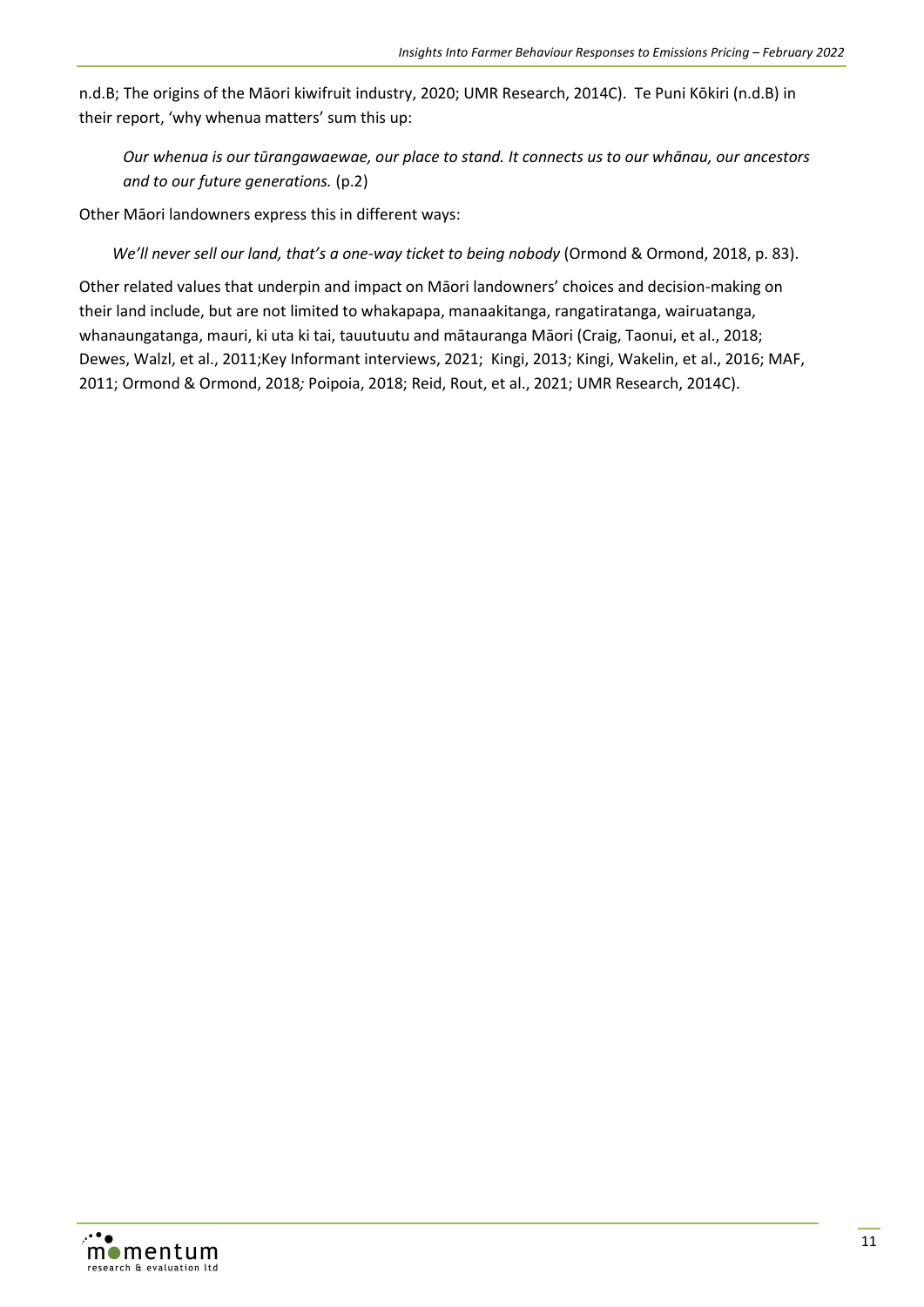# <span id="page-16-0"></span>**3.0 EMISSIONS PRICING AND BEHAVIOUR RESPONSES**

# <span id="page-16-1"></span>**3.1 INTRODUCTION**

The previous sections have highlighted factors that can encourage, or inhibit, farmers to implement changes to mitigate their on-farm environmental impact including specific factors and characteristics relevant to whenua Māori and Māori landowners.

This chapter discusses the implications of these factors, to answer the questions: (i) what can we determine from the literature about how farmers might respond to emissions pricing? and (ii) how do factors unique to Māori agribusiness and landowners impact on possible responses to emissions pricing?

It is divided into the following sections: (i) Multiple factors affect decision-making; (ii) The importance of science: Mitigations that work; (iii) Cost-benefit; (iv) Working with farmers: Taking them on the journey; and (v) Māori landowners: Challenges and drivers.

# <span id="page-16-2"></span>**3.2 MULTIPLE FACTORS AFFECT DECISION-MAKING**

The factors that the literature identifies as drivers or barriers to change indicate that economic drivers are only one part of the equation. The literature is clear that prices can and do, have an impact on behaviour but "adoption behaviour is driven by a more complex set of motivating factors not accounted for in the MACC<sup>20</sup> approach" (Glenk, K., Eory, 2014, p.49). Factors such as mitigation options, a lack of trust, farm profitability, access to finance, land geography and topography, personal or collective beliefs, identity, attitudes, values, knowledge, capability and understanding all come into play in the decisionmaking process (AgFirst, 2018; B+LNZ, 2013; MAF, 2011; Moran, Lucas et al., 2013; Zemo & Termansen 2021).

*Farmer behaviour is driven by a range of factors; intrinsic, personal circumstances, social settings and norms, and economic factors. In short, human behaviour is very complex, and any policy designed to affect behaviour needs to be multi-faceted* (AgFirst, 2018, p.9).

The Taupō 'cap and trade' provides an example of heterogeneity where there were a range of landowner responses to the legislation. For example, some farmers made on-farm changes to reduce their nutrient leaching, some stopped farming and sold their land, some planted pine trees and some made changes which increased productivity and nutrient losses (Duhon, McDonald, et al., 2015; Hammond Wagner, Greenhalgh, et al., 2020*;* Morgan, 2012).

*Pines are now growing on land that was once home to sheep and cattle, crowding the farmers who have elected to stay* (Morgan, 2012).

*The cap has reduced farmers' ability to intensify production, has decreased land values, and has significantly increased administration and compliance costs. These economic costs have led to social costs: significant land-use change has resulted from the policy, which has resulted in a number of farmers leaving the catchment* (Duhon, McDonald & Kerr, 2015, p. 40).

*… we decided after a lot of soul-searching that we would sell* (Taupō Farmer, Hammond Wagner, Greenhalgh, et al., 2020, p.35).

<sup>&</sup>lt;sup>20</sup> Marginal abatement cost curves (MACC) are "a commonly used policy tool indicating emission abatement potential and associated abatement costs. They have been extensively used for a range of environmental issues in different countries and are increasingly applied to climate change policy" (Kesicki & Strachan, 2011, p 1195).

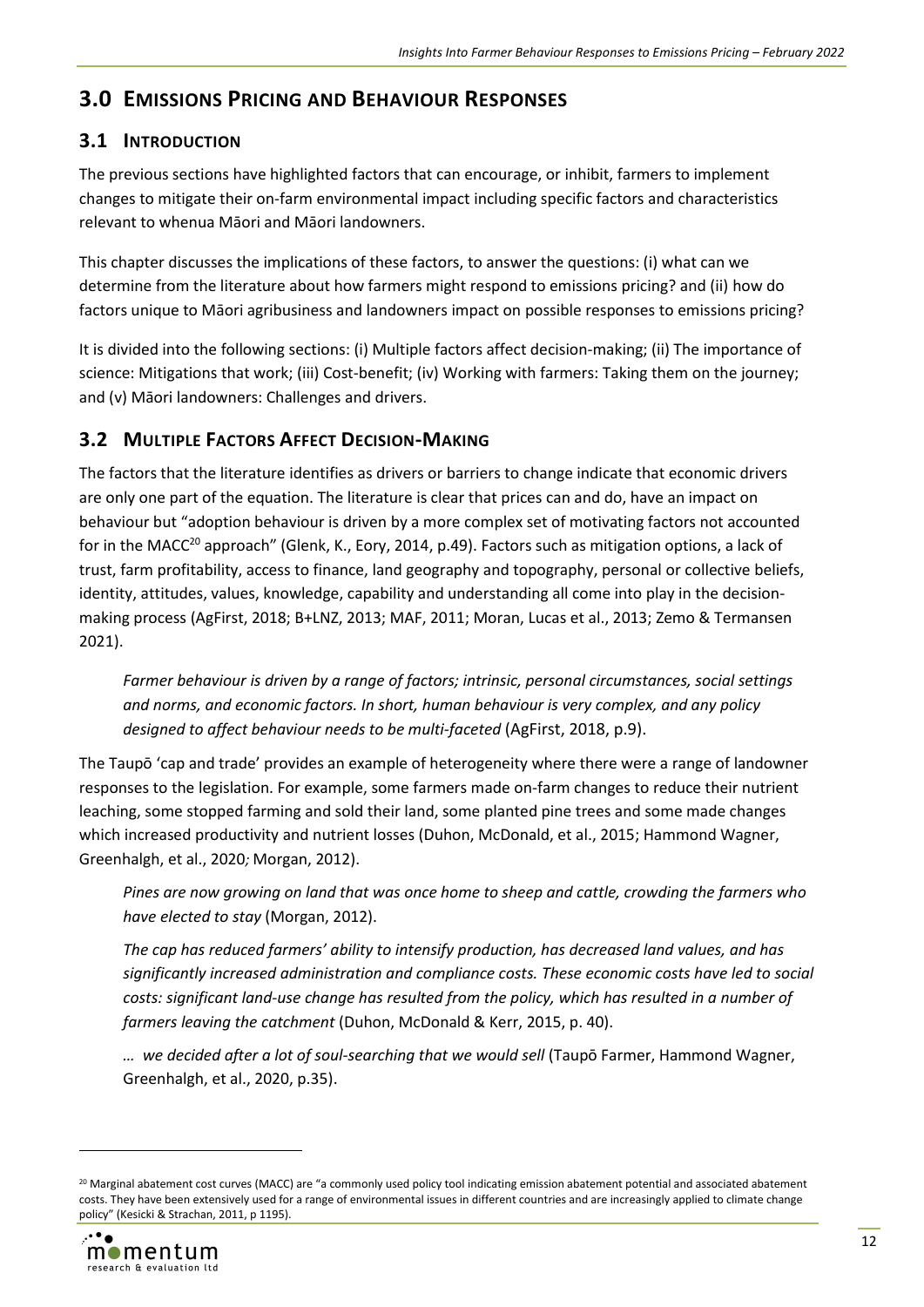*However, there were two categories of behaviour reported where nutrient losses would be expected to increase: increased fertiliser use and increased stocking rate. In Taupō and Vermont, one and two farms respectively increased fertiliser use … There were three instances in Taupō and Rotorua where farmers shifted to a higher nutrient leaching farm system, including transitions to dairy, sheep milking, and cattle breeding operations* (Hammond Wagner, Greenhalgh, et al., 2020, pp. 34- 35).

With emissions pricing, the price or cost, is one factor but without other factors in play to encourage change, some farmers may not choose to make changes. This has been shown particularly clearly, when the mitigations are no cost or win-win or where farmers are incentivised (i.e. paid to implement certain actions) and yet uptake remains low as there are other factors impacting the decision making (AgFirst, 2018; Inman, Winter et al., 2018; Jaffe, n.d.; Moran, Lucas, et al., 2013).

*Non-adoption presents further challenges to the rational actor model that implicitly underpins win– win narratives and their use in policy. This assumes that individuals make rational decisions and act individually to maximize self-interest. Were this true, and assuming low transactions costs, win– wins would be quickly adopted by farmers weighing the private costs and benefits of the available options. … In fact, a portfolio of research from the fields of experimental psychology, behavioural economics, environmental values and management of the commons has long contested the assumption that human decision-making is perfectly rational* (Moran, Lucas, et al., 2013, p.612).

It is also illustrated by situations where farmers are already voluntarily making changes, doing 'more' than what the regulations require or putting land into covenants, such as QEII for example (Agmatters, 2021c; Hungerford, 2020). This 'going above and beyond' is commonly observed amongst many Māori landowners and as well in some other farmers who have an environmental or guardianship value base (e.g. Agmatters, 2021C; Cortes-Acosta, 2020; Fry, 2018; Pierre, 2015; Reid, Rout et al., 2021; Tuaropaki, n.d.). For example:

*The shareholder position on environmental protection and sustainability contributed to the need for farm practices to exceed current requirements* (Pierre, 2015, p. 27).

*For a period of time, we didn't have to do [required by law] riparian planting, for example. Just the fence was good enough, but we used to do that anyway, we used to cost that up as our cultural*  investment, around how we wanted to look after our land. We had cultural investment (Cortes-Acosta, 2020, p.42).

*Tauutuutu also encourages Māori agribusinesses to exceed regulatory requirements. For example, the Lake Taupō Forest Trust has planted riparian strips up to ten times the required size* (Reid, Rout et al., 2021, p.7.).

*When these subsidies were removed, [they] continued their work using their own money. … "To protect it all, we've put a QEII covenant on the area"* (Fry, 2018).

Enablers such as working *with* farmers, connecting the issue to their land and operation, understanding kaitiakitanga, involving farmer leaders, farmer discussion groups, field days, visible projects, collective approaches, incentives, and effective communication and engagement to help farmers to understand the issues and their role in mitigating climate change, therefore, become keys to encouraging on-farm changes.

*It is only through equipping farmers with a will to change behaviour, and the confidence and ability to do so, that systemic shifts in mitigation option adoption will become manifest* (Inman, Winter, et al., 2018, p.24).

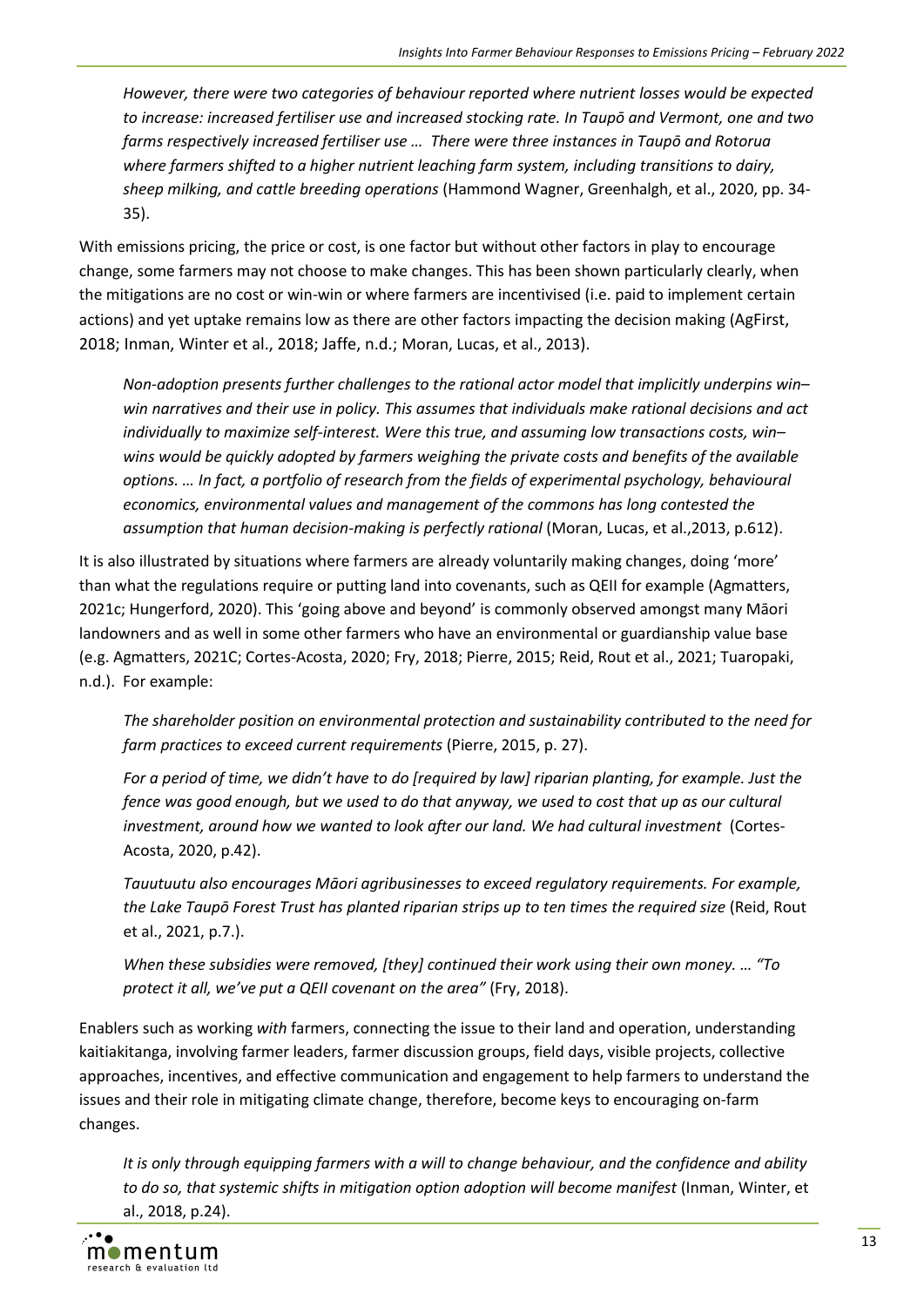*The biggest lesson to come out of the change, and one for all regional councils to heed as they look to impose similar regimes, is the need to engage with rural communities. … Give them an understanding before slapping the rules in place, so they know the new thinking they need, about how nitrogen and phosphorous flows through their farming systems and the causes of the ebbs and flows* (Morgan, 2012, p.1).

#### <span id="page-18-0"></span>**3.3 THE IMPORTANCE OF SCIENCE: MITIGATIONS THAT WORK**

Economic modelling of pricing approaches assumes to some degree that the landowners have the ability, capacity or resources, to be able to make changes to reduce the cost. In some situations this is true – although it is dependent on their circumstances and on the availability of options (Dolan, Hallsworth, et al., 2010; Inland Revenue Department and the New Zealand Treasury, 2018).

With emissions and emissions pricing the logic assumes, for example, that there are available, effective, affordable, practical 'easy to use' mitigation options that fit the values and vision of the landowner and which they can use to reduce their emissions and thus the cost. However, if the mitigations are not available, effective, practical, acceptable or affordable,<sup>21</sup> then farmers will not be able to implement them (Hungerford, 2008; 2019; 2020; Jaffe, n.d.; Motu, 2012) and some, as noted in the previous section, may look to options like increasing productivity, selling up, or converting to forestry.

*If someone comes to any business in New Zealand and says 'hey we are going to tax you an extra 30 grand a year' the farmer will do what every businessperson will do – they will either try to cut costs which is pretty hard at the moment or they will increase revenue and the only way they know to do that is to increase production. Farmers will just dial up the palm kernel truck or they'll intensify and put more stock on which is not what you want* (Dairy farmer, Waikato, Motu, 2012).

The literature indicates that science is a key. Currently there are limits on what farmers can do to mitigate their emissions. If they do not have available, effective, proven, practical, affordable, acceptable options to mitigate their emissions then there is concern that some farmers may stop growing food and fibre and plant pine trees (Key informant interviews, 2021). To be effective, policy needs to take context into account (Dolan, Hallsworth, et al., 2010).

*Policy-makers should remember that the contexts in which people find themselves shape the options that are available to them and affect their ability to select these options. Attempts to encourage behaviour change that do not recognise these contextual factors are likely to breed frustration only. For example, there is little point attempting to encourage people to wash clothes at 15°C if most people's washing machines do not have this option. Government can help people surmount these barriers, but only if they are recognised. Any attempt to encourage new behaviours needs to consider the wider context and choices available to people, rather than focusing narrowly on the desired behaviour* (Dolan, Hallsworth, et al., 2010, p.10).

# <span id="page-18-1"></span>**3.4 COST BENEFIT**

The financial cost of making changes cannot be left out of the equation as one goal of farming is to generate revenue to meet goals such as providing an income, paying the bills, enabling land to be retained and capital growth, for example. Decisions, for many, therefore, will be made at the economic level and if a mitigation is cost-effective and fits within the operation and its value-structure, it is likely to be implemented. The converse is true; that is if a mitigation is not cost-effective then many farmers may

<sup>&</sup>lt;sup>21</sup> Note that affordability is relative (i.e. farm and farmer-specific); a farmer with high debt, low cash flow, limited access to finance or ability to service a loan, is less able to afford some mitigations, than a farmer with low or no debt, high productivity and easy access to finance.

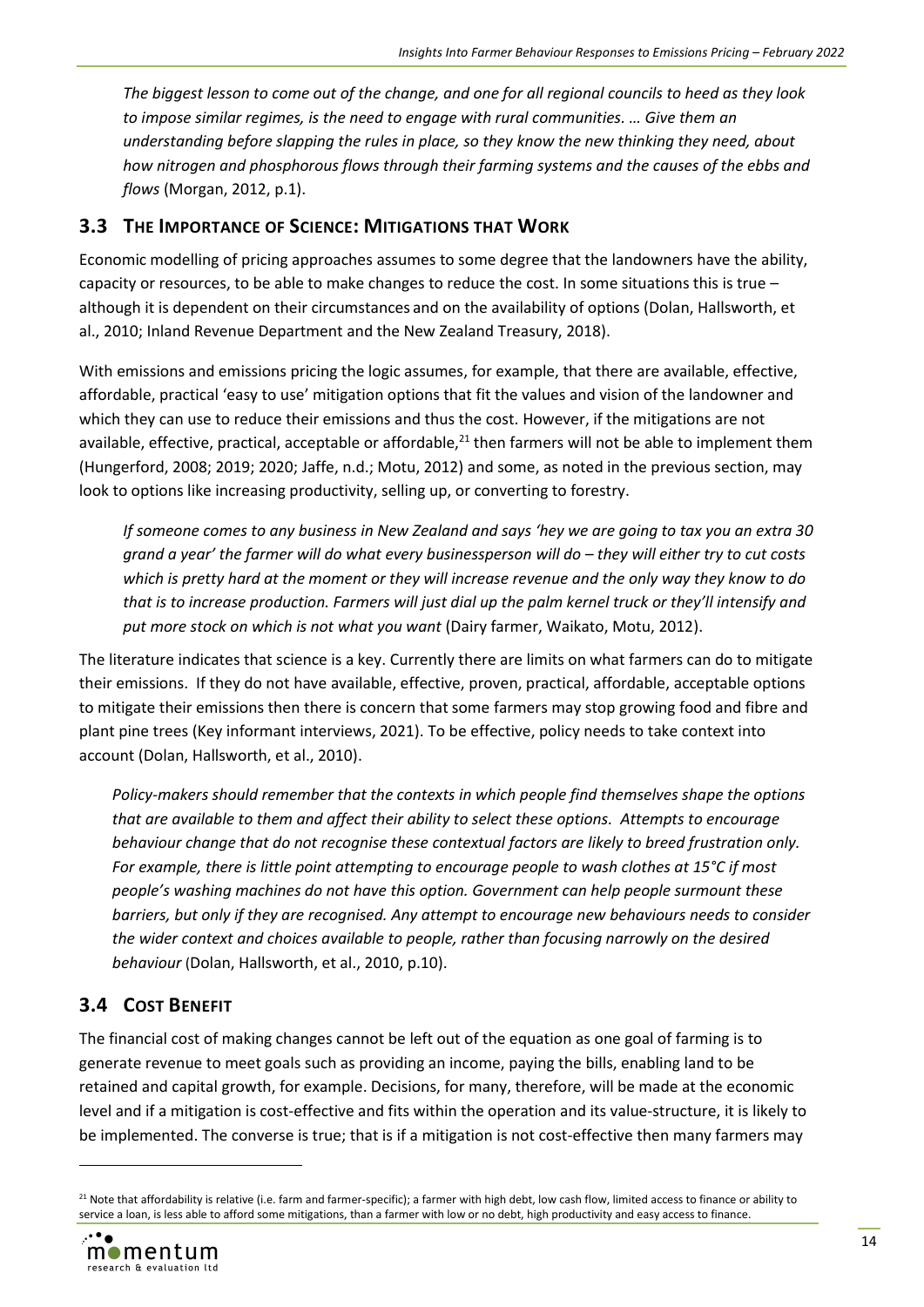choose not to make the change (DairyNZ n.d.A; n.d.B; Hammond Wagner, Greenhalgh, et al., 2020; Journeaux, Kingi et al., 2017; Motu, 2012; Van Herzele, Gobin et al., 2013).

*… participation in complex agri-environment measures is not simply a matter of weighing the money against the effort for adoption. Whereas money is an important driver of participation (in particular, for those adopting complex agri-environment measures) it plays widely differing roles depending on the level of farmers' reasoning (farm enterprise, single practice or landscape feature) and the importance they give to other considerations (environmental effect, production potential of land, goodness of fit etc.)* (Van Herzele, Gobin et al., 2013, p.110).

Market access, branding and reward programmes can also drive decisions; i.e. if market access is dependent on reduced emissions or processors incentivise good practice via reward programmes, or consumers 'demand' a certain standard, then producers are motivated to make changes in order to be able to sell and/or get higher prices for their product (Fonterra, 2021B; Key informant interviews, 2021).

Also, of course is the issue of resourcing; that is if a farm operation cannot afford to put an action in place then they may not do it (van Reenen, 2012). Farmers with low profit margins and/ or limited access to finance may not have options to diversify, change land use or retire land. As discussed earlier, Māori landowners may be overrepresented in those with limited access to finance.

*Most of the farmers interviewed wanted to undertake more practices, and the primary barrier to this was unsurprisingly, money* (van Reenen, 2012, p. 2).

There is some evidence that providing resourcing (e.g., funding or part-funding for on-farm mitigations), when coupled with regulations or concern about regulations, can assist those with limited resources and be a driver to assist some farmers, to make changes sooner.

*[I tell other farmers] yes, you have to do this [because of the regulations] but if you do it now then you can access some funding* (Dry stock farmer, Hungerford, 2019, p.15).

Having a pro-environmental attitude or a kaitiakitanga value-base can mitigate the effect of the cost barrier; that is if a farm operation has these underpinning values, they may choose, if they can afford it, to be less profitable in order to achieve environmental goals. For example:

*Tūwharetoa landowners themselves have made land-use decisions in order to protect the lake deliberately, often at the expense of potential commercial gain. Potentially productive lands, especially on the eastern side of the lake, were instead planted into forestry with the goal of reducing negative environmental impacts on both lake and land. As Asher explains, 'commercial gain didn't enter the picture', saying that for Tūwharetoa landowners the 'perspective is quite different from a normal landowner perspective'* (Duhon, McDonald et al., 2015, p. 49).

*George and Sharon Moss have been dairy farming in Tokoroa for nearly 40 years. Their impact on the climate wasn't a consideration back then, but it's at the forefront of how they farm now. They have moved from purely profit-focused, to seeking the sweet spot of people, planet and profit (Agmatters, 2021A).*

## <span id="page-19-0"></span>**3.5 WORKING WITH FARMERS: TAKING THEM ON THE JOURNEY**

An overarching theme from across the national and international literature about effective, sustainable on-farm environmental change is the need to actively, and proactively, work with farmers at both the individual and collective level to ensure understanding, buy in, engagement and uptake of actions (e.g. BERG 2018; Hungerford, 2019; 2020; Inman, Winter et al., 2018; van Reenen, 2012).

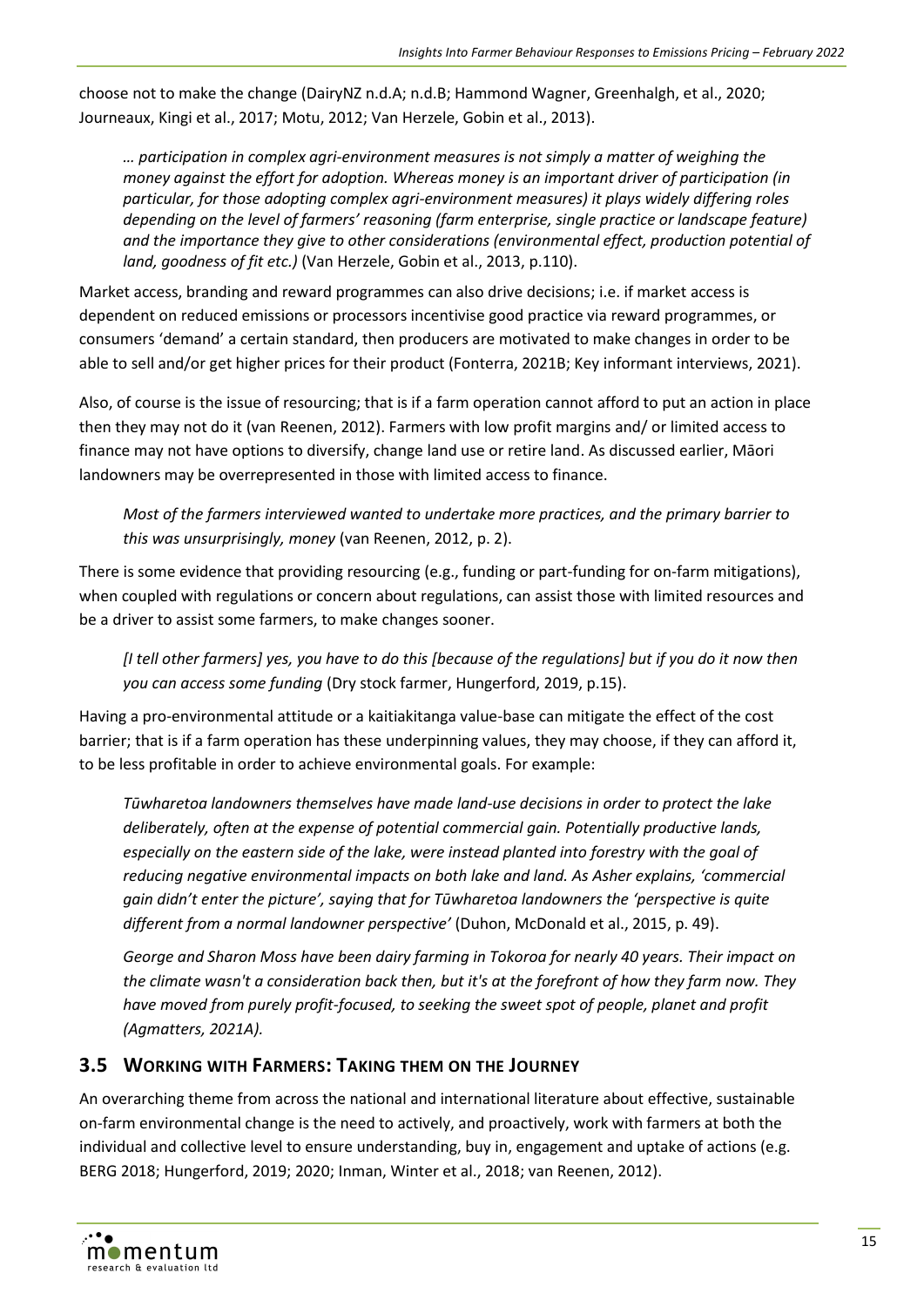*We need to take the people with us. … They have to be 'led' - in laymen terms – [to] where they can relate to their farm and enterprise – there is a journey or a process to get them [there]* (Dry stock farmer, Hungerford, 2019, p. 14).

Farmers also need to have the tools to make the changes and a key theme in the literature on barriers to change is the skill base, ability, education and/or knowledge of the farmers both about the issue and the actions needed to mitigate it, which highlights the importance of communication, extension support and advice to enable farmers to make the changes.

*Some farmers don't have the skill base to implement some actions* (Dairy farmer, (Motu 2012).

The process to engage most farmers takes time and needs to occur if the change is going to be sustainable long term (Inman, Winter et al., 2018; van Reenen, 2012). Generally, farmers need to take ownership and feel they have some control in order to be motivated to make changes on their farms (Hungerford, 2019; Key informant interviews, 2021).

*It is only through equipping farmers with a will to change behaviour, and the confidence and ability to do so, that systemic shifts in mitigation option adoption will become manifest. In addition, compliance with environmental legislation is likely to be far higher where farmers buy-in to what they are being asked to carry out. This can only be achieved through mutual understanding which requires dialogue over an extended period of time; both at a farming network and individual farmer level* (Inman, Winter et al., 2018, p.16).

In terms of emissions pricing, if farmers cannot see the direct link between their operation and the 'issue' then they may be less inclined to make changes. In this context, therefore a farm-level levy option is more likely to drive on-farm change as it links directly to that specific farm operation, enabling the farmer to see where they can make an impact to reduce emissions and cost. It can also increase buy-in and engagement as farmers are involved with the process directly and have a sense of control over their own operation.

*Just trying to get the landowners to understand what the ETS is … it's quite complicated, and telling them that someone would pay them for air. I got a lot of looks and a lot of shakes of the head. So just trying to get the understanding and I'm not the best drawer, but I took a little whiteboard along and tried to draw little trees absorbing carbon from factories putting carbon dioxide in the atmosphere* (Cortes-Acosta, 2020, p.60).

The processor-level hybrid option, being a step removed from the on-farm operation, may be less tangible for many farmers and thus less of a driver of change, and if it does not have the ability to 'reward' farmers for making changes then it will potentially be less effective at encouraging change. Whilst Emissions Management Contracts may assist farmers to 'buy-in' these are likely to appeal to farmers with the ability, time or resource to negotiate them and be a barrier for those without these factors.

# <span id="page-20-0"></span>**3.6 MĀORI LANDOWNERS: CHALLENGES AND DRIVERS**

In addition to the factors already discussed, there are a number of other factors relevant to Māori landowners, that may impact on their responses to emissions pricing. These are discussed here and include: (i) structure and decision-making; (ii) leased land; (iii) finance and development; (iv) diversity of land use; (v) trust; and (v) kaitiakitanga and long-term thinking.

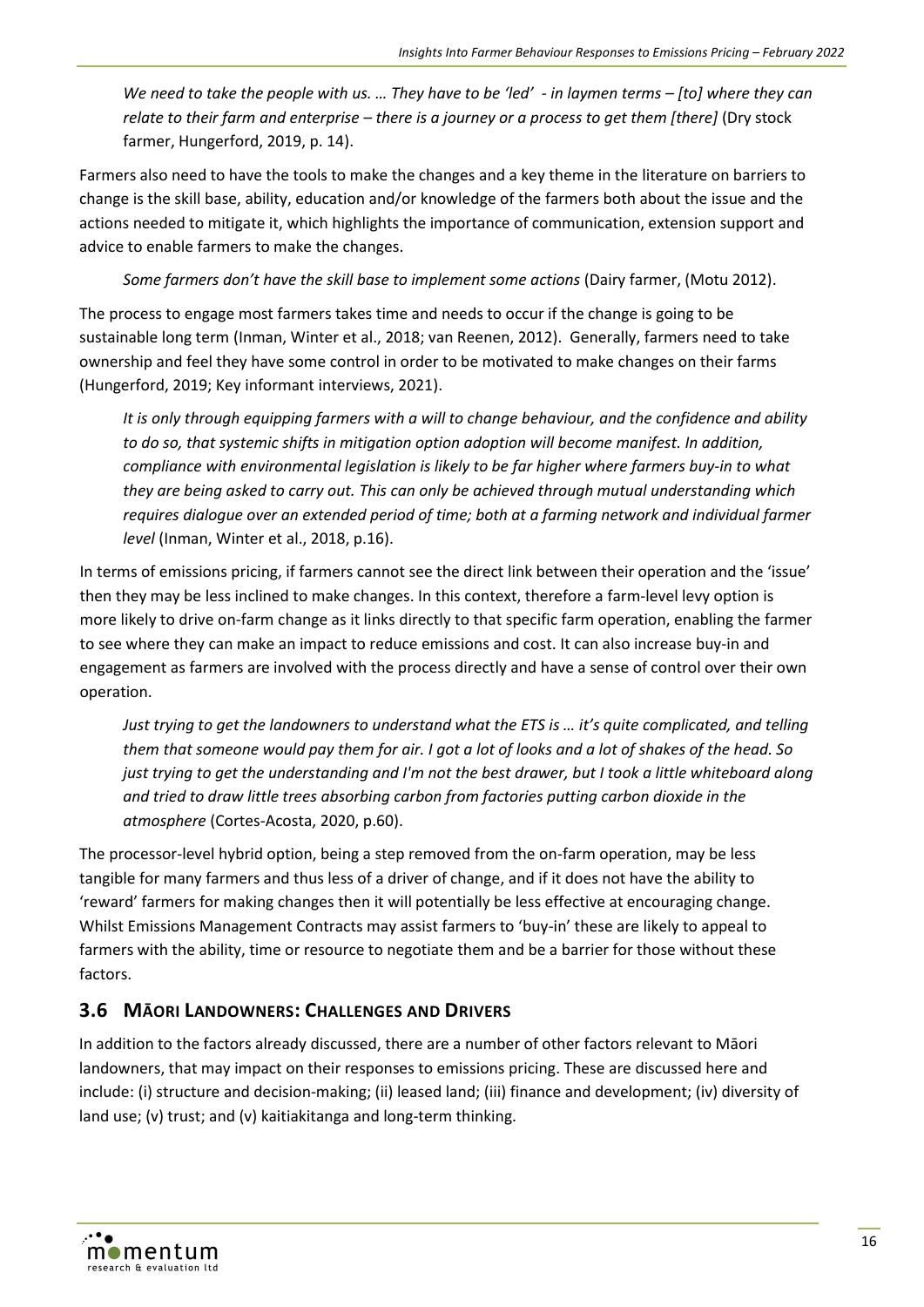#### <span id="page-21-0"></span>*3.6.1 STRUCTURE AND DECISION-MAKING*

A specific challenge for many Māori landowners is managing the needs of multiple owners and related to this, the administrative structures that many Māori landowners have to operate under. As noted by Kingi (2009) "Farming-by-committee throws up a number of challenges" (p.23).

The need to balance the needs of multi-owners or shareholders necessitates having a structure which enables this to occur in a way that is reasonably efficient. Whilst there are a significant number of Māori Trusts and corporations throughout Aotearoa which are established, set-up and well-governed, there are also examples of landowners who do not have established or effective governance or management structures which provides challenges for their ability to oversee, govern, or make decisions in relation to land (Collier, 2009; Dewes, Walz et al., 2011; Kingi, 2009). Into this mix is also the significant amount of whenua Māori (estimated 88,000ha) administered by Te Tumu Paeroa, on behalf of a growing number of owners (Te Tumu Paeroa, n.d.). For example, in 2020/2021 Te Tumu Paeroa maintained 100,793 owner accounts, held 350 owner hui and managed 1,732 leases (Te Tumu Paeroa, 2021, p.9).

In terms of emissions pricing and on-farm changes, regardless of the price being set, or whether it is a farm-level levy or processor-level levy, 'time' is a key factor for most Māori landowners; time for the communication, decision-making and implementation processes to be undertaken within the structural environment they operate within (Cortes-Acosta, 2019; 2020; UMR research, 2014C; Whetu Consulting, 2019).

*Any possible land-use decision faced challenges in reaching an agreement. Co-operation and trust among the multiple owners are crucial components in making decisions. Because of absentee and multiple owners, it is a time-consuming process. Even though trustees wanted to switch to forestry, this could only occur if landowners consented* (Cortes-Acosta, 2019, p. 5).

*The unique characteristics of Māori land under Te Ture Whenua Act (e.g., collectivity) mean Government policy and initiatives should be specifically tailored to a different process and timeframe in order for Māori business to equitably engage and take up opportunities* (Harmsworth, Tahi, et al., 2010 cited in Whetu Consulting, 2019, p. 24).

## <span id="page-21-1"></span>*3.6.2 LEASED LAND*

A significant proportion of whenua Māori is leased to other landowners or external parties (e.g. sharemilkers). Some of these leases are formal and managed either by the Māori Trustee or the whānau, hapū or iwi directly while others are informal arrangements between whānau, hapū or iwi (Te Tumu Paeroa, 2021; Key informant interviews, 2021). Some are 'perpetual leases' which throws up a number of other challenges (Carroll, 2021). In relation to emissions pricing, the decision about who is responsible for paying is of key import for Māori landowners as, with some of the leased land, depending on the arrangements, they may have limited ability to influence what occurs on their land.

For example, if the lessee is responsible for the price and has the right to make on-farm changes, they may make decisions to reduce their emissions that have long term consequences for the owners and which may, in the future, disadvantage them (e.g. planting trees for carbon credits may leave the owner with a liability in the future) (Neal, 2018). If the owners are responsible for the paying the levy from their land, even though they have leased it out, they may have limited ability to require the lessee to make changes to reduce emissions.

#### <span id="page-21-2"></span>*3.6.3 FINANCE AND DEVELOPMENT*

As discussed earlier, historically, many Māori landowners have struggled to access finance for development (Dewes, Walz, et al., 2011 Kingi, 2008; Whangara farms, n.d.).

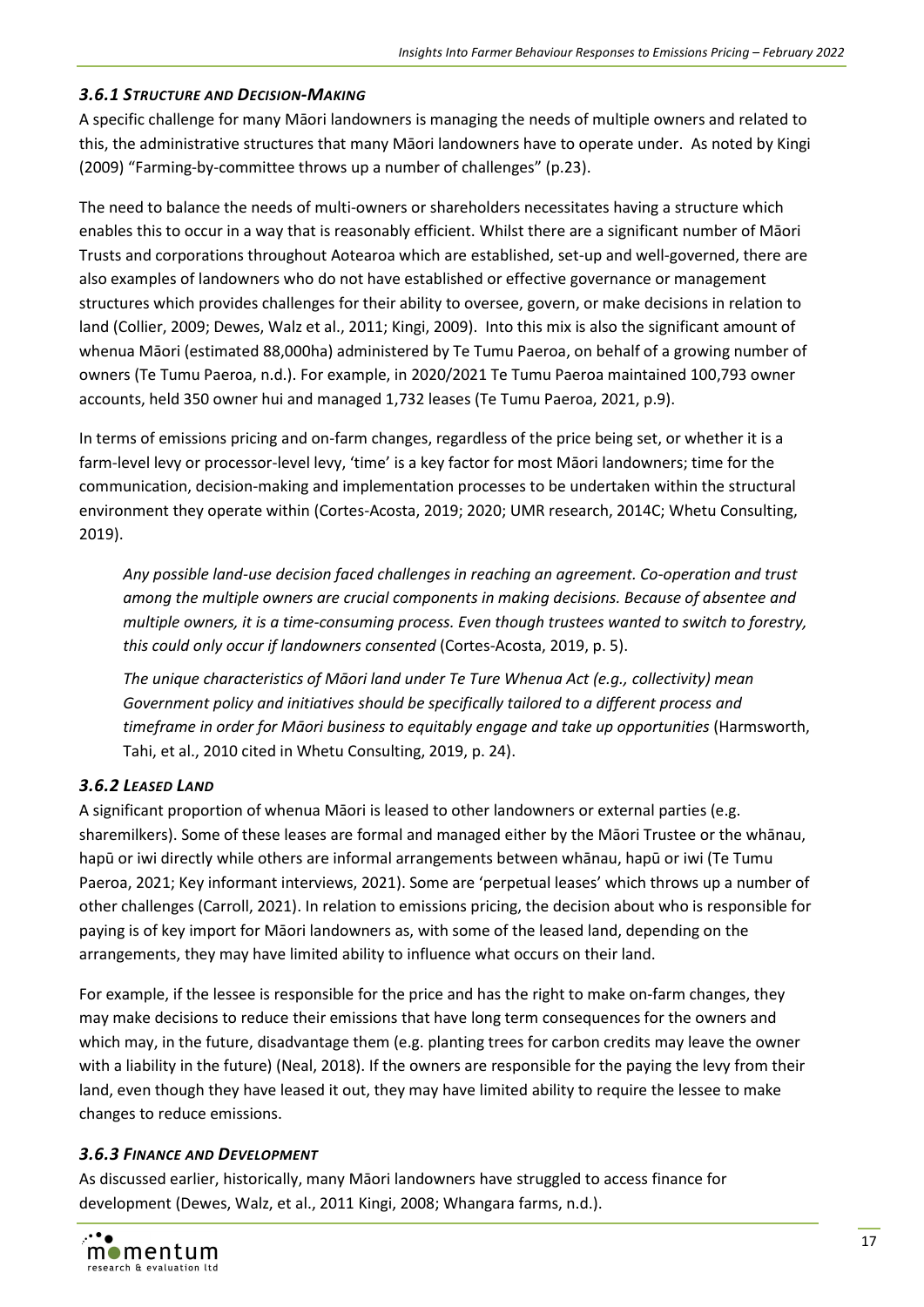*Once banks knew the land was under [Te Ture Whenua Māori Act], with all the clauses geared towards land retention, they were not willing to lend money even if the Māori landowners had considerably more economic wealth tied up in the land than some equivalent European properties*  (Dewes, Walz, et al, 2011, p.38).

A number of Māori landowners have utilised innovative means to access resourcing, including alternative finance options, forming partnerships and joint ventures, borrowing via other entities, accessing grants, and raising capital from other ventures or general land (Dewes, Walz et al., 2011; Whangara farms, n.d). However, not all Māori landowners have had the capacity and capability to utilise these options (Dewes, Walz et al., 2011; Harmsworth, Tahi, et al., 2010).

The historic lack of access to finance for development on Māori land has meant that to a certain extent the climate change 'problems' that emissions pricing is aiming to 'fix' are the result of intensification and development, that has occurred, primarily on general land. A 2008 report determined that Māori agribusiness contributed "less per capita to New Zealand's total greenhouse gas emissions than non-Māori" (37 Degrees, et al., 2008, p. 9).

With emissions pricing Māori landowners might perceive that they are being unfairly taxed for something that they did not contribute to (Ministry for the Environment, 2008). In the context of the different pricing options, the processor levy may disproportionally impact Māori landowners who are more likely to have lower intensity farming operations. As well, regardless of the price being set, or whether it is a farm-level levy or processor-level levy, if mitigations are costly and Māori landowners have less access to finance, they may not be in a position to make changes on farm.

#### <span id="page-22-0"></span>*3.6.4 DIVERSITY OF LAND USE*

Māori land holdings are diverse and a number of entities have multiple land uses, across different sectors, within their portfolio (HWEN, 2021, November 23, Tuaropaki, n.d.). In terms of emissions pricing there are implications for how the price is calculated. For example, are the emissions calculated across all the land holdings, even those that are not actively being farmed? UMR Research (2014) in their interview study with Māori landowners about nutrient limits noted that for some landowners the point was raised that it would be fairer if the whole holdings of a trust were taken into account – especially as in some cases significant parts of their holdings were remote and not suitable for farming, so it either remained in native bush or was used for forestry. i.e.:

*So I would say that if our farm was capped at its current land use while all these other portions of our land sat in very low emitting nutrient land uses then I would think that there is probably an argument for the whole land to be measured as its environmental foot print rather than just the farm. It was floated here in Taupō with the lake and kicked for touch. So, it was probably never really understood as well as it could have been by the authorities - they just wanted to do something about it. And a lot of our Māori land being farmed around New Zealand is like that. The farms are only part of their land holding* (p.35).

There are also other questions to consider. For example, how are the different land uses allowed for within the calculations with, for example a processor-level levy, where the landowners are providing product to more than one processor? Will this mean that Māori entities with different operations be paying more? Will registering as a collective address these issues?

Given the diversity of land holdings, a farm-level pricing option is more likely to allow for multi-land use operations and thus be more equitable and/or be perceived as fair and may encourage landowners to implement changes, whilst a processor levy may be less effective.

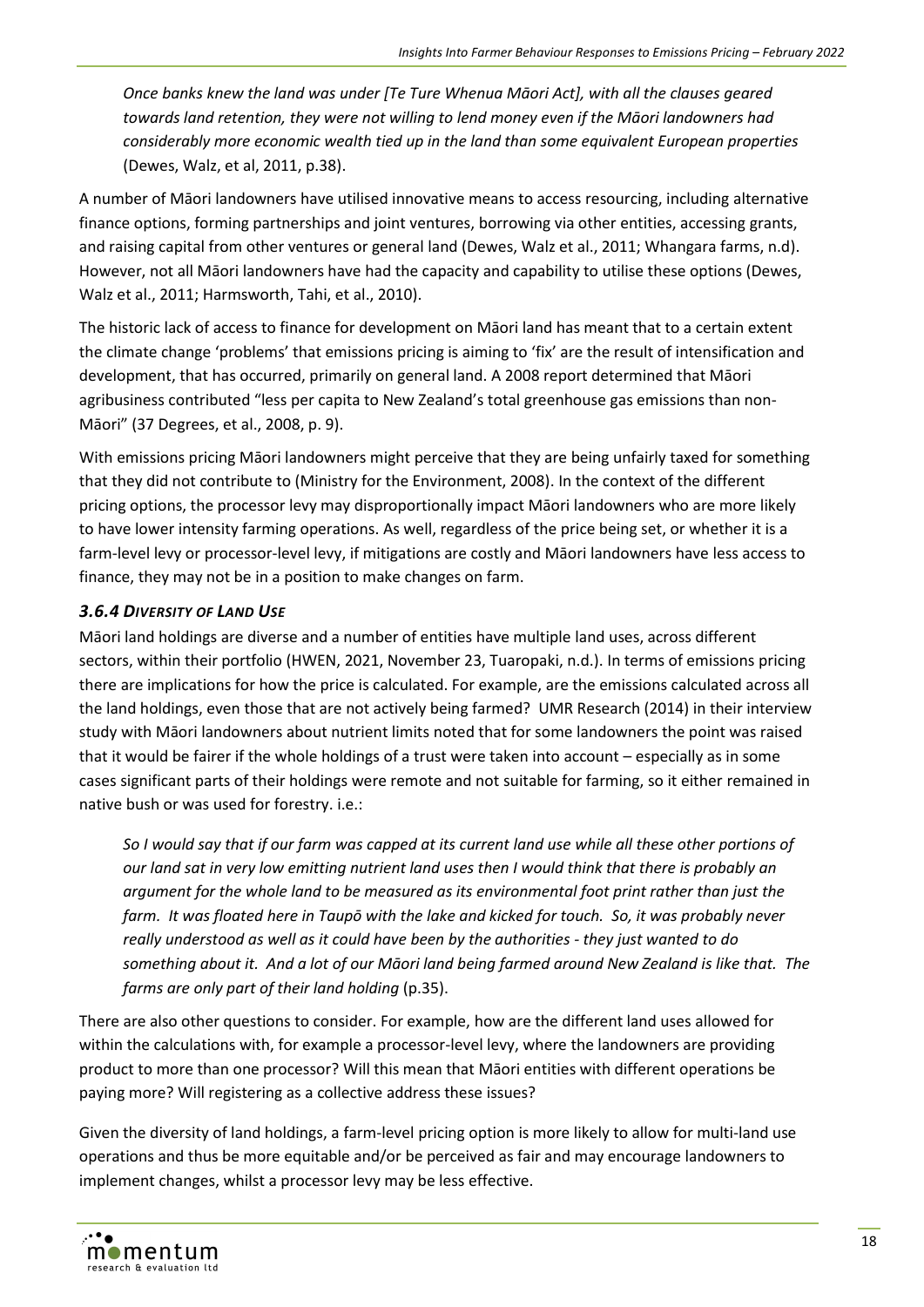*…obligations at sector body or processor/company level may give rise to inequities in those bodies' subsequent allocations to farmers, particularly where different farm types are involved* (37 Degrees South, et al., 2008, p.28)

#### <span id="page-23-0"></span>*3.6.5 TRUST*

The impacts of colonisation must be considered when determining how emissions pricing will impact Māori landowners (Carroll, 2021). As noted earlier the history of whenua Māori, is one in which the governments enacted successive Acts of Parliament which were either specifically designed to take Māori land or where they were intended to protect Māori land, instead compounded losses, converted land to general land<sup>22</sup>and created unwieldy bureaucratic systems (Brady, 2004). Understandably, for many Māori landowners, this together with other acts of the Crown and settlers and breaches of Te Tiriti over the years, does not create an environment in which trust is paramount (Brady, 2004; Carroll, 2021).

*Māori are very wary of Government schemes, especially those that introduce penalties at the end of contract agreements and take away rights of control and ownership* (Harmsworth, 2003, p.18).

*Regulatory changes aimed at improving environmental sustainability and reducing the impact of climate change would have an impact on Māori landowners, who were still feeling the effects of historic legislation that impeded Māori land ownership* (Carroll, 2021).

One of the issues noted earlier is the importance of engaging farmers, 'taking them on the journey' and supporting and enabling farmers to make changes on farm. Where farmers do not feel that they have a level of control or choice, and/or do not trust the advice, the mitigations, or the information they are being given then they may be less inclined to engage with initiatives. For many Māori landowners the extent to which there is trust of the process is exacerbated by history, and highlights the importance of ensuring that communication processes and information are robust, culturally appropriate and meet the needs of Māori landowners.

#### <span id="page-23-1"></span>*3.6.6 KAITIAKITANGA AND LONG-TERM THINKING*

As noted earlier the attitudes of farmers can drive change and farmers who have pro-environmental attitudes and kaitiakitanga as a guiding principle are more likely to undertake environmental actions on farm (Agmatters, 2021C; Zemo & Termansen, 2021). This can be seen, in practice both within the Māori larger trusts and corporations, wherein environmental accountability is often one of the guiding pou (e.g. Ngāti Pāhauwera Development Group, 2020; Te Runanganui o Ngāti Porou, 2020), as well as in the work and practices already happening on many Māori farming operations, large and small, which are often 'above and beyond' what is required by legislation (Murray, 2020; Our Land Our Water (n.d.); Reid, Rout, et al., 2021; Smith, Hutchings, et al., 2019).

*Using our lands in the best way to balance production and the needs of the Taiao remains a key pou for us* (Te Runanganui o Ngāti Porou, 2020, p.42).

*Māori agrifood sector practices are informed by deep understanding of the interconnections and interdependencies between land, food, people and waterways. This research shows that these practices occur within diverse Māori economies at whānau, hapū, iwi and national levels, and result in a holistic, systems-based approach to farming and food that can create an 'upward spiral' of connected outcomes, such as oranga (well-being), tatai hononga (building social capital), tiaki taiao* 

<sup>&</sup>lt;sup>22</sup> i.e. The 1967 Amendment to the 1953 Māori Affairs Act introduced compulsory conversion of 'Māori freehold' land with four or fewer owners into 'general land,' and increased the powers of the Māori Trustee to compulsorily acquire and sell 'uneconomic interests' in Māori land. This has lead to some distrust of the Māori Trustee ( Radio New Zealand, (2021)

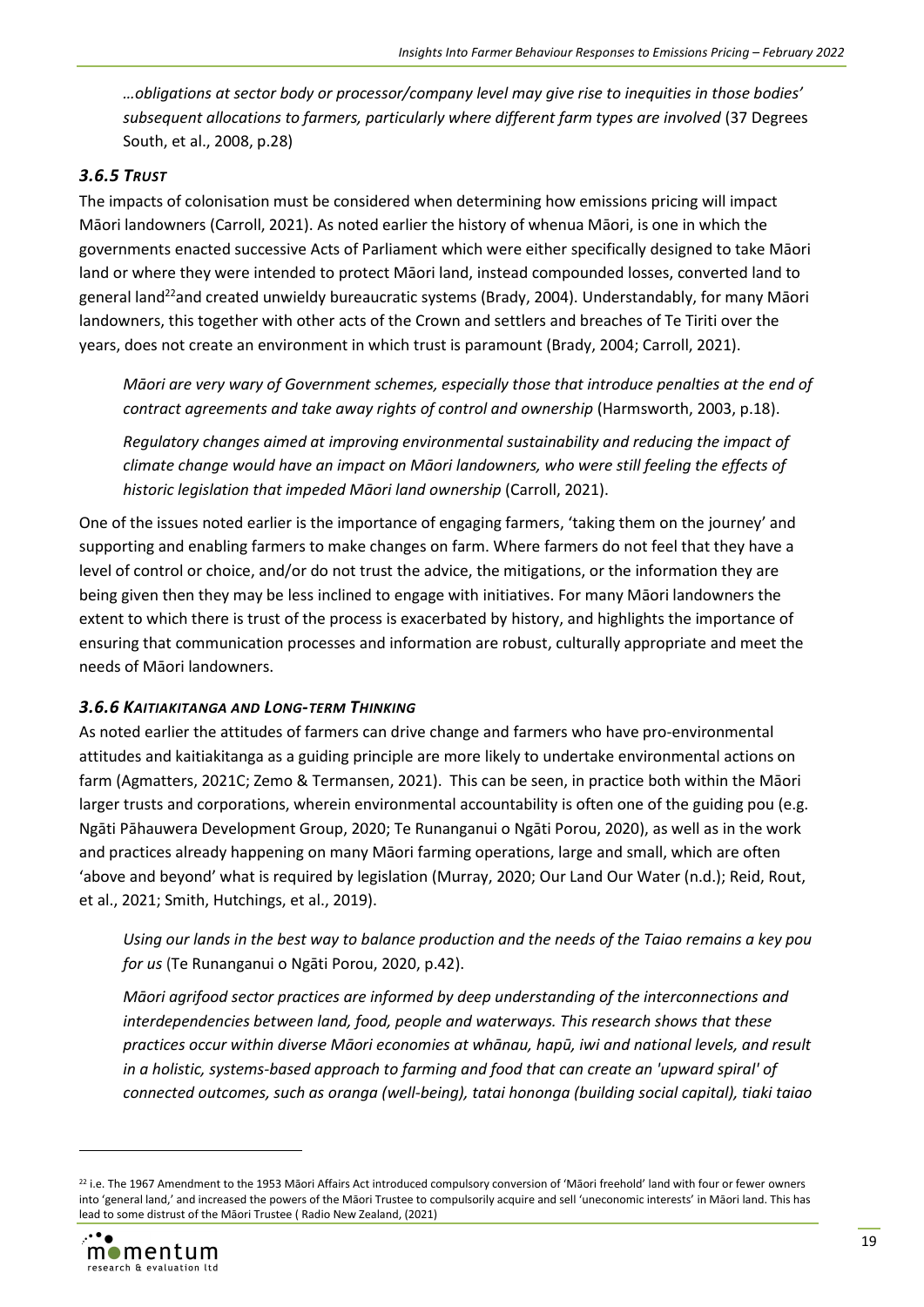*(maintaining and enhancing natural capital), and ōhanga (growing prosperity, economic capital*  (Our Land Our Water (n.d).

Most Māori landowners, whether they are large- or small-scale operations, have a longer-term view (Collier, 2009; Harmsworth, Tahi, et al., 2010; UMR Research, 2014C). Selling their land is not an option, for most Māori landowners, both because they are restricted by legislation or they do not want to (i.e. taonga tuku iho, tūrangawaewae and kaitiakitanga) which means that they tend to have a longer term view of the whenua. This is illustrated, for example, by trusts having plans that are 100 year plans rather than five year plans (e.g. Miraka, Murray, 2020) and including, in their vision statements the intent to provide for future generations (e.g. Ngāti Pāhauwera Development Group, 2020; Smith, Hutchings, et al., 2019).

*The measure of success for Māori agribusiness on Māori freehold land is not only monetary but how all the other social, environmental, and cultural objectives important to the organisation are met. This is an essential difference in the way Māori organisations make decisions for their business and the way many general title farmers make decisions for their farming businesses* (MAF, 2011, p. 22).

This long-term thinking can be an asset for environmental decision making as it leads to decisions about sustainability, looking after not only te whenua, but also all aspects of te taiao to ensure that the land can still be healthy, support life and provide into the future.

*According to Ben, George and Pat, Onenui Station is at an exciting time in its development, with all decisions and future aspirations aligned with the task of future-proofing the whenua for the generations to come* (Smith, Hutchings, et al., 2019, p. 5).

The implications for this in terms of emissions pricing are that many Māori landowners are likely to want to make changes that will have a positive impact on the environment, and as such will be more inclined to make changes if needed, to reduce emissions. Whether the price is set at the farmer level or processor level, is likely to make little difference to these operations as they already have an intention to farm sustainably and are looking at ways to do that (Reid, Rout, et al., 2021; Murray, 2020). However, if the price option does not recognise or reward work that has or is being done, this may lead to further mistrust, frustration and disadvantage.

Being able to uptake changes, despite willingness to do so, will be limited by other factors such as, finance, access to support and advice, actions being aligned with tikanga and/or with visions and guiding pou. To this end, if the emissions price is set too high, then some Māori landowners may not be able to finance changes and/or if the mitigations are costly, do not work or are not appropriate or desired then the on-farm changes may be less likely to occur.

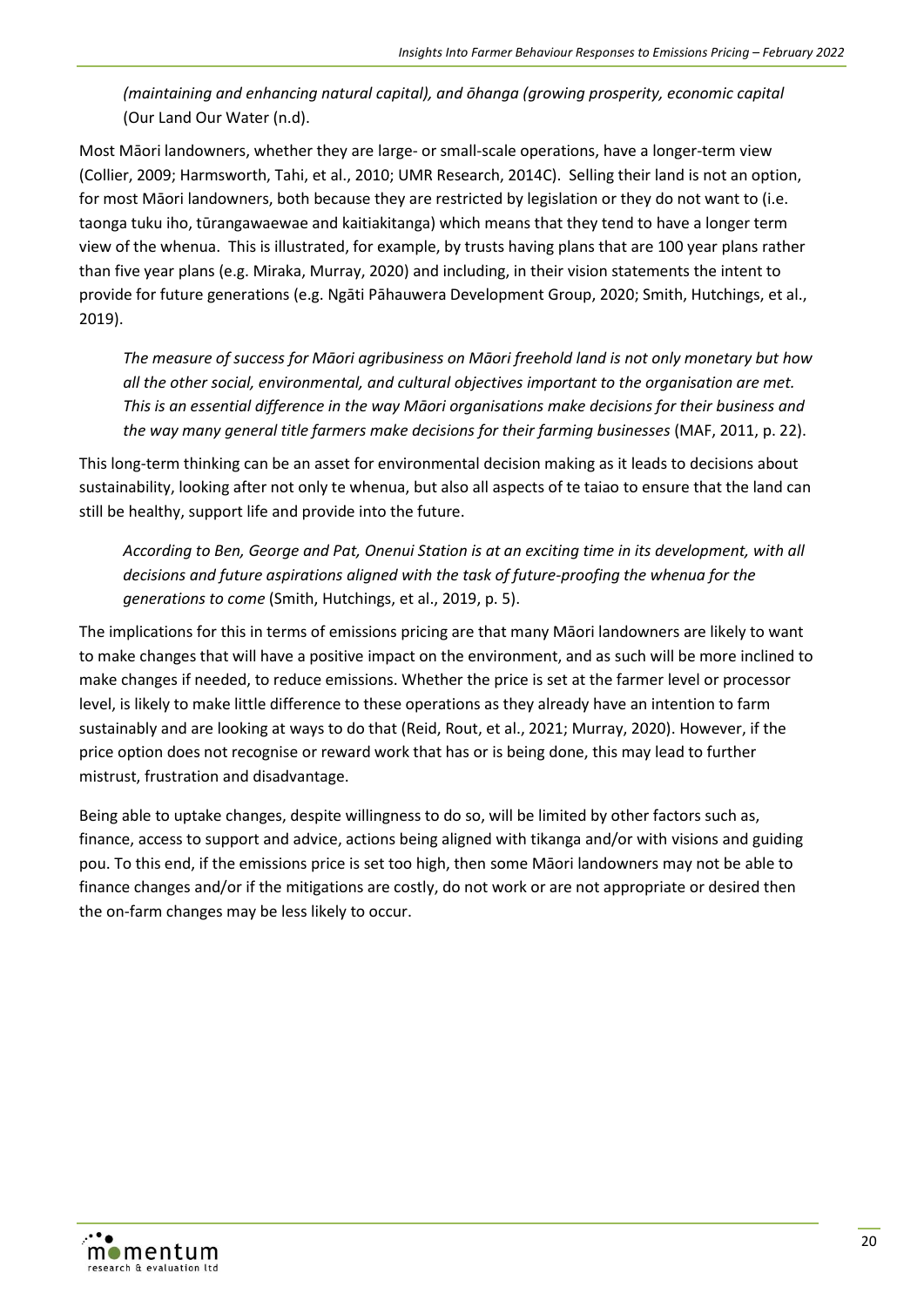# <span id="page-25-0"></span>**4.0 CONCLUSIONS**

# <span id="page-25-1"></span>**4.1 INTRODUCTION**

This chapter discusses the findings from the literature scan and interviews, to answer the question, 'what can be concluded about how farmers might respond to emissions pricing?'

# <span id="page-25-2"></span>**4.2 WHAT CAN BE CONCLUDED?**

Evidence from the literature reviewed for this report indicates that cost is only one of the drivers of onfarm change. Farmers, growers, and landowners, including Māori landowners, are not one homogenous group; they run different operations, including some multi-use large-scale operations and farm in different ways on different land classes with different levels of capacity, commitment, and capabilities. There are examples of landowners who are implementing actions and/or are looking at their options for when pricing comes in, and examples of those who are not yet taking action. As farmers are not a homogenous group, encouraging on-farm change is not a 'one size fits all' approach, and the extent to which farmers implement changes on-farm is related to a mix of factors.

Factors which encourage on-farm change include: farmers or landowners having pro-environmental beliefs or values; working with farmers and landowners so that they are invested and actively involved; making connections for farmers between the 'issue' (e.g., climate change), the regulations and their own farm practices; providing support to farmers (e.g., industry support, extension, incentives, resources, advice and information); having legislation, regulations, financial drivers (e.g. pricing, market forces); having effective, affordable mitigations; and allowing enough time for farmers to understand, make decisions and implement changes. This means that whilst emissions pricing and legislative requirements are drivers of change, the inclusion of broader programmes of support (e.g., extension, industry support, advice, information, incentives) alongside emissions pricing is likely to encourage greater buy-in and uptake of on-farm changes to reduce emissions.

For Māori landowners, in addition to the above factors, historic land loss, confiscations and legislation have created a framework with significant administrative and financial costs, which limit and constrain landowners. Added to this is that Māori land is collectively owned, land quality ranges with a high percentage of marginal land, land use can be diverse and multi-faceted with some under lease and whilst there are established, well-governed Māori trusts, partnerships and corporations, there are also those without established management structures. This mean that in terms of emissions pricing and on-farm actions Māori landowners may be more limited in what they can do with their land, their operations may not fit 'neatly' into an emissions pricing framework based on single use operations, and they will need time for the communication and decision-making processes to occur before actions can be implemented.

There is evidence that most Māori landowners are guided by kaitiakitanga, have pro-environmental values, and a longer-term vision for their land which can, and does, lead to being more likely to implement on-farm changes. However, the ability to implement change still relies on resourcing, capacity, land use capability and the availability of effective, practical, and acceptable mitigation options. This means that regardless of which pricing option is chosen, most Māori landowners will make choices based on their values and vision for the land balanced by what they can do within their structural, land use capability, and financial constraints.

In terms of which of the two emissions pricing options would be more or less likely to encourage farmers to reduce emissions, the evidence suggests that this depends to some extent on how the options are communicated and/or implemented to ensure that farmers can link the price to their operation and/or

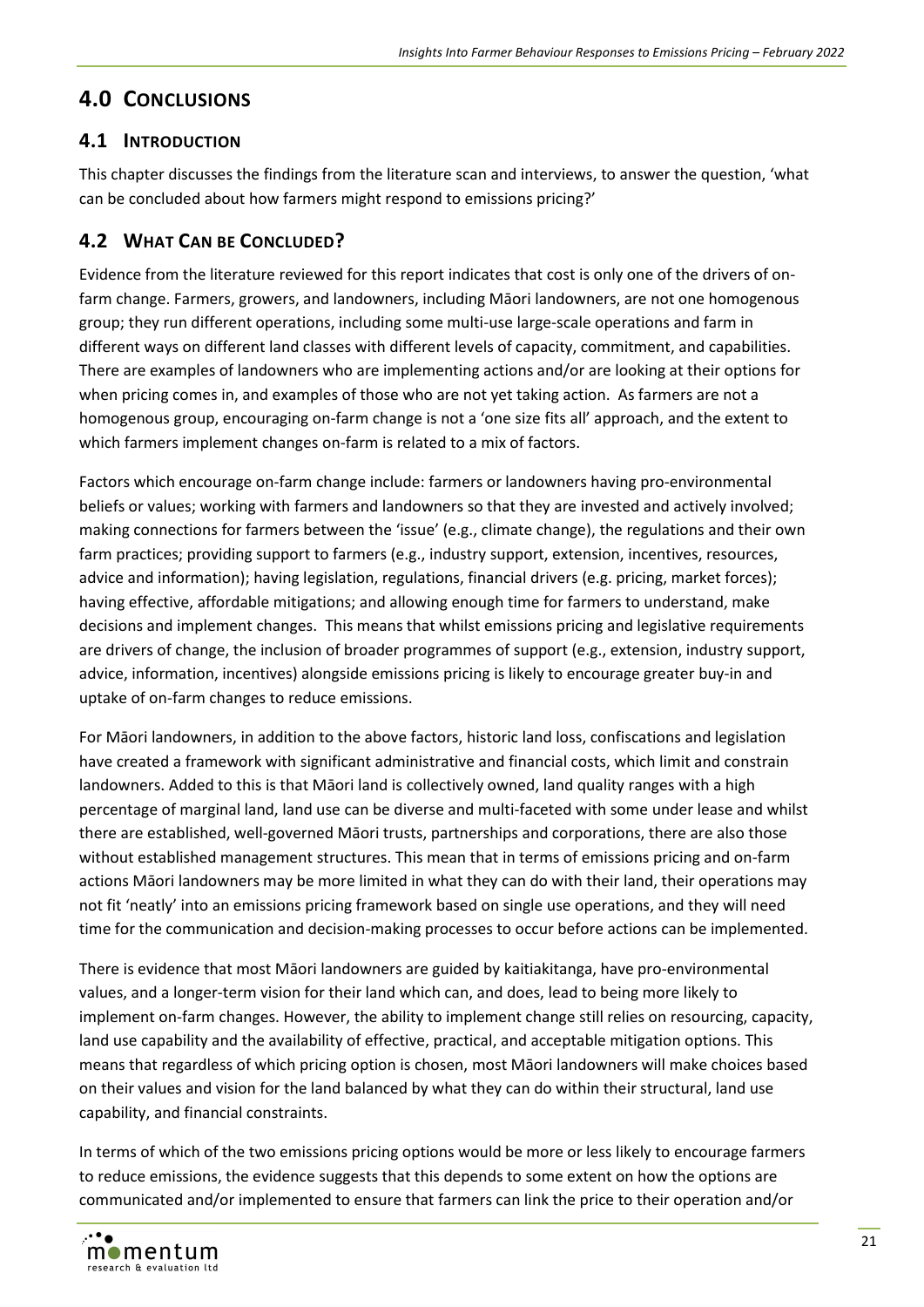be rewarded for their on-farm actions, coupled with the availability of practical, affordable and effective mitigations. Provided the mitigations are available, a farm-level option is likely to be more effective for encouraging on-farm change, as it provides a direct link to their operation, allows for the diversity of farm operations and land use, and avoids averaging. The processor-level option, being a step removed from the on-farm operation, may be less tangible for many farmers and thus less of a driver of change, and if it does not have the ability to 'reward' farmers for making changes then it will potentially be less effective at encouraging change.

# <span id="page-26-0"></span>**4.3 WHAT ELSE WOULD BE USEFUL?**

There is limited evidence on farmers' actual responses to emissions pricing, primarily because it is a new approach. There are examples of farmers and Māori landowners who are trialling and /or committed to on-farm mitigations, and there has been modelling of the different options. However, until the pricing is implemented, the extent to which on-farm change occurs because of pricing, can only be surmised based on modelling and on what is known about behaviour in response to other initiatives, regulations and approaches. This means that there are gaps in the knowledge about landowners' responses. It would be useful, therefore, as the emissions pricing is implemented, to ensure that there is ongoing research and evaluation about landowner responses and the extent to which on-farm changes occur, both to inform the process and add to the national and international knowledge base.

# <span id="page-26-1"></span>**4.4 CONCLUDING COMMENT**

The literature scan confirms that there is no 'one size fits all' approach to on-farm change and that whilst cost is a factor in encouraging behaviour change, it operates within a context of human, structural, historical, contextual, biological, cultural and geographical factors that all determine whether farmers, growers and Māori landowners can, or will, make on-farm changes. Understanding the context, limits and/or constraints such as time, capacity and capability that landowners work within, and actively and proactively working with them to develop and implement options that enable them to manage their land sustainably, are therefore keys to effective and sustainable on-farm change.

# <span id="page-26-2"></span>**4.5 RECOMMENDATIONS**

Based on the findings reported in this document it is recommended that:

- 1. The emissions pricing system includes broader programmes of support to encourage and enable farmers, growers, and Māori landowners to make changes to reduce emissions.
- 2. The emissions pricing system allows sufficient time for farmers, growers, and Māori landowners to implement changes.
- 3. The emissions pricing system recognises the administrative, geographic, historical, time and financial context which Māori landowners work within and includes provision to ensure Māori landowners are supported and not disadvantaged by the pricing system design, timeframes, expectations, and implementation.
- 4. As part of the implementation of the emissions pricing the impact on farmer and Māori landowners is evaluated and information gathered to add to the body of knowledge about on-farm change in relation to emissions pricing.

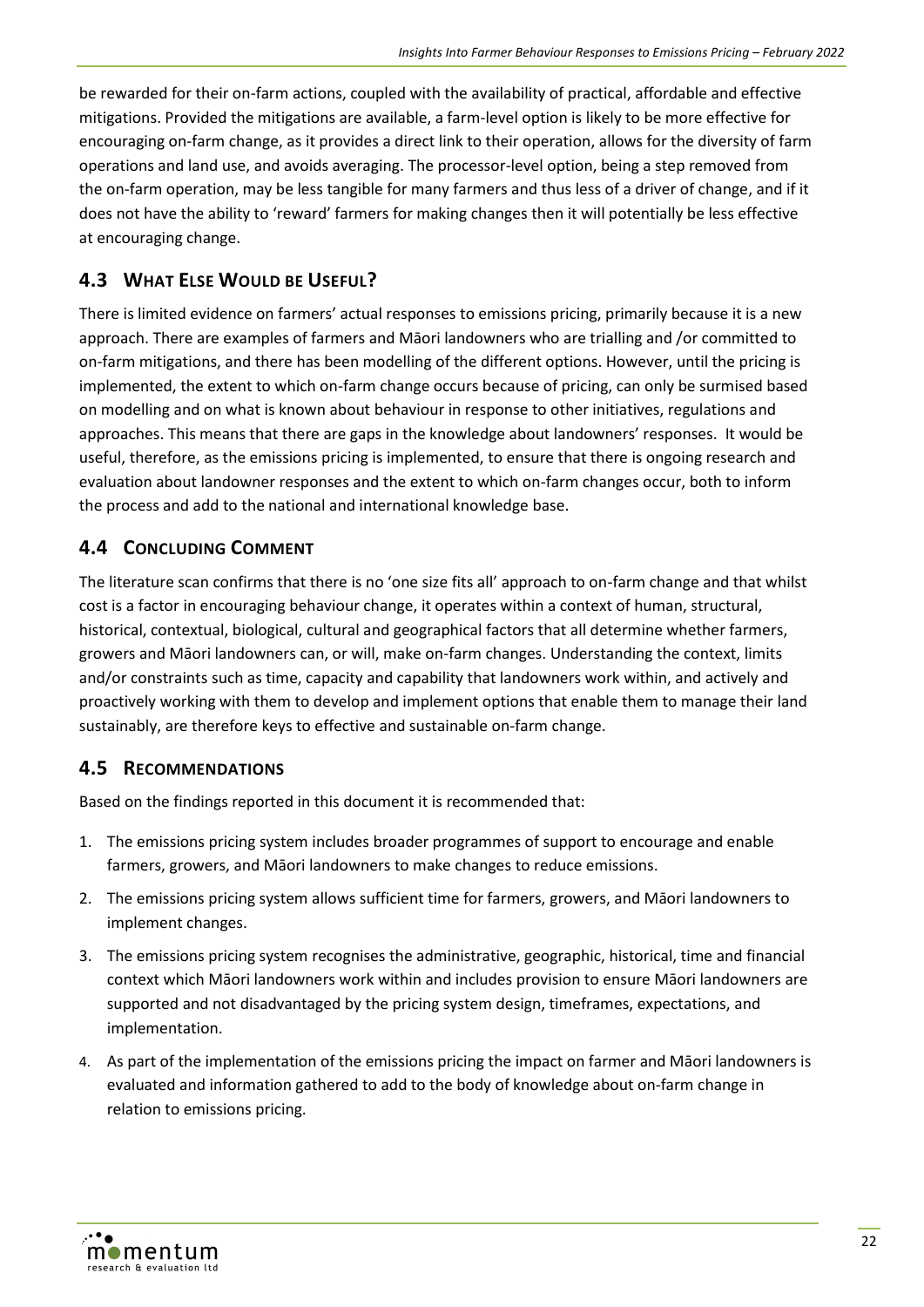# <span id="page-27-0"></span>**5.0 REFERENCES**

- Adds, P., (2017). *Te Āti Awa of Taranaki - War and a kind of peace*, Te Ara the Encyclopaedia of New Zealand, http://www.TeAra.govt.nz/en/document/3893/the-new-zealand-settlements-act-of-1863 (accessed 9 December 2021).
- AgFirst, (2017). *Analysis of drivers and barriers to land use change*. A report prepared for the Ministry of Primary Industries, Wellington, New Zealand. www.mpi.govt.nz/dmsdocument/23056-analysis-ofdrivers-and-barriers-to-land-use-change.
- AgFirst, (2018). *Literature Review and Analysis of Farmer decision making with regard to Climate Change and Biological Gas Emissions*. A Report prepared for the Biological Emissions Reference Group, wellington, New Zealand. www.mpi.govt.nz/protection-and-response/environment-and-naturalresources/biological-emissions-reference-group.
- AgFirst (2020A). *Financial Survey 2020 Central North Island Hill Country Sheep and Beef*. www.agfirst.co.nz/project/financial-survey-2020-sheep-beef
- Ag First (2020). *Land Use Change Diversification in the Waikato*. Report prepared for Waikato Regional Council., Hamilton, New Zealand. Retrieved 2/1/2021<https://www.agfirst.co.nz/article/2440/>
- AgMatters. (n.d.). *About He waka Eke Noa*. [www.agmatters.nz/topics/he-waka-eke-noa/](https://www.agmatters.nz/topics/he-waka-eke-noa/)
- Agmatters (2021A) *Case Study: George and Sharon Moss*, Waikato. https://www.agmatters.nz/casestudies/george-moss/.
- Agmatters (2021B) *Case Study: Jay Clarke, Horowhenua*. [www.agmatters.nz/case-studies/jay-clarke/.](https://www.agmatters.nz/case-studies/jay-clarke/)
- Agmatters (2021C) *Case Study: Rick Burke and Jan Loney, Bay of Plenty*. www.agmatters.nz/casestudies/rick-burke/.
- Bargh M., Douglas S.L., & Te One, A., (2014). Fostering sustainable tribal economies in a time of climate change. *New Zealand Geographer 70(*2): 103–115. https://doi.org/10.1111/nzg.12042.
- Barghusen, R., Sattler, C., Deijl, L., Weebers, C., and Matzdorf, B., (2021) Motivations of farmers to participate in collective agri-environmental schemes: the case of Dutch agricultural collectives. *Ecosystems and People, 17*:1, 539-555, DOI: [10.1080/26395916.2021.1979098.](https://doi.org/10.1080/26395916.2021.1979098)
- Barnes, A., Beechener, S., Cao, Y., Elliott, J., Harris, D., Jones, G., Toma, L., Whiting, M., (2010). *Market segmentation in the agriculture sector: Climate change*, DEFRA Project FF0201. ADAS, UK. www.randd.defra.gov.uk.
- Barnes, A.P. & Toma, L., (2012) A typology of dairy farmer perceptions towards climate change. *Climatic Change 112*:507–522.
- Barnes, A.P., Willock, J., Hall, C., Toma, L., 2009. Farmer perspectives and practices regarding water pollution control programmes in Scotland. *Agricultural Water Management. 96*, 1715–1722.
- Barnes, S., and Young, J., (2013) *Cap-and-trade of diffuse emissions of nitrogen in Lake Taupo Catchment. Reviewing the policy decisions and the market*. Waikato Regional Council Technical Report 2013/34. [https://www.waikatoregion.govt.nz/services/publications/tr201334/.](https://www.waikatoregion.govt.nz/services/publications/tr201334/)
- Beef + Lamb New Zealand. (n.d.). *He Waka Eke Noa.* [https://beeflambnz.com/your-levies-at-work/he](https://beeflambnz.com/your-levies-at-work/he-waka-eke-noa)[waka-eke-noa.](https://beeflambnz.com/your-levies-at-work/he-waka-eke-noa)
- Beef + Lamb New Zealand. (n.d.c.). *Waikato Farm Environment Plan guidelines*. Beef + Lamb New Zealand www.beeflambnz.com.
- Beef + Lamb New Zealand. (2018b, 15 February). *Practical solutions for sheep and beef farming in 2025: Onetai Station Environment Focus Farm: Y*ear 3 field day –Thursday 15 February 2018. www.beeflambnz.com.
- Beef + Lamb New Zealand. (2013.) *Science needs of nitrogen capped farmer*. Video. [https://beeflambnz.com/knowledge-hub/video/science-needs-nitrogen-capped-farmer.](https://beeflambnz.com/knowledge-hub/video/science-needs-nitrogen-capped-farmer)
- Biological Emissions Reference Group (2018). *Report of the Biological Emissions Reference Group (BERG)* ISBN No: 978-1-98-857135-5 (online)[. www.iccc.mfe.govt.nz/our-news/key-resources/report-of](http://www.iccc.mfe.govt.nz/our-news/key-resources/report-of-the-biological-emissions-reference-group-berg/)[the-biological-emissions-reference-group-berg/.](http://www.iccc.mfe.govt.nz/our-news/key-resources/report-of-the-biological-emissions-reference-group-berg/)

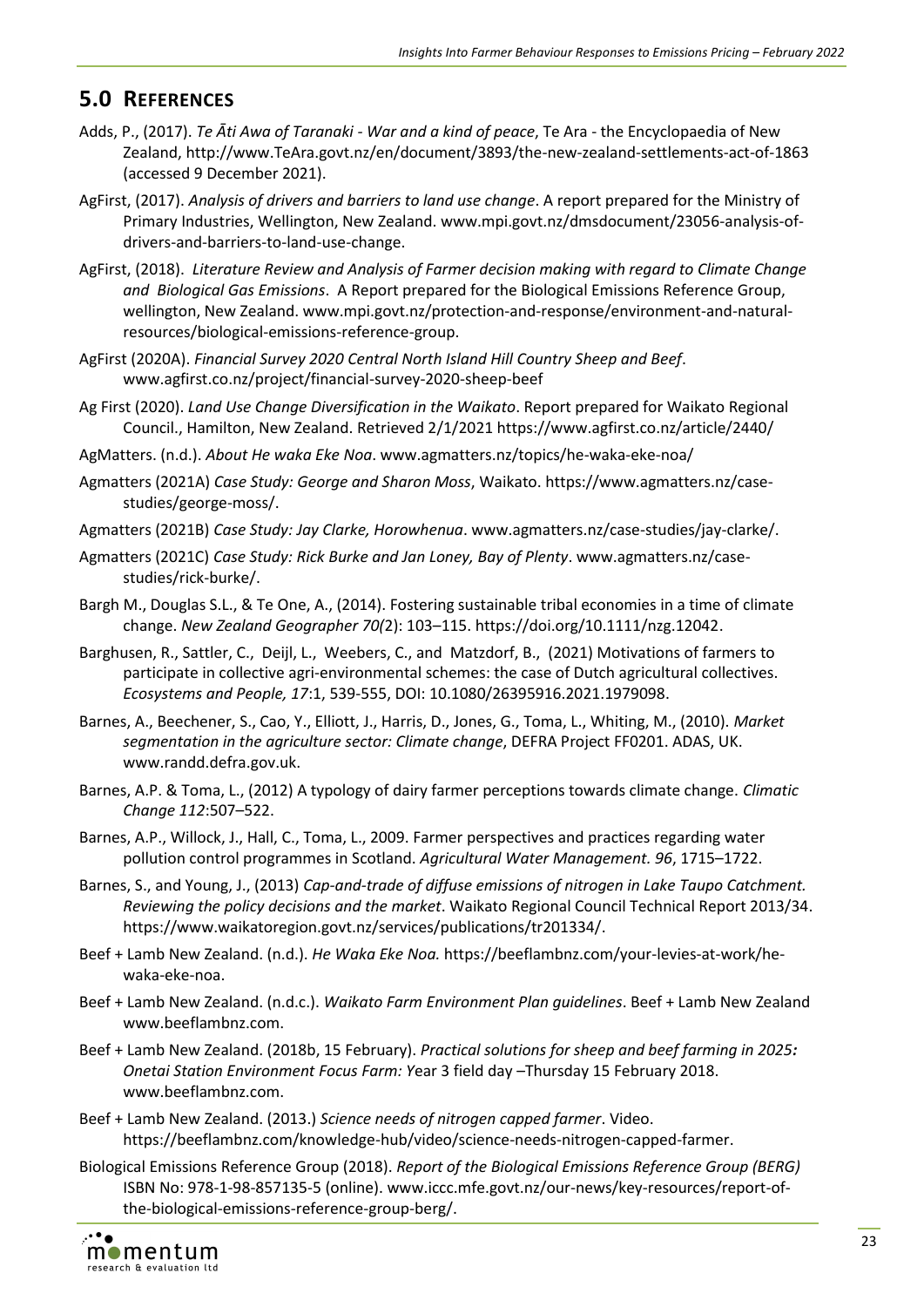- Brady, K. (2004) *Māori Land Administration: Client Service Performance of the Māori Land Court Unit and the Māori Trustee*. Report of the Controller and Auditor-General Tumuaki o te Mana Arotake. https://oag.parliament.nz/2004/maori-land-court/part2.html.
- Business and Economic Research Limited (BERL). (2021) *Te ōhanga Māori 2018: The Māori economy 2018*. Report prepared for Te Pūtea Matua: The (Reserve Bank of New Zealand. [https://www.rbnz.govt.nz/research-and-publications/research-programme/te-ohanga-maori-2018.](https://www.rbnz.govt.nz/research-and-publications/research-programme/te-ohanga-maori-2018)
- Business and Economic Research Limited (2019). *GHG costs and benefits on different land classes – supplementary for Māori and Iwi land***.** Report prepared by Dr Ganesh Nana, BERL Chief Economist for the Interim Climate Change Committee, BERL ref #4042 https://www.iccc.mfe.govt.nz/whatwe-do/agriculture/agriculture-inquiry-final-report/agriculture-inquiry-consultant-reports.
- Carroll, M. (2021, October 1) *Whānau have not forgotten': Māori landowners fight racist legacy*. Stuff. www.stufff.co.nz
- Climate Change Response (Emissions Trading Reform) Amendment Act. (2020). www.legislation.govt.nz/act/public/2020/0022/latest/ whole.html
- Collier, H. (2009). What do Māori landowners expect from their primary sector professional? *Primary Industry Management, 13(2),* 2-3. www.nzipim.co.nz.
- Community law. (n.d.). *Māori land*. https://communitylaw.org.nz/community-law-manual/chapter-2 maori-land/maori-land/.
- Cortés-Acosta, S. (2020, August). *Land-cover choices and governance structures: lessons from Māori.* A thesis submitted to Te Herenga Waka – Victoria University of Wellington in partial fulfilment of the requirements for the degree of Doctor of Philosophy in Environmental Studies. [www.researcharchive.vuw.ac.nz.](http://www.researcharchive.vuw.ac.nz/)
- Cortés-Acosta, S., (2019, March). *Carbon farming on Māori land: Insights on the decision-making process*. Motu Note #32 Motu Economic and Public Policy Research. [www.motu.org.nz.](http://www.motu.org.nz/)
- Cortés-Acosta, S., Fleming, D.A., Henry, L., Lou, E., Owen S., & Small, B., (2019) *Identifying barriers to adoption of "no-cost" greenhouse gas mitigation practices in pastoral systems.* Motu Working Paper 19-10. Motu Economic and Public Policy Research May 2019. [www.motu.org.nz.](http://www.motu.org.nz/)
- Craig, R., Taonui, R., & Wild, S. (2012). The concept of taonga in Māori culture: insights for accounting. *Accounting Auditing and Accountability Journal*, *25*(6), 1025-1047. <https://doi.org/10.1108/09513571211250233>
- Craig, R., Taonui, R., Wild, S. and Rodrigues, L.L. (2018), "Accountability reporting objectives of Māori organizations", *Pacific Accounting Review*, Vol. 30 No. 4, pp. 433-443. [https://doi.org/10.1108/PAR-](https://doi.org/10.1108/PAR-11-2017-0095)[11-2017-0095.](https://doi.org/10.1108/PAR-11-2017-0095)
- Crown and Native Lands Rating Act. (1882). www.nzlii.org.
- DairyNZ (n.d.B) *Greenhouse Gas Partnership Farms Project*. www.dairynz.co.nz/environment/environmental-leadership/climate-change-action-farms/
- DairyNZ (n.d. A). *Owl Farm Waikato*. www.dairynz.co.nz/environment/environmental-leadership/climatechange-action-farms/owl-farm-waikato/.
- Davies, A., (2012). *Beef and sheep farming – grazing management practices in the Waikato Region*. Waikato Regional Council Technical Report 2011/16. Waikato Regional Council, Hamilton.
- Davies, A., Kaine, G., and Lourey, R., (2007, August). *Understanding factors leading to non-compliance with effluent regulations by dairy farmers.* Environment Waikato, Hamilton, New Zealand.
- Denne, T. (2021). *Pricing agricultural GHG emissions: Impacts on dairy, sheep and beef and horticulture industries*. Unpublished report prepared for He Waka Eke Noa by Resource Economics.
- Dewes, W., Walzl, T., & Martin, D. (2011). *Ko Ngā Tumanako o Ngā Tāngata Whai Whenua Māori: Owners' aspirations regarding the utilisation of Māori land*. https://www.tpk.govt.nz/en/a-matoumohiotanga/land/owners-aspirations-regarding-the-utilisation-of-ma/.

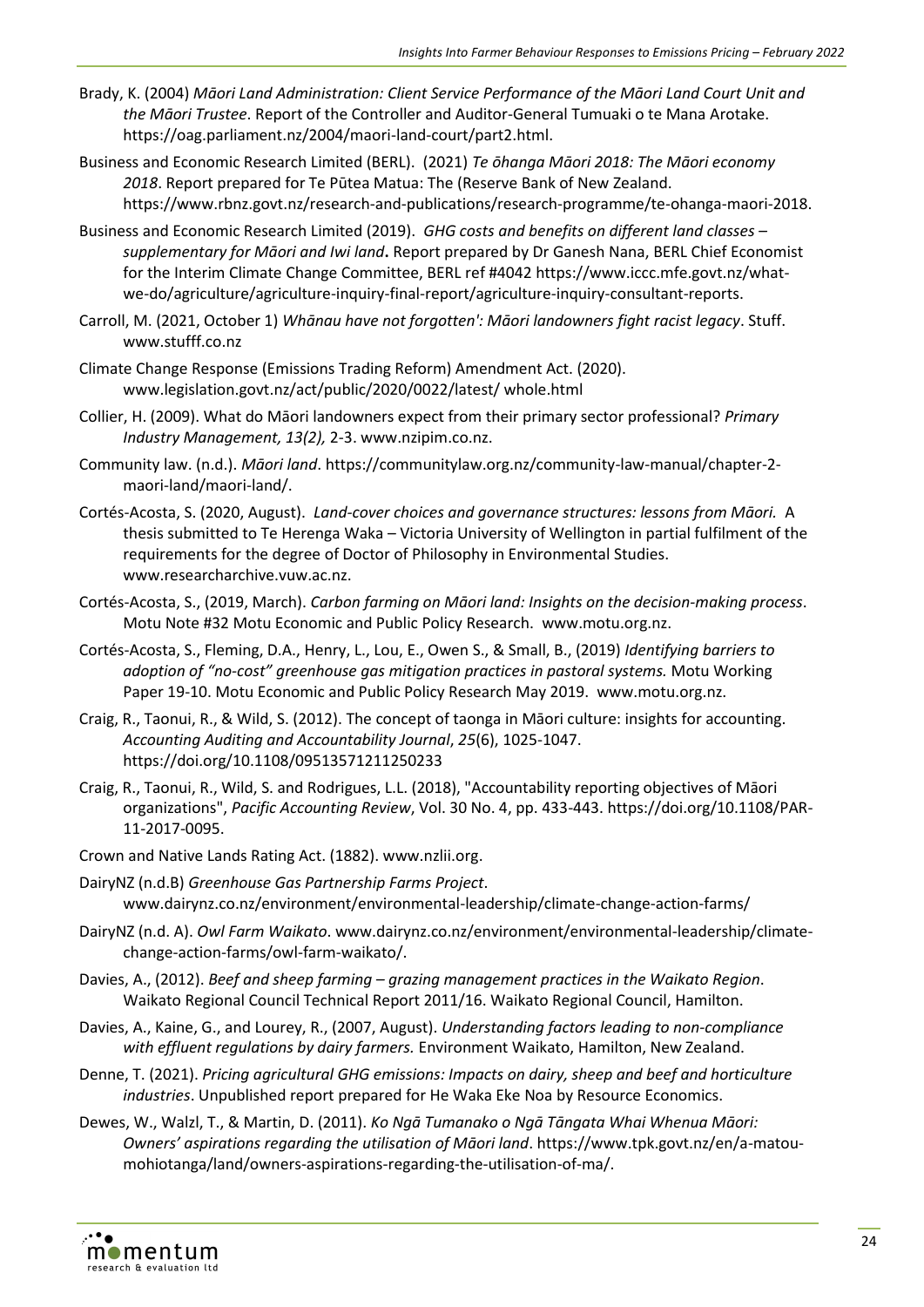- Duhon, M., McDonald, H., & Kerr, S. (2015). *Nitrogen Trading in Lake Taupo An Analysis and Evaluation of an Innovative Water Management Policy*. Motu Working Paper 15-07. Motu Economic and Public Policy Research, New Zealand. [www.motu.org.nz.](http://www.motu.org.nz/)
- Dolan, P., Hallsworth, M., Halpern, D., King, D., & Vlaev, I. (2010). *MINDSPACE: Influencing behaviour through public policy.* London, UK: Cabinet Office. www.instituteforgovernment.org.uk.
- Elliott, M.K., and Wakelin, R.D. (2016) Drivers of top performing farmers. *Hill Country – Grassland Research and Practice Series 16,* pp25-28. ISSN 2463-4751 (Online). Retrieved 26/11/21 [https://www.rmpp.co.nz/page/our-research/.](https://www.rmpp.co.nz/page/our-research/)
- European Commission. (n.d.). *The Common Agricultural Policy at a glance.* https://ec.europa.eu/info/food-farming-fisheries/key-policies/common-agricultural-policy/capglance\_en
- Facciolia, M., Czajkowskic, M., Glenk, K., & Martin-Ortegae, J., (2020). Environmental attitudes and place identity as determinants of preferences for ecosystem services. *Ecological Economics,* 174(2020) 106600. [www.elsevier.com/locate/ecolecon.](http://www.elsevier.com/locate/ecolecon)
- Federated Farmers of New Zealand Ltd, (2019, 5 July). *Statement of primary evidence of Grant Robert Eccles for Federated Farmers on Hearing Topic 3.* Submitted to Waikato Regional Council in the matter of the RMA 1991 and the hearing of submissions on Proposed Plan Change 1 (and Variation 1) to the Waikato Regional Plan. www.waikatoregion.govt.nz/council/policy-and-plans/healthyrivers-plan-for-change/the-hearings/submitter-evidence.
- Fenemor, A., with Young, R., Phillips, C., Davies-Colley, R., Stuart, B., llen, W., James, T., Birton, A., and the Sherry River Catchment group. (n.d). *Facilitating voluntary action to reduce rural land use impacts in the Motueka River catchment*. Powerpoint presentation. https://icm.landcareresearch.co.nz/knowledgebase/publications
- Flaws, B. (2021, Jun 08) *Māori landowners are working together to create large farming businesses and economic rangatiratanga.* Stuff[.https://www.stuff.co.nz/business/farming/124478036/mori-land](https://www.stuff.co.nz/business/farming/124478036/mori-land-owners-are-working-together-to-create-large-farming-businesses-and-economic-rangatiratanga)[owners-are-working-together-to-create-large-farming-businesses-and-economic-rangatiratanga](https://www.stuff.co.nz/business/farming/124478036/mori-land-owners-are-working-together-to-create-large-farming-businesses-and-economic-rangatiratanga)
- Fonterra Co-operative Group. (2021B). *Sustainability performance report 2021.* https://view.publitas.com/fonterra/fonterra-sustainability-report-2021/page/52-53.
- Fonterra Co-operative Group. (2021). *The co-operative difference environment*. https://www.fonterra.com/nz/en/campaign/make-the-difference.html#what-co-op-diff.
- Fry, C. (2018, August 3). *A lifetime's work in progress.* Coast and Country News. https://coastandcountrynews.co.nz/news/3337-a-lifetimes-work-progress.html.
- Glenk, K., Eory, V., Colombo, S., Barnes, A. (2014) Adoption of greenhouse gas mitigation in agriculture: An analysis of dairy farmers' perceptions and adoption behaviour. *Ecological Economics,* 108 pp 49- 58.
- Gray, D. (2018). *High country spring-fed streams: effects of adjacent land use.* Environment Canterbury Technical report Science Group No. R18/32. ISBN 978-1-98-852088-9 (web). [https://ecan.govt.nz/data/document-library/.](https://ecan.govt.nz/data/document-library/)
- Gray, D., Sewell, A., Hartnett, M., Wood, B., Kemp, P., Blair, H., Kenyon, P., and Morris, S., (2016) Improved extension practices for sheep and beef farmers. *Hill Country – Grassland Research and Practice Series 16:* 61-66. https://www.grassland.org.nz/searchauthor.php
- Hammond Wagner, C. R., S. Greenhalgh, M. T. Niles, A. Zia, and W. B. Bowden. (2020). Evaluating water quality regulation as a driver of farmer behaviour: a social-ecological systems approach. *Ecology and Society 25*(4):35. https://doi.org/10.5751/ES-12034-250435.
- Harmsworth, G. (2017, May 4) *Unlocking the potential of Māori land: A kaupapa Māori approach to using and developing integrated knowledge, models and tools*. MPI Link seminar, Wellington, www.landcareresearch.co.nz

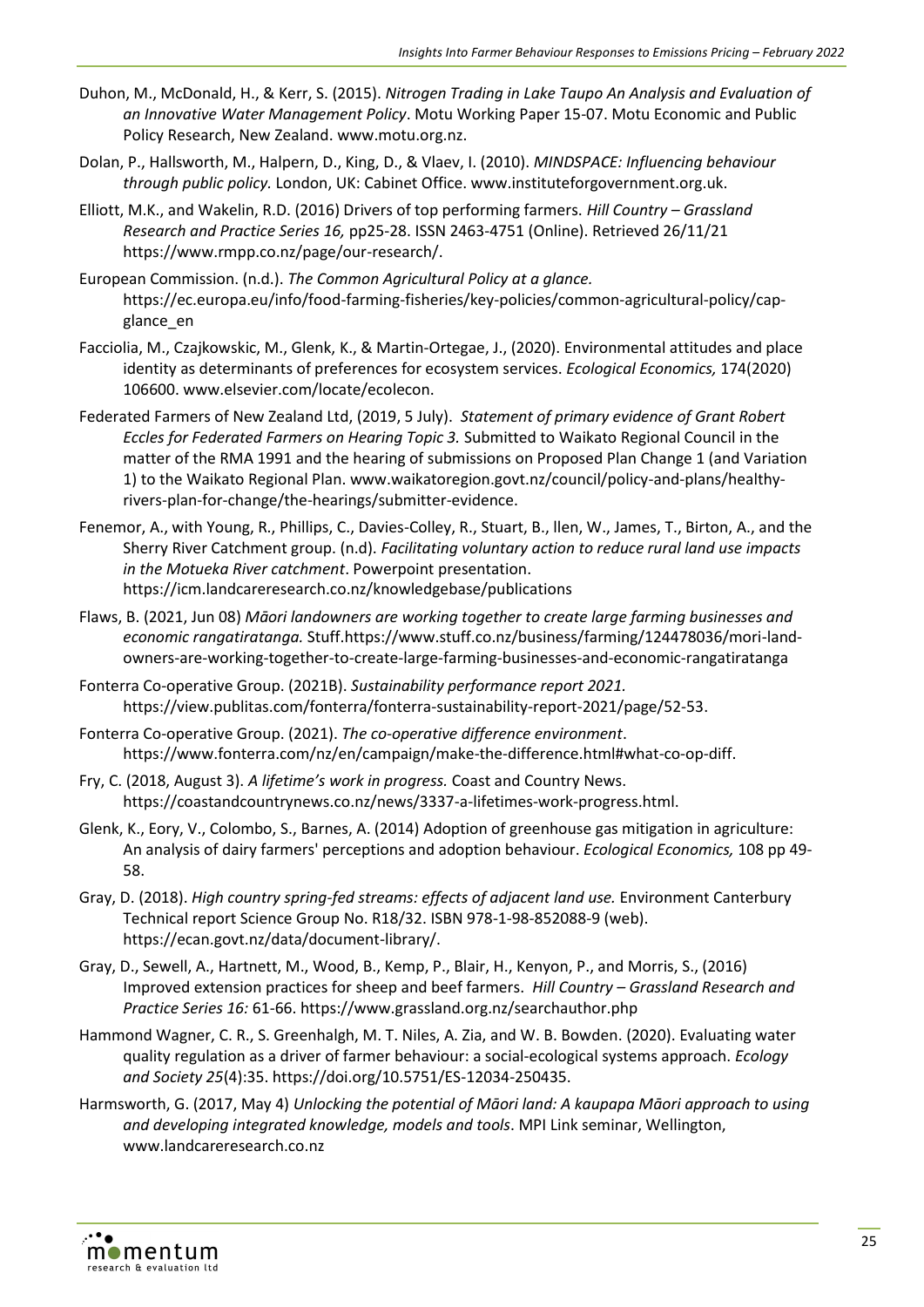- Harmsworth, G., & Awatere, S. (2013). Indigenous Māori knowledge and perspectives of ecosystems. In J. Dymond (Ed.), *Ecosystem services in New Zealand. Conditions and trends* (1st ed., pp. 274–286). [https://www.landcareresearch.co.nz/\\_\\_data/assets/pdf\\_file/0007/77047/2\\_1\\_Harmsworth.pdf](https://www.landcareresearch.co.nz/__data/assets/pdf_file/0007/77047/2_1_Harmsworth.pdf)
- Harmsworth, G., Tahi, M., & Insley, C. K. (2010). *Climate change business opportunities for Māori land and Māori organisations.* Ministry for Primary Industries. Available [www.landcareresearch.co.nz](http://www.landcareresearch.co.nz/)
- He Waka Eke Noa: Primary Sector Climate Action Partnership. (n.d.). [https://hewakaekenoa.nz.](https://hewakaekenoa.nz/)
- He Waka Eke Noa: Primary Sector Climate Action Partnership. (2021) *Six-month progress report October 2020 - March 2021*. [https://hewakaekenoa.nz.](https://hewakaekenoa.nz/)
- He Waka Eke Noa: Primary Sector Climate Action Partnership. (2021, April.). *About agricultural emissions*. [https://hewakaekenoa.nz/emissions/.](https://hewakaekenoa.nz/emissions/)
- He Waka Eke Noa: Primary Sector Climate Action Partnership. (2021, May). *An introduction for farmers and growers*. https://hewakaekenoa.nz/tools/.
- He Waka Eke Noa: Primary Sector Climate Action Partnership. (2021, October). *Draft Summary of Options*. Unpublished draft document.
- He Waka Eke Noa: Primary Sector Climate Action Partnership. (2021, November 22a). *Pricing options: What are we discussing in February?* <https://hewakaekenoa.nz/pricing-options-february/> .
- He Waka Eke Noa: Primary Sector Climate Action Partnership. (2021, November 22b). *Talking to farmers and growers about the pricing options*. https://hewakaekenoa.nz/talking-to-farmers-and-growersabout-the-pricing-options/.
- He Waka Eke Noa: Primary Sector Climate Action Partnership. (2021, November 23). *Document Steering Group Discussion Document to support Partnership Targeted Engagement Nov/Dec 2021.* Unpublished draft document. Available online. [https://hewakaekenoa.nz/pricing-options](https://hewakaekenoa.nz/pricing-options-february/)[february/.](https://hewakaekenoa.nz/pricing-options-february/)
- Horrocks, A., (2019/2020). *Environmental impacts of arable farms*. In The Foundation for Arable Research (FAR). *Annual Research Results for 2019/20.* [https://www.far.org.nz/research/research\\_results.](https://www.far.org.nz/research/research_results)
- Hungerford, R., (2008) I*ntegrated Catchment Management Pilot Project: Evaluation report.* Environment Waikato Technical Report 2008/49. Report prepared for Environment Waikato. https://www.waikatoregion.govt.nz/services/publications/tr200849/.
- Hungerford, R., (2009). *Evaluation of the Integrated Catchment Management Pilot Project - final report June 2009.* Environment Waikato Technical Report 2009/17. Report prepared for Environment Waikato. www.waikatoregion.govt.nz.
- Hungerford, R., (2016). *Evaluation report on the Waikato Federated Farmers farm environment plan project*. Report prepared for Waikato Federated Farmers, Fonterra, Waikato Regional Council, FAR and DairyNZ.
- Hungerford, R. (2019). *Evaluation Report on Sub Catchment Planning*. Report prepared for Waikato Regional Council and Beef +Lamb NZ. www.waikatoregion.govt.nz
- Hungerford, R. (2020). *Literature review: What works to reduce nitrogen leaching on sheep and beef farms.* Report prepared for Waikato Regional Council, Hamilton, New Zealand.
- Hutchings, J., Smith, J., Roskruge, N., Severne, C., with Mika, J., and Panoho, J., (2017). *Enhancing Māori Agribusiness Through Kaitiakitanga Tools*. for the Our Land and Water, National Science Challenge, July, 2017. Retrieved 17/11/21 https://ourlandandwater.nz/resources/think-pieces/.
- Inland Revenue Department and the New Zealand Treasury. (2018). I. Background paper for session 2 of the Tax Working Group. taxworkingroup.govt.nz/key-documents.
- Inman, A. Winter, M., Wheeler, R, Vrain, E. Lovett, A., Collins, A., Jones, I., Johnes, P., Cleasby, W., (2018) An exploration of individual, social and material factors influencing water pollution mitigation behaviours within the farming community. *Land Use Policy(70*), pp16-26.

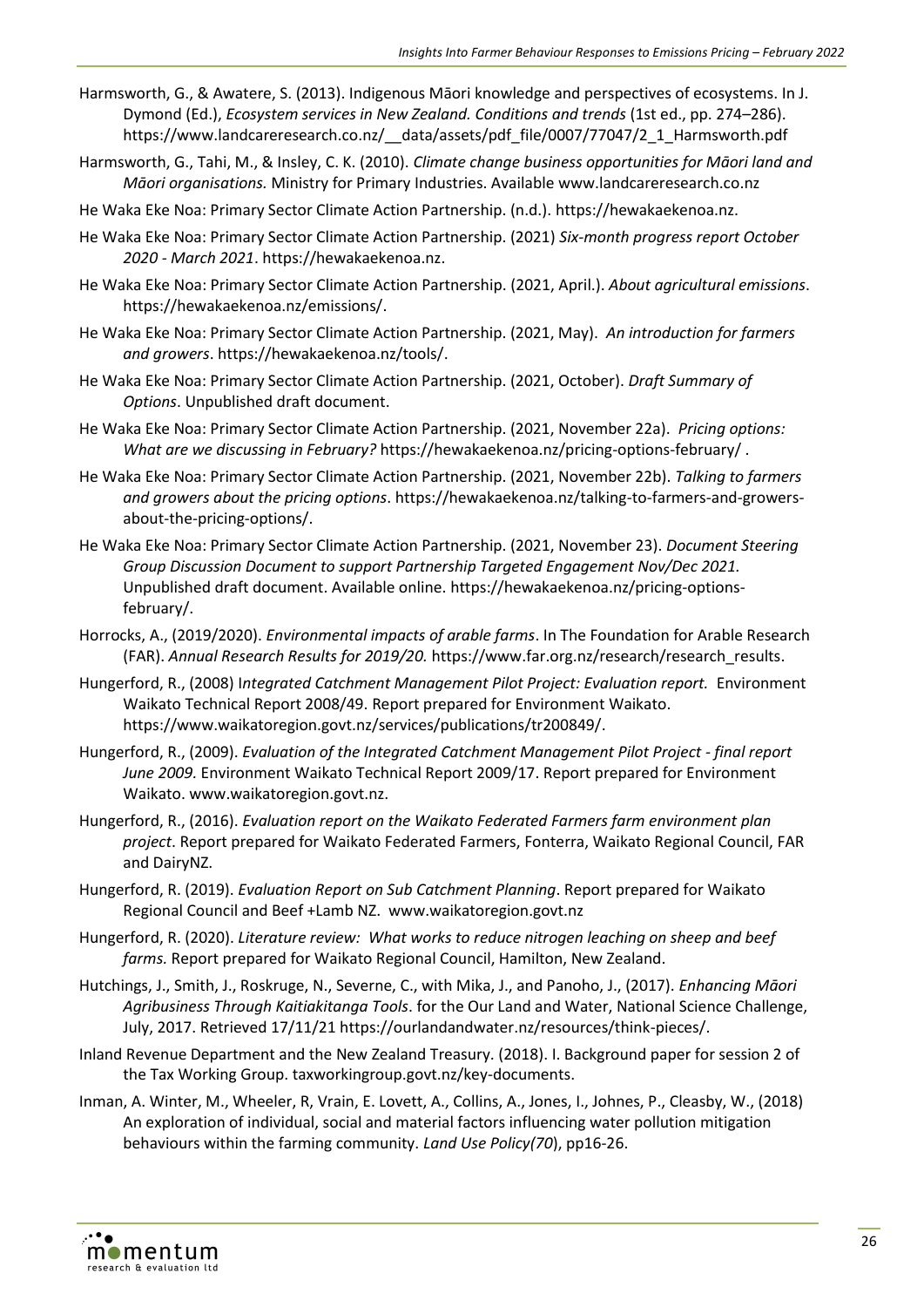- Interim Climate Change Committee. (2019). *Action on Agricultural Emissions*[. www.iccc.mfe.govt.nz.](http://www.iccc.mfe.govt.nz/) [https://www.iccc.mfe.govt.nz/what-we-do/agriculture/agriculture-inquiry-final-report/action](https://www.iccc.mfe.govt.nz/what-we-do/agriculture/agriculture-inquiry-final-report/action-agricultural-emissions/)[agricultural-emissions/.](https://www.iccc.mfe.govt.nz/what-we-do/agriculture/agriculture-inquiry-final-report/action-agricultural-emissions/)
- Interim Climate Change Committee (2019b). *Action on Agricultural Emissions. Technical Appendix 7: International context and the risk of emissions leakage.* www.iccc.mfe.govt.nz*.*
- International Carbon Action Partnership (n.d.). *New Zealand reaches agreement with agricultural sector to price emissions from 2025***.** [https://icapcarbonaction.com/en/news-archive/674-new-zealand](https://icapcarbonaction.com/en/news-archive/674-new-zealand-reaches-agreement-with-agricultural-sector-to-price-emissions-from-2025)[reaches-agreement-with-agricultural-sector-to-price-emissions-from-2025](https://icapcarbonaction.com/en/news-archive/674-new-zealand-reaches-agreement-with-agricultural-sector-to-price-emissions-from-2025)
- Jaffe, A. (n.d.) *Barriers to adoption of no-cost options for mitigation of agricultural emissions: A typology*. Motu Note #24. Motu. [www.motu.org.nz.](http://www.motu.org.nz/)
- Jones, A.K., Jones, D.L., Edwards-Jones, G., Cross, P., 2013. Informing decision making in agricultural greenhouse gas mitigation policy: a Best–Worst Scaling survey of expert and farmer opinion in the sheep industry. *Environ. Sci. Pol. 29*, 46–56.
- Journeaux, P., (2009). *Developing an institutional model for the extension and adoption of environmental Best Management Practices by pastoral farmers in New Zealand.* (master's thesis). University of Waikato, Hamilton, New Zealand.
- Journeaux, P., Kingi, T. & West, G. (2017). *Mitigating greenhouse gas emissions on Māori farms, an NZAGRC Project: End of project report.* NZARGC www.nzagrc.org.nz/user/file/1592/Maori%20GHG%20Final%20Report.pdf
- Kaine, G., and Johnson, F., (June, 2004). *Social research working paper 02/04: Applying marketing principles to policy design and implementation.* AgResearch Ltd. New Zealand.
- Kerr, S. (2016) *Agricultural Emissions Mitigation in New Zealand: Answers to Questions from the Parliamentary Commissioner for the Environment*. Motu Working Paper 16-16, Motu Economic and Public Policy Research. www.motu.org.nz.
- Kesicki, F and Strachan, N., (2011). Marginal abatement cost (MAC) curves: confronting theory and practice, *Environmental Science & Policy,14(*8), pp 1195-1204. www.sciencedirect.com/science/article/pii/S1462901111001377
- Kingi, T. (2008A*). Ahuwhenua – Māori land and agriculture - Land ownership and Māori agriculture.* Te Ara - the Encyclopaedia of New Zealand. http://www.TeAra.govt.nz/en/zoomify/20037/nativelands-act-1862 (accessed 8 December 2021)
- Kingi, T. (2008B). *Māori landownership and land management in New Zealand*. In Australian Agency for International Development (AusAID), pp 129-147 Canberra, Australia. Retrieved 24/11/21 [https://www.sprep.org/att/IRC/eCOPIES/Pacific\\_Region/251.pdf#page=135](https://www.sprep.org/att/IRC/eCOPIES/Pacific_Region/251.pdf#page=135)
- Kingi, T. (2009). The future of the Māori agricultural sector. *Primary Industry Management, 13(2),* 23-26. www.nzipim.co.nz/Folder?Action=View%20File&Folder\_id=120&File=PIM%20Jun09%20PDF.pdf
- Kingi, T., (2013). Cultural bastions, farm optimisation and tribal agriculture in Aotearoa (New Zealand). 2013 Proceedings of the 22nd International Grassland Congress. AgResearch Ltd, Palmerston North, New Zealand pp 1898-1904. Available. [www.agresearch.co.nz](http://www.agresearch.co.nz/)
- Kingi, T., Wakelin, S., Journeaux, P., & West, G., (2016) Modelling Adaptation and Mitigation Strategies for Māori Livestock Farms in Aotearoa New Zealand. In A Iwaasa, H.A. Lardner, M., Schellenberg, W. Willms & K. Larson (eds.) *2016 Proceedings of the 10th International Rangeland Congress.* pp. 927- 929. ISBN 978-1-77136-459-1 Retrieved 24/11/2021 [www.2016canada.rangelandcongress.org.](http://www.2016canada.rangelandcongress.org/)
- Māori Affairs Act (1953). http://www.nzlii.org/nz/legis/hist\_act/maa19531953n94152/'
- Māori Affairs Amendment Act, (1967). www.nzlii.org/nz/legis/hist\_act/maaa19671967n124232/'
- Māori Trustee Act. (1953). www.legislation.govt.nz/act/public/1953/0095/latest/DLM282906.html'
- Māori Reserved Land Act. (1955) www.legislation.govt.nz/act/public/1955/0038/latest/whole.html'
- Massey University. (n.d.). *Referencing other material in APA*. www.owll.massey.ac.nz/referencing/referencing-other-material-in-apa.php#act'

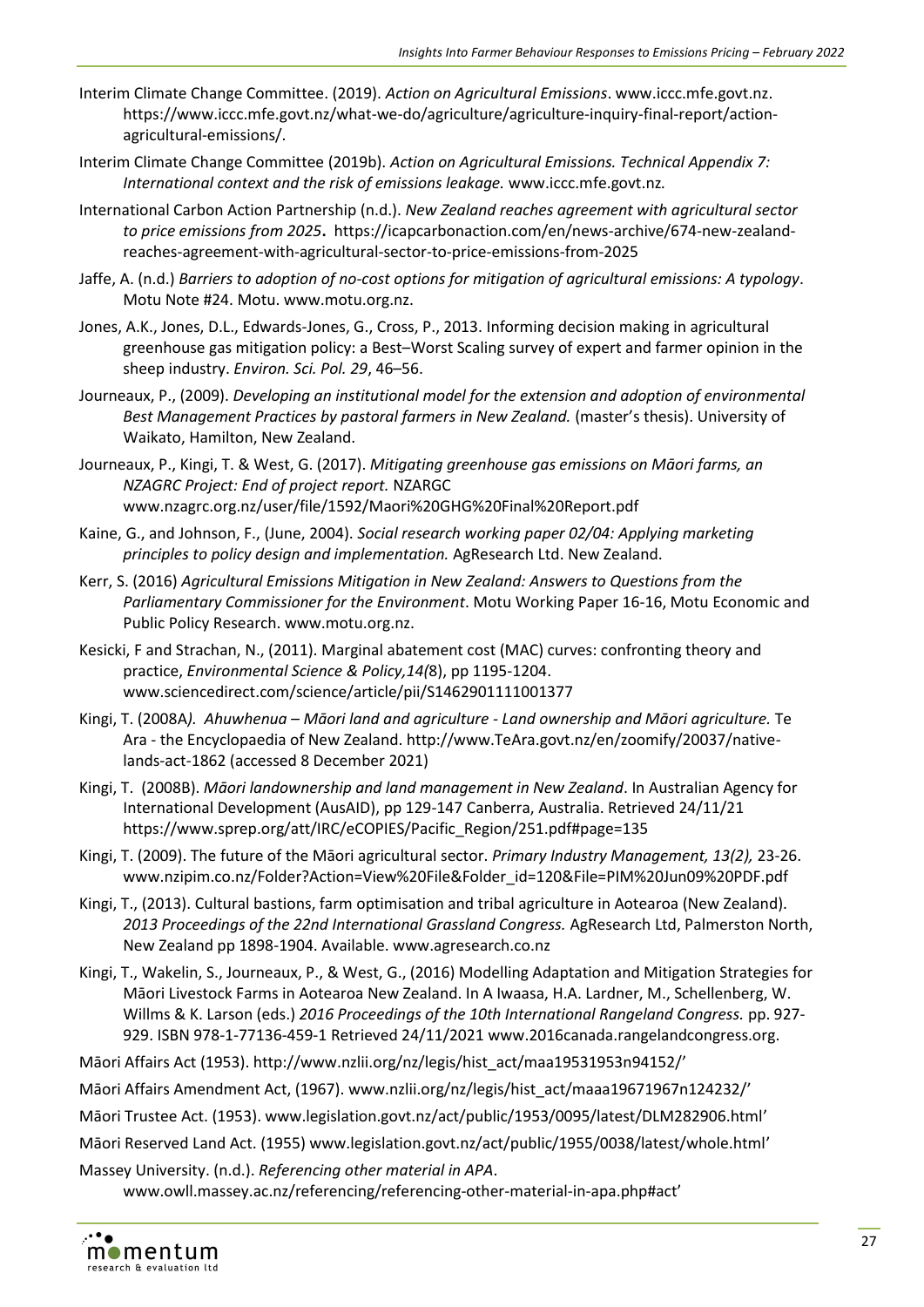- Ministry for Culture and Heritage (2016). *Obtaining land.* https://nzhistory.govt.nz/politics/treaty/thetreaty-in-practice/obtaining-land.
- Ministry for Culture and Heritage (2019). *Treaty events since 1950*. <https://nzhistory.govt.nz/politics/treaty/treaty-timeline/treaty-events-1950>'
- Ministry for Primary Industries (2019) *Climate issues facing farmers: Sustainable Land Management and Climate Change Research Programme.* Prepared for Ministry for Primary Industries, Wellington, New Zealand. [https://www.mpi.govt.nz/funding-rural-support/farming-funds-and](https://www.mpi.govt.nz/funding-rural-support/farming-funds-and-programmes/slmacc/)[programmes/slmacc/](https://www.mpi.govt.nz/funding-rural-support/farming-funds-and-programmes/slmacc/)'
- Ministry of Agriculture and Forestry. (2011). *Māori agribusiness in New Zealand: A study of the Māori Freehold Land resource.* Ministry of Agriculture and Forestry, Wellington, New Zealand. [www.maf.govt.nz](http://www.maf.govt.nz/)'
- Ministry of Justice, (2020). *Amendments to Te Ture Whenua Māori Act 1993.*  <https://www.tpk.govt.nz/en/a-matou-mohiotanga/land>'
- Miraka, (n.d.)., *Tō tātou taiao: Te ara Miraka*.<https://www.miraka.co.nz/ourenvironment>'
- Morgan, J. (2012, 19 October). *Nitrogen cap brings with it pain, lessons.* Taranaki Daily News. https://www.stuff.co.nz/taranaki-daily-news/lifestyle/7831558/Nitrogen-cap-brings-with-it-painlessons
- Moran, D., Lucas, A., & Barnes, A. (2013). Mitigation win-win. *Nature Climate Change, 3*, 611–613.
- Motu. (2012). *The NZ farming story: Tackling agricultural emissions*. Film by Motu. [https://www.motu.nz/our-research/environment-and-resources/agricultural](https://www.motu.nz/our-research/environment-and-resources/agricultural-economics/agricultural-greenhouse-gas-emissions/the-nz-farming-story-tackling-agricultural-emissions/)[economics/agricultural-greenhouse-gas-emissions/the-nz-farming-story-tackling-agricultural](https://www.motu.nz/our-research/environment-and-resources/agricultural-economics/agricultural-greenhouse-gas-emissions/the-nz-farming-story-tackling-agricultural-emissions/)[emissions/.](https://www.motu.nz/our-research/environment-and-resources/agricultural-economics/agricultural-greenhouse-gas-emissions/the-nz-farming-story-tackling-agricultural-emissions/)
- Murray, J., (2020, March 22) *The Philosophy of Miraka*. Te Ahi Kaa, Radio New Zealand. Retrieved 15/11/2021 https://www.rnz.co.nz/national/programmes/teahikaa/audio/2018739367/thephilosophy-of-miraka.
- Native Lands Act, (1862). http://www.nzlii.org/nz/legis/hist\_act/nla186226v1862n42251/
- Neal, T., (2018, 27 May) *Iwi says unfair land deal locks them into forestry.* Radio New Zealand**.**  https://www.rnz.co.nz/news/national/358314/iwi-says-unfair-land-deal-locks-them-into-forestry
- Ngāti Pāhauwera Development Group (2020). *Ngāti Pāhauwera Development Group Annual report for financial year ended 2020*. https://ngatipahauwera.co.nz/trust-deeds-and-annual-reports
- Nestle (n.d.) *Our road to net zero*. [https://www.nestle.com/csv/global-initiatives/zero-environmental](https://www.nestle.com/csv/global-initiatives/zero-environmental-impact/climate-change-net-zero-roadmap)[impact/climate-change-net-zero-roadmap.](https://www.nestle.com/csv/global-initiatives/zero-environmental-impact/climate-change-net-zero-roadmap)
- New Zealand Settlements Act. (1863). http://www.nzlii.org/nz/legis/hist\_act/nzsa186327v1863n8377/.
- NZ Landcare Trust (2018a). Pathway for Pomahaka Project: Farmer Survey Report. Available online. [https://www.landcare.org.nz/completed-project-item/pathway-to-the-pomahaka.](https://www.landcare.org.nz/completed-project-item/pathway-to-the-pomahaka)
- NZ Landcare Trust, (2018b, Jun 28). *The Pomahaka Catchment* [YouTube video] [https://www.youtube.com/watch?v=cmLgxVjPiXI.](https://www.youtube.com/watch?v=cmLgxVjPiXI)
- Organisation for Economic Co-operation and Development, (2012) *Farmer behaviour and management practices in relation to mitigation and adaptation to climate change*. Joint Working Party on Agriculture and the Environment. Organisation for Economic Co-operation and Development.
- Ormond, A., and Ormond, J. (2018)*.* An iwi homeland: Country of the heart. *Mai Journal 7*(1), pp 79- 91) http://www.journal.mai.ac.nz
- Our Land Our Water (n.d.) *Storying Kaitiakitanga*. https://ourlandandwater.nz/capacity-fortransition/storying-kaitiakitanga.
- Parliamentary Commissioner for the Environment (2012, March) *Water quality in New Zealand: Understanding the science.* Parliament, Wellington, New Zealand. [https://www.pce.parliament.nz/publications/water-quality-in-new-zealand-understanding-the](https://www.pce.parliament.nz/publications/water-quality-in-new-zealand-understanding-the-science)[science.](https://www.pce.parliament.nz/publications/water-quality-in-new-zealand-understanding-the-science)

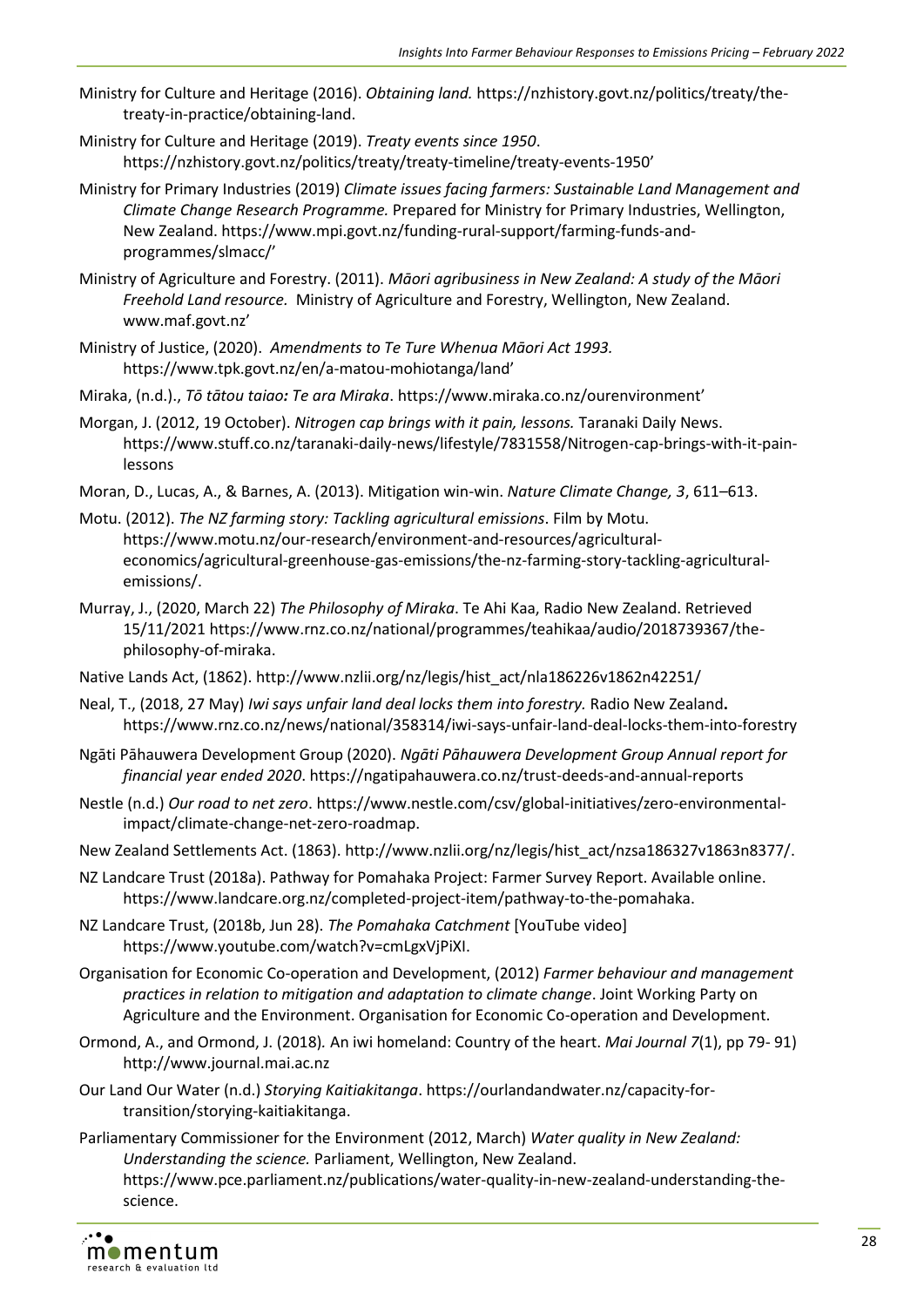- Phillips, T., Woods, C., & Lythberg, B. (2014) *Māori farming trusts – a preliminary scoping investigation into the governance and management of large dairy farm businesses.* Report prepared for DairyNZ Inc. and Ministry for Primary Industries, New Zealand[. www.mro.massey.ac.nz](http://www.mro.massey.ac.nz/)
- Pierre, J. (n.d). Mooving Forward: *An evaluation of the Rangihamama Dairy Conversion*. Report prepared for Ministry of Primary Industries, Wellington, New Zealand[. https://www.mpi.govt.nz/funding](https://www.mpi.govt.nz/funding-rural-support/maori-agribusiness-funding-support/maori-agribusiness-pathway-to-increased-productivity-mapip-programme/)[rural-support/maori-agribusiness-funding-support/maori-agribusiness-pathway-to-increased](https://www.mpi.govt.nz/funding-rural-support/maori-agribusiness-funding-support/maori-agribusiness-pathway-to-increased-productivity-mapip-programme/)[productivity-mapip-programme/.](https://www.mpi.govt.nz/funding-rural-support/maori-agribusiness-funding-support/maori-agribusiness-pathway-to-increased-productivity-mapip-programme/)
- Poipoia (2018). *Māori perspectives on environmental taxes and economic tools*. Report prepared for the Tax Working Group. taxworkingroup.govt.nz/key-documents.
- Pomahaka Water Care Group (2020, April 4). www. pwcg.co.nz.
- Price, J.C. and Leviston, Z., (2014). Predicting pro-environmental agricultural practices: The social, psychological and contextual influences on land management. *Journal of Rural Studies, 34*, 65-78. http://www.sciencedirect.com/science/journal/07430167.
- Public Works Lands Act. (1864). http://www.nzlii.org/nz/legis/hist\_act/pwla186428v1864n5324/.
- Prokopy, L. S., Floress, K., Klotthor-Weinkauf, D., & Baumgart-Getz, A. (2008). Determinants of agricultural best management practice adoption: Evidence from the literature. *A Journal of Soil and Water Conservation; Sep/Oct 63*, 5.
- Radio New Zealand. (2021). *Treaty of Waitangi: Events from the 1960s.* www.rnz.co.nz/collections/treatyofwaitangi/events1960s.
- Reid, J. Rout, M., Whitehead, J., and Katene, T. (August 2021) *Tauutuutu White Paper: Executive Summary*. Report for Our land Our Water. [https://ourlandandwater.nz/news/how-maori](https://ourlandandwater.nz/news/how-maori-agribusiness-is-leading-aotearoas-farming-future/)[agribusiness-is-leading-aotearoas-farming-future/.](https://ourlandandwater.nz/news/how-maori-agribusiness-is-leading-aotearoas-farming-future/)
- Reid, A., Smiler, A., Nana, G. & Hurren, K. (2019,). *Education, training and extension services for Māori land owners*. New Zealand: BERL and FOMA.
- Schroeder, L., Isselstein, J., Chaplin, S., Peel, S., (2013) Agri-environment schemes: Farmers' acceptance and perception of potential 'Payment by Results' in grassland—A case study in England, *Land Use Policy*, 32, 134-144 ISSN 0264-8377, [https://doi.org/10.1016/j.landusepol.2012.10.009.](https://doi.org/10.1016/j.landusepol.2012.10.009)
- Scrimgeour, F., Kumar, V., & Weenink, G. (2017, February) *Investment in Covenanted Land Conservation.*  Report Prepared for Queen Elizabeth II National Trust*.* Available https://qeiinationaltrust.org.nz/publications-and-resources/.
- Sewell, A.M. , Gray, D.I., Blair, H.T., Kemp, P.D., Kenyon, P.R., Morris, S.T. and Wood, B.A., (2014). Hatching new ideas about herb pastures: Learning together in a community of New Zealand farmers and agricultural scientists, *Agricultural Systems, Elsevier, vol. 125*(C), pages 63-73.
- Smith, J., Hutchings, J., Taura, Y., & Whaanga-Schollum, D. (2019). *Future proofing for our grandchildren: Onenui Station, Tawapata South Inc.* Storying kaitiakitanga: A kaupapa Māori land and water food story research summary. Our Land and Water National Science Challenge. ourlandandwater.nz/capacity-for-transition/storying-kaitiakitanga.
- Synlait., (n.d.), *Lead With Pride*. www. synlait.com.
- Taupō Beef and Lamb (2016). *Our farmers.* Retrieved from [https://www.taupobeef.co.nz.](https://www.taupobeef.co.nz/)
- Te Puni Kōkiri (n.d.) *History of Māori land*. Te Puni Kōkiri, Wellington, New Zealand. [https://www.tupu.nz/en/tuhono/about-maori-land-in-new-zealand/history-of-maori-land.](https://www.tupu.nz/en/tuhono/about-maori-land-in-new-zealand/history-of-maori-land)
- Te Puni (n.d.C). *Structures under Te Ture Whenua Māori Land Act 1993*. Te Puni Kōkiri, Wellington, New Zealand. https://www.tpk.govt.nz/en/whakamahia/effective-governance/what-isgovernance/structures-under-te-ture-whenua-maori-land-act-199.
- Te Puni Kōkiri (n.d B). *Why whenua matters***.** Te Puni Kōkiri, Wellington, New Zealand. https://www.tupu.nz/en/tuhono/about-maori-land-in-new-zealand/why-whenua-matters.
- Te Puni Kōkiri. (2017, April 3). *Removing long standing barriers.*https://www.tpk.govt.nz/mi/mo-te-punikokiri/our-stories-and-media/removing-long-standing-barriers).

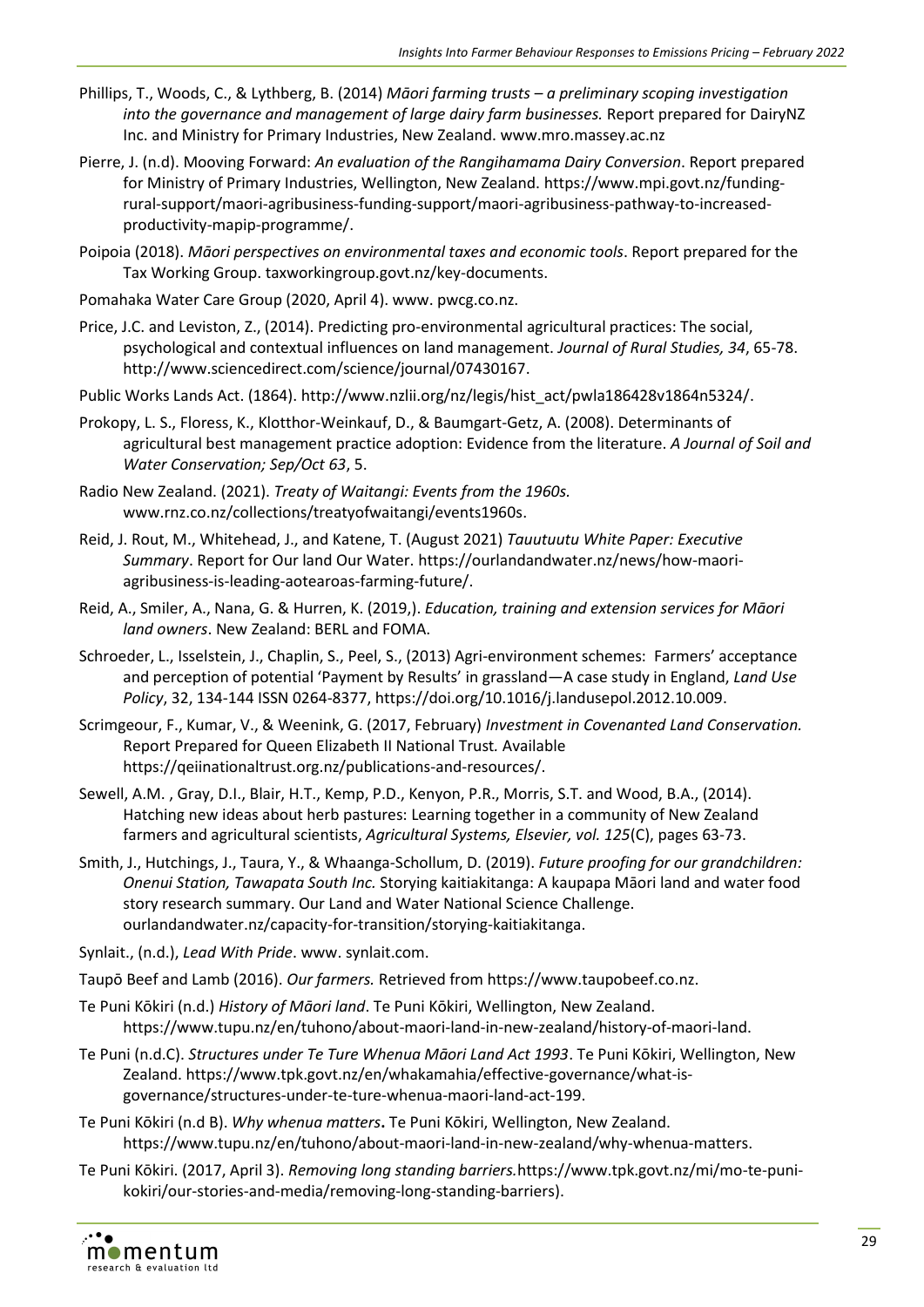- Te Puni Kōkiri, (2019). *Whenua Māori Programme: Targeted amendments to Te Ture Whenua Māori Act 1993*. [https://www.tpk.govt.nz/en/a-matou-mohiotanga/land.](https://www.tpk.govt.nz/en/a-matou-mohiotanga/land)
- Te Runanganui o Ngāti Porou. (2021) *Ripoata a Tau.* Retrieved 1/1/202[1 https://ngatiporou.com/nati](https://ngatiporou.com/nati-news/nati-publications/ripoata-tau-2021)[news/nati-publications/ripoata-tau-2021.](https://ngatiporou.com/nati-news/nati-publications/ripoata-tau-2021)
- Te Tumu Paeroa. (n.d.) *What is whenua Māori?* [https://www.tetumupaeroa.co.nz/about-the](https://www.tetumupaeroa.co.nz/about-the-whenua/what-is-whenua-maori/)[whenua/what-is-whenua-maori/.](https://www.tetumupaeroa.co.nz/about-the-whenua/what-is-whenua-maori/)
- Te Tumu Paeroa. (2021). *2021 annual report*. https://www.tetumupaeroa.co.nz/who-weare/publications/.
- Te Ture Whenua Māori Act (1993). www.legislation.govt.nz/act/public/1993/0004/latest/DLM293031.html
- *The origins of the Māori kiwifruit industry.* (2020, 18 November).Te Puni Kōkiri. [https://www.tpk.govt.nz/en/mo-te-puni-kokiri/our-stories-and-media/the-origins-of-the-maori](https://www.tpk.govt.nz/en/mo-te-puni-kokiri/our-stories-and-media/the-origins-of-the-maori-kiwifruit-industry)[kiwifruit-industry.](https://www.tpk.govt.nz/en/mo-te-puni-kokiri/our-stories-and-media/the-origins-of-the-maori-kiwifruit-industry)
- Tuaropaki. (n.d.) *Our history*. https://tuaropaki.com/our-story/our-history/.
- 37 Degrees South Limited and Cognitus Advisory Services Limited. (2008). *Māori Impacts from the Emissions Trading Scheme: Detailed Analysis and Conclusions*. Repot prepared for the Ministry for the Environment. https://environment.govt.nz/publications/maori-impacts-from-the-emissionstrading-scheme-detailed-analysis-and-conclusions/5-likely-ets-impacts-on-maori-absolute/.
- Trotman, R. (2017*.) Engaging farmers in improving water quality: The Rere story*. [https://www.mfe.govt.nz/sites/default/files/media/Fresh%20water/Final%20Rere%20Story%20Re](https://www.mfe.govt.nz/sites/default/files/media/Fresh%20water/Final%20Rere%20Story%20Report%20July%202017.pdf) [port%20July%202017.pdf](https://www.mfe.govt.nz/sites/default/files/media/Fresh%20water/Final%20Rere%20Story%20Report%20July%202017.pdf)
- Turner, J., Payne, T., & Rijswijk, K., (2014, October) *Informing Extension Pilot Project Design: Final Report*. Report prepared by Ag research for Red Meat Profit Partnership (RMPP). <https://www.rmpp.co.nz/page/our-research/>
- UMR Research (2014A). *Sheep and Beef farmer segmentation: Final report*. Report prepared for Red Meat Profit Partnership (RMPP). [https://www.rmpp.co.nz/page/our-research/.](https://www.rmpp.co.nz/page/our-research/)
- UMR Research (2014B**).** *Top farmer qualitative report*. Report prepared for Red Meat Profit Partnership (RMPP). [https://www.rmpp.co.nz/page/our-research/.](https://www.rmpp.co.nz/page/our-research/)
- UMR Research (2014C**).** *Māori farming qualitative report*. Report prepared for Red Meat Profit Partnership (RMPP)[. https://www.rmpp.co.nz/page/our-research/.](https://www.rmpp.co.nz/page/our-research/)
- Van Herzele, A., Gobin, A., Van Gossum,P., Acosta, L., Waas, T., Dendoncker, N., Henry de Frahan, B., (2013)Effort for money? Farmers' rationale for participation in agri-environment measures with different implementation complexity. *Journal of Environmental Management, 131*, Pages 110-120, ISSN 0301-4797,<https://doi.org/10.1016/j.jenvman.2013.09.030>
- van Reenen, E., (2012*.) Increasing uptake of environmental practices on sheep and beef farms*. Kellogg Rural Leaders Programme. [www.researcharchive.lincoln.ac.nz/handle/10182/6316.](http://www.researcharchive.lincoln.ac.nz/handle/10182/6316)
- Vanslembrouck, I., Van Huylenbroeck, G., & Verbeke, W. (2002, November). Determinants of the willingness of Belgian farmers to participate in agri-environmental measures. *Journal of Agricultural Economics, 53*(3), pp 489-511.
- Whangara Farms., (n.d.). *Our story*. Retrieved 1/12/21 https://whangarafarms.com/our-story/.
- Whatley, M. (2019, 19 November.) *Valuing community contribution to catchment health*. Presentation to Waikato Landcare Networking Day. [www.landcare.org.nz/completed-project-item/waikato](http://www.landcare.org.nz/completed-project-item/waikato-landcare-networking-day-2019-summary)[landcare-networking-day-2019-summary.](http://www.landcare.org.nz/completed-project-item/waikato-landcare-networking-day-2019-summary)
- Whetu Consulting, 2019. *Integrating Māori Perspectives: An analysis of the impacts and opportunities for Māori of options proposed by the Interim Climate Change Committee.* Report prepared for *Interim Climate Change Committee.* Available online: https://www.iccc.mfe.govt.nz/what-wedo/agriculture/agriculture-inquiry-final-report/agriculture-inquiry-consultant-reports/.

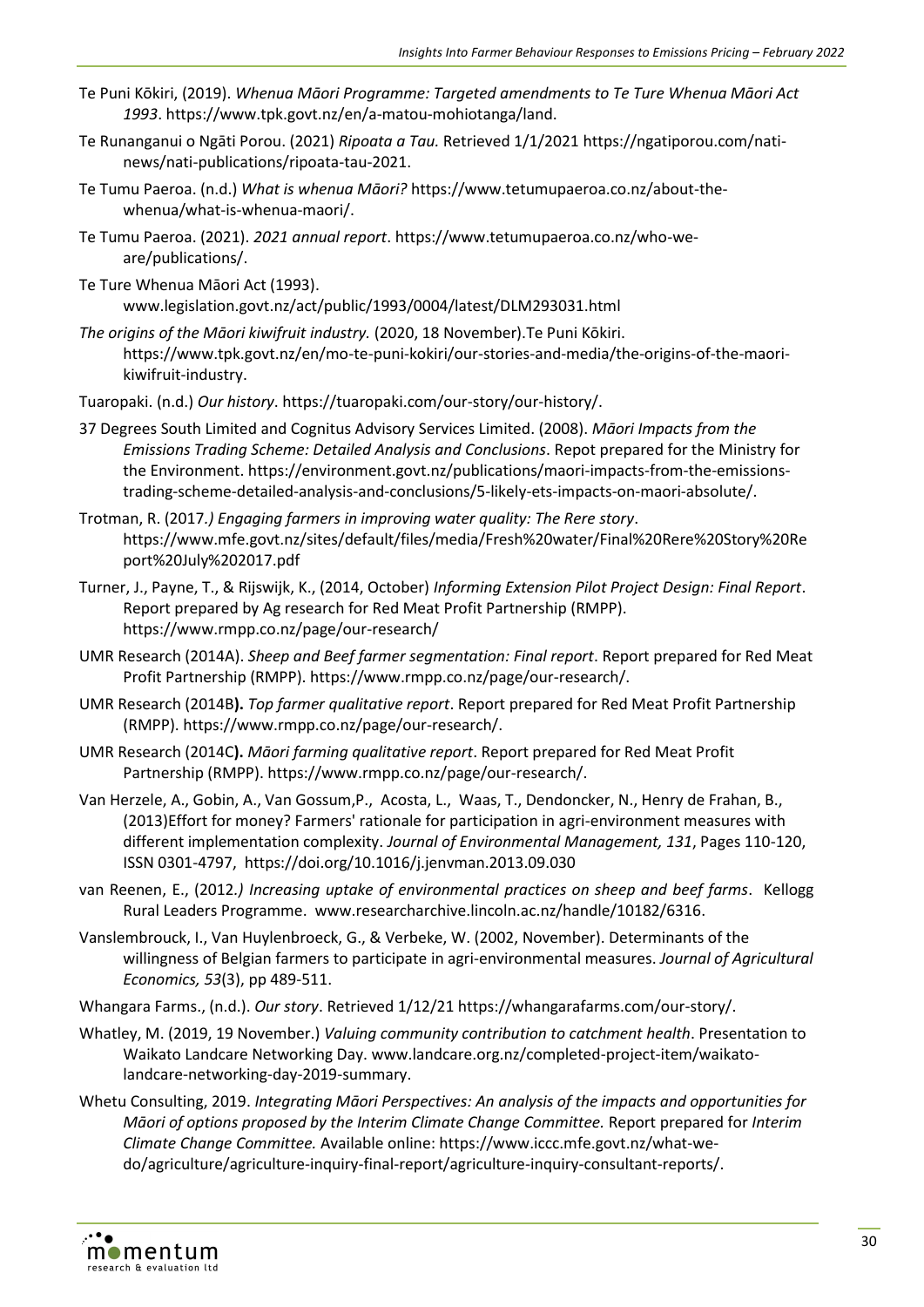- Zemo, K. H., & Termansen, M. (2021). Environmental identity economics: an application to farmers' proenvironmental investment behaviour, *European Review of Agricultural Economics*, 2021;, jbab049, https://doi.org/10.1093/erae/jbab049
- Zespri. (2021, March 12). *Taste Zespri programme: Key changes for 2021*. (2021, March 12). [www.zespri.co.nz](http://www.zespri.co.nz/)
- Zhang, Y. Long, H., Wang, M., Li, Y., Ma, L., Chen, K., Zheng, Y., Jiang, T., (2020). The hidden mechanism of chemical fertiliser overuse in rural China. *Habitat International*, 102, [https://doi.org/10.1016/j.habitatint.2020.102210.](https://doi.org/10.1016/j.habitatint.2020.102210)

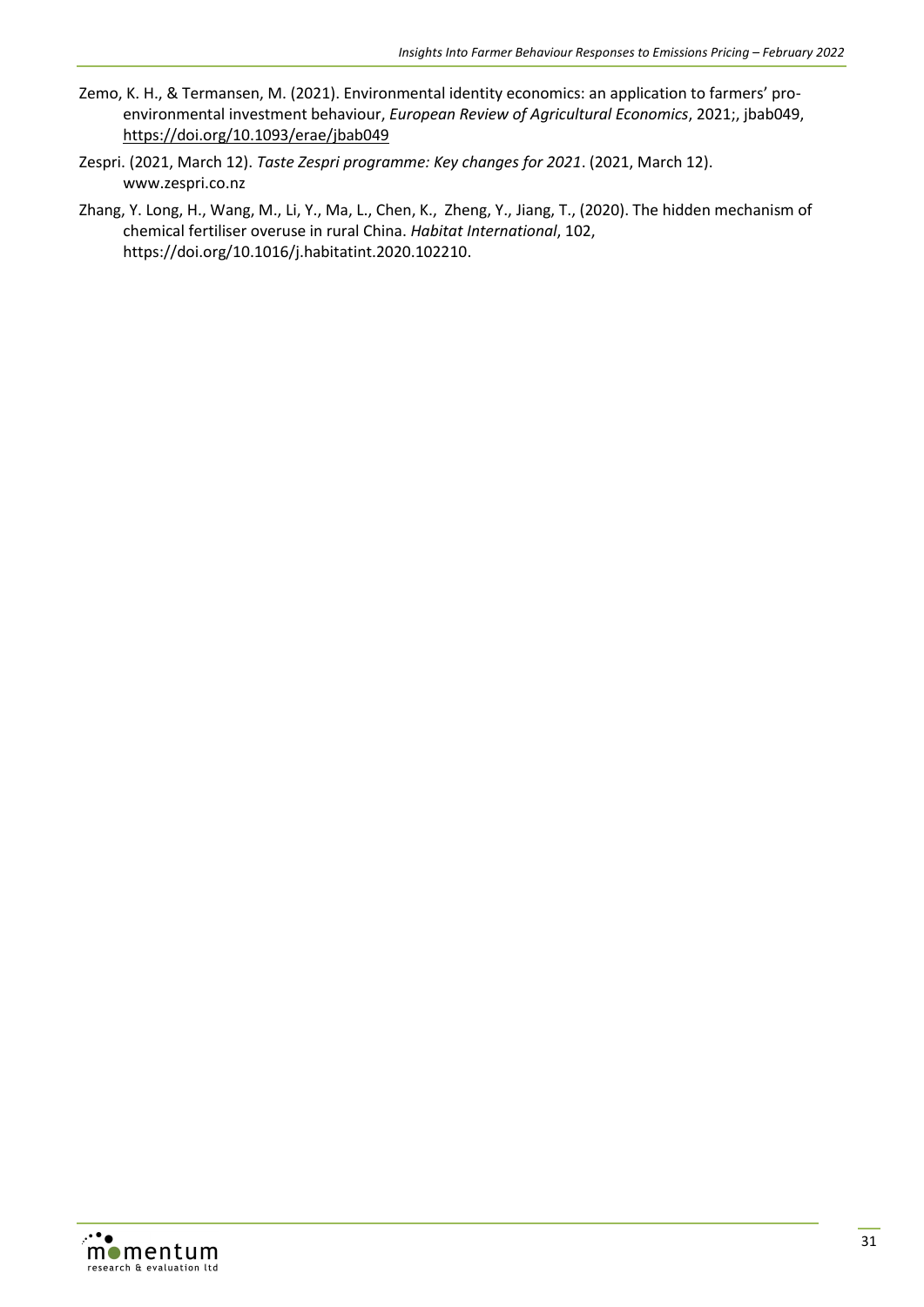# <span id="page-36-0"></span>**APPENDIX 1: EMISSIONS AND PRICING OPTIONS**

The following excerpt on definition of a farm, emissions and the pricing options are from He Waka Eke Noa: Primary Sector Climate Action Partnership, 2021, April; 2021, May; 2021, November 22A; and 2021, November 23.

## **WHAT IS A DEFINED AS A FARM?**

You are a farm if: you are a farming enterprise larger than 80 hectares; a dairy herd with a milk supply number; or a feedlot. This covers about 97% of agricultural greenhouse gas emissions and 25,000 farms**.**

#### **ABOUT AGRICULTURAL EMISSIONS**

He Waka Eke Noa addresses on-farm greenhouse gas emissions; CH4 and N2O, and aims to recognise onfarm sequestration of CO2.

#### **METHANE (CH4)**

- Generated by ruminants as a by-product of digestion. Most CH4 is burped into the atmosphere by ruminant livestock. A small amount of CH4 (less than 5%) also comes from dung and effluent systems.
- The total feed eaten by livestock on your farm (per kilogram of dry matter intake) is the driver of CH4 emissions.

#### **NITROUS OXIDE (N2O)**

- Released into the atmosphere from dung and urine patches, and N fertilisers.
- The nitrogen content of feed and the amount of nitrogen applied are the main drivers of N2O emissions. Temperature and soil moisture can also play a role.

#### **CARBON DIOXIDE (CO2)**

- The main driver of net farm CO2 emissions is the area of woody vegetation. Woody vegetation captures CO2 but also releases it when cleared. The application of lime and urea nitrogen (N) fertilisers can also contribute to farm CO2 emissions.
- Soil management can both release and sequester CO2 and this is under investigation so it can be better quantified.
- Energy use is the other driver of farm CO2 emissions. As it is already accounted for under the New Zealand Emissions Trading Scheme it is not included in your farm greenhouse gas emissions. However, it should be considered when assessing the costs and benefits of reduction opportunities, and to calculate your carbon footprint.

## **PRICING OPTIONS**

## **THE 'BACKSTOP' – AGRICULTURE IN THE NZ ETS**

The Government has legislated that agricultural emissions will enter the NZ ETS if an effective, workable alternative is not put forward by the Partnership. The key features of the 'backstop' are:

- Emissions are calculated at the meat, milk, and fertiliser processor level, based on the quantity of product received from farms, or in the case of fertiliser, sold to farms.
- Processors would likely pass on the cost to farms based on the quantity of product processed, or fertiliser bought.
- Initially 5% of emissions from agriculture would be priced (95% of emissions would be freely allocated to processors). Free allocation is expected to reduce by one percentage point a year.
- All gases would be treated the same; i.e., methane and nitrous oxide would be priced at the same rate per tonne of carbon dioxide equivalent (CO2e).
- Currently only sequestration (carbon removals from vegetation) eligible for the NZ ETS is recognised.
- Government intends that any revenue raised through the backstop would be invested back into the agricultural sector to support further emissions reductions. This could include paying for sequestration not eligible for the NZ ETS (e.g., riparian plantings).

#### **FARM-LEVEL LEVY**

The key features of farm-level levy are:

• Emissions are calculated at farm level using farm-specific data. The farm then pays a price for its net emissions.

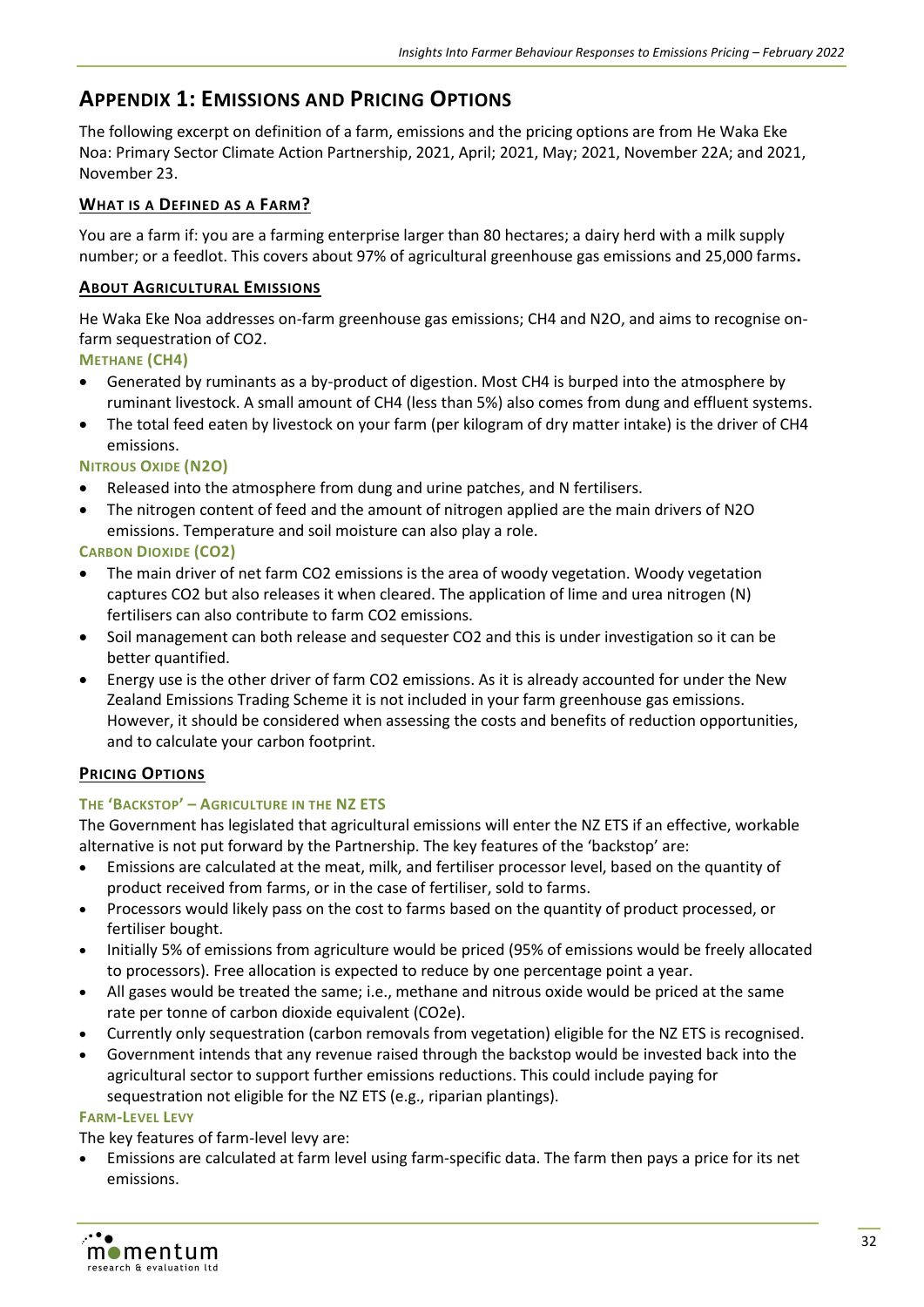- A split-gas approach to pricing would be applied, which means that different levy rates would apply to short- (methane) and long-lived (nitrous oxide and carbon dioxide) gases. This approach reflects that methane is not required to reduce to net zero.
- Rewards eligible on-farm sequestration and can offset some of the cost of the emissions levy.
- Any revenue raised through the levy would be invested back into the agricultural sector to generate further emissions reductions through research and development, incentives to uptake technology, or actions on-farm that help reduce emissions.

#### **PROCESSOR-LEVEL HYBRID LEVY**

The key features of the processor-level hybrid levy are:

- Emissions are calculated at the meat, milk, and fertiliser processor level, based on the quantity of product received from farms, or in the case of fertiliser, sold to farms.
- Processors would likely pass on the cost to farms based on the quantity of product processed, or fertiliser bought.
- A split-gas approach to pricing would be applied, which means that different levy rates would apply to short- and long-lived gases. This approach reflects that methane is not required to reduce to net zero.
- Farms (individually or in collectives) could choose to enter into an Emissions Management Contract (EMC) to get a payment for reducing emissions and/or for recognising sequestration on-farm.
- Any revenue raised through the levy would be invested back into the agricultural sector to generate further emissions reductions through research and development, incentives to uptake technology, or to reward actions on-farm that help reduce emissions. One option considered for revenue recycling is an EMC.

#### **ON-FARM SEQUESTRATION**

Both the farm-level levy and processor-level hybrid levy would recognise on-farm sequestration. These would:

- Recognise some vegetation types not currently eligible for the NZ ETS. It would not recognise NZ ETSeligible exotic forestry.
- Recognise vegetation categories that are either permanent (indigenous/native vegetation that will not be harvested) or cyclical (vegetation that is felled and re-established, generally exotic species).
- Recognise native regenerating/planted forests, riparian planting, shelter belts, perennial cropland, non-NZ ETS eligible woodlots/tree lots, and scattered exotics.
- Place liabilities on vegetation if it is cleared (permanent categories) or cleared and not replanted (cyclical categories). This only relates to vegetation that is entered into the He Waka Eke Noa system. There are also provisions for when vegetation is removed as a result of adverse events and customary harvest.
- Use different methods to calculate sequestration depending on the vegetation type.
- Provide a pathway for other forms of sequestration (e.g., soil carbon, tussock grasslands) to be onboarded when there is sufficient evidence or measurement techniques. (HWEN, 2021, November 22)

#### **COLLECTIVES**

Groups would be able to register in either of the two He Waka Eke Noa options as a *collective*. A collective is a group that chooses to work together to report their emissions, and potentially to reduce or offset them. This could include processors. This is a key consideration for Māori land that is often owned by whānau, hapū, iwi groupings, trusts and incorporations who may choose to respond in this way as collectives.

A collective could work alongside a pricing system in several ways. It would allow farm enterprises to link their farms and submit a single return, or for Industry Assurance Programmes to use their current systems to report on behalf of their members. This could involve internal trading within the collective. Reporting would be at the collective level rather than the individual farm. (HWEN, 2021, November 23, p.12)